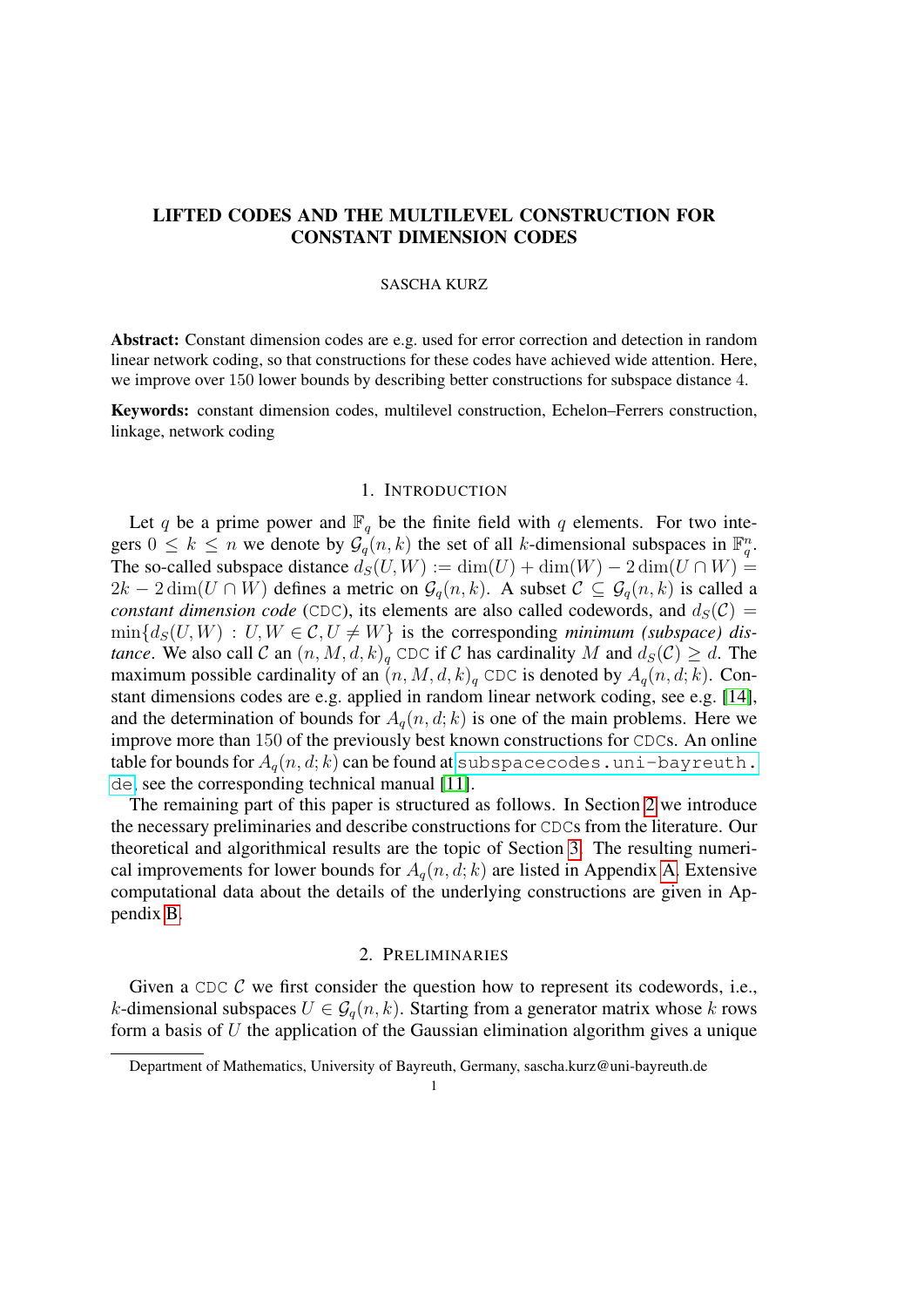generator matrix in *reduced row echelon form* denoted by  $E(U)$ . In the other direction we write  $U = \langle E(U) \rangle$ . By  $v(U) \in \mathbb{F}_2^n$  we denote the characteristic vector of the pivot columns in  $E(U)$ , which is also called *identifying vector*. The *Ferrers tableaux*  $T(U)$ of U arises from  $E(U)$  by removing the zeroes from each row of  $E(U)$  left to the pivots and afterwards removing all pivot columns. If we then replace all remaining entries by dots we obtain the *Ferrers diagram*  $\mathcal{F}(U)$  of U which only depends on the identifying vector  $v(U)$ . As an example we consider

$$
U = \left\langle \left( \begin{matrix} 1 & 0 & 1 & 1 & 0 & 1 & 0 & 1 & 0 & 1 \\ 1 & 0 & 0 & 1 & 1 & 1 & 1 & 1 & 1 & 1 \\ 0 & 0 & 0 & 1 & 1 & 0 & 0 & 0 & 1 & 0 \\ 0 & 0 & 0 & 0 & 0 & 0 & 1 & 1 & 0 & 1 \end{matrix} \right) \right\rangle \in \mathcal{G}_2(10, 4),
$$

where we have

$$
E(U) = \begin{pmatrix} 1 & 0 & 0 & 0 & 0 & 1 & 0 & 0 & 0 & 0 \\ 0 & 0 & 1 & 0 & 1 & 0 & 0 & 1 & 1 & 1 \\ 0 & 0 & 0 & 1 & 1 & 0 & 0 & 0 & 1 & 0 \\ 0 & 0 & 0 & 0 & 0 & 0 & 1 & 1 & 0 & 1 \end{pmatrix},
$$

 $v(U) = 1011001000 \in \mathbb{F}_2^{10}$ , and

$$
\mathcal{F}(U) = \begin{array}{c c c c c} \bullet & \bullet & \bullet & \bullet & \bullet \\ \bullet & \bullet & \bullet & \bullet & \bullet \\ \bullet & \bullet & \bullet & \bullet & \bullet \\ \bullet & \bullet & \bullet & \bullet \end{array}
$$

The *Hamming distance*  $d_H(u, w) = \# \{1 \le i \le n : u_i \ne w_i\}$ , for  $u, w \in \mathbb{F}_q^n$ , can be used to lower bound the subspace distance between two codewords  $U, W \in \mathcal{G}_q(n, k)$ :

## <span id="page-1-2"></span>Lemma 1. *(*[\[5,](#page-12-2) Lemma 2]*)*

*For*  $U, W \in \mathcal{G}_q(n, k)$  *we have*  $d_S(U, W) \geq d_H(v(U), v(W))$ *.* 

If the identifying vectors of two codewords coincide, then we can utilize the *rank distance*  $d_R(A, B) := \text{rank}(A - B)$  for matrices  $A, B \in \mathbb{F}_q^{m \times l}$ :

# <span id="page-1-0"></span>Lemma 2. *(*[\[20,](#page-12-3) Corollary 3]*) For*  $U, W \in \mathcal{G}_q(n, k)$  *with*  $v(U) = v(W)$  *we have*  $d_S(U, W) = 2d_R(E(U), E(W))$ *.*

Since  $d_R$  is a metric, we call a subset  $C \subseteq \mathbb{F}_q^{m \times l}$  of matrices a *rank-metric code*. If C is a linear subspace of  $\mathbb{F}_q^{m \times l}$  we call the code *linear*. Given a Ferrers diagram  $\mathcal F$  with m dots in the rightmost column and l dots in the top row, we call a rank-metric code  $C_F$ a *Ferrers diagram rank-metric* (FDRM) code if for any codeword  $M \in \mathbb{F}_q^{m \times l}$  of  $C_{\mathcal{F}}$  all entries not in F are zero. By  $d_R(C_\mathcal{F})$  we denote the minimum rank distance, i.e., the minimum of the rank distance between pairs of different codewords.

## <span id="page-1-1"></span>**Definition 1.** ([\[21\]](#page-12-4))

Let F be a Ferrers diagram and  $C_{\mathcal{F}} \subseteq \mathbb{F}_q^{k \times (n-k)}$  be an FDRM code. The corresponding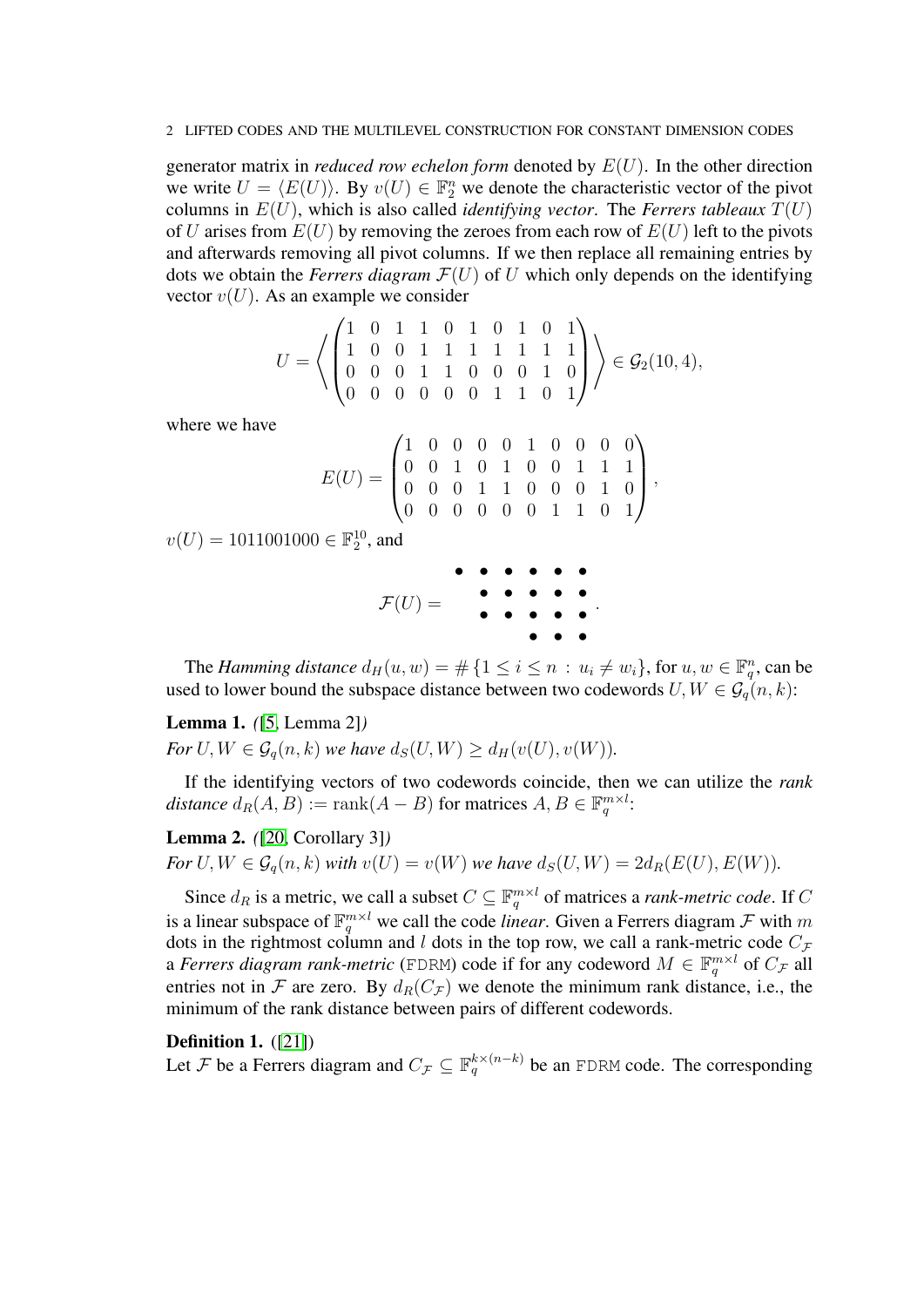*lifted* FDRM *code*  $C_F$  is given by

$$
\mathcal{C}_{\mathcal{F}} = \{ U \in \mathcal{G}_q(n,k) : \mathcal{F}(U) = \mathcal{F}, T(U) \in C_{\mathcal{F}} \}.
$$

We remark that the bijection between the codewords of the CDC  $C_F$  and the FDRM code  $C_F$  generalizes the construction of lifted *maximum rank distance* (MRD) codes. An MRD code corresponds to the case of a Ferrers diagram  $\mathcal F$  with  $k$  dots in each column and  $n - k$  dots in each row (more details below).

Directly from Lemma [2](#page-1-0) and Definition [1](#page-1-1) we can conclude:

## <span id="page-2-0"></span>Lemma 3. *(*[\[5,](#page-12-2) Lemma 4]*)*

Let  $C_{\mathcal{F}} \subseteq \mathbb{F}_q^{k \times (n-k)}$  be an FDRM code with minimum rank distance  $\delta$ , then the lifted FDRM code  $\mathcal{C}_{\mathcal{F}} \subseteq \mathcal{G}_q(n,k)$  is an  $(n, \#C_{\mathcal{F}}, 2\delta, k)_q$  CDC.

Let  $v(\mathcal{F})$  be the identifying vector of a given Ferrers diagram  $\mathcal{F}$ . In general, we denote by  $A_q(n, d; k; v)$  the maximum cardinality M of an  $(n, M, d, k)_q$  CDC where all codewords have  $v \in \mathbb{F}_2^n$  as identifying vector. We also speak of an  $(n, M, d, k, v)_q$  CDC. With this (and Lemma [3\)](#page-2-0) the upper bound for the cardinality of  $C_F$  from [\[5,](#page-12-2) Theorem  $1$ ]<sup>1</sup> can be rewritten to:

## <span id="page-2-2"></span>Theorem 1.

$$
A_q(n, d; k; v(\mathcal{F})) \le q^{\min\{\nu_i : 0 \le i \le d/2 - 1\}},
$$

*where*  $ν<sub>i</sub>$  is the number of dots in F, which are neither contained in the first i rows nor *contained in the last*  $\frac{d}{2} - 1 - i$  *columns.* 

If we choose a minimum subspace distance of  $d = 6$ , then we obtain

$$
A_2(10,6;4;1011001000) \le 2^8
$$

due to

|  |                         |  |  |  |  | . |  |  |  |
|--|-------------------------|--|--|--|--|---|--|--|--|
|  |                         |  |  |  |  |   |  |  |  |
|  |                         |  |  |  |  |   |  |  |  |
|  | $\bullet\bullet\bullet$ |  |  |  |  |   |  |  |  |

The Hamming weight of a vector  $v \in \mathbb{F}_2^n$  is the Hamming distance  $d_H(v, \mathbf{0})$  of v to the zero vector.

## <span id="page-2-3"></span>Theorem 2. *(*[\[5,](#page-12-2) Theorem 3]*)*

If  $\mathcal{S} \subseteq \mathbb{F}_2^n$  is a set of binary vectors with Hamming weight  $k$  that has minimum Hamming *distance* d and  $C_v \subseteq G_q(n, k)$  *is an*  $(n, \star, d, k, v)_q$  CDC for each  $v \in S$ , then  $C = \bigcup_{v \in S} C_v$ *is an*  $(n, \star, d, k)_q$  CDC with cardinality  $\sum_{v \in \mathcal{S}} \# \mathcal{C}_v$ .

<span id="page-2-1"></span><sup>&</sup>lt;sup>1</sup>In the cited paper the upper bound was stated for linear FDRM codes only. However, the statement is also true without this assumption, as observed by e.g. the same authors later.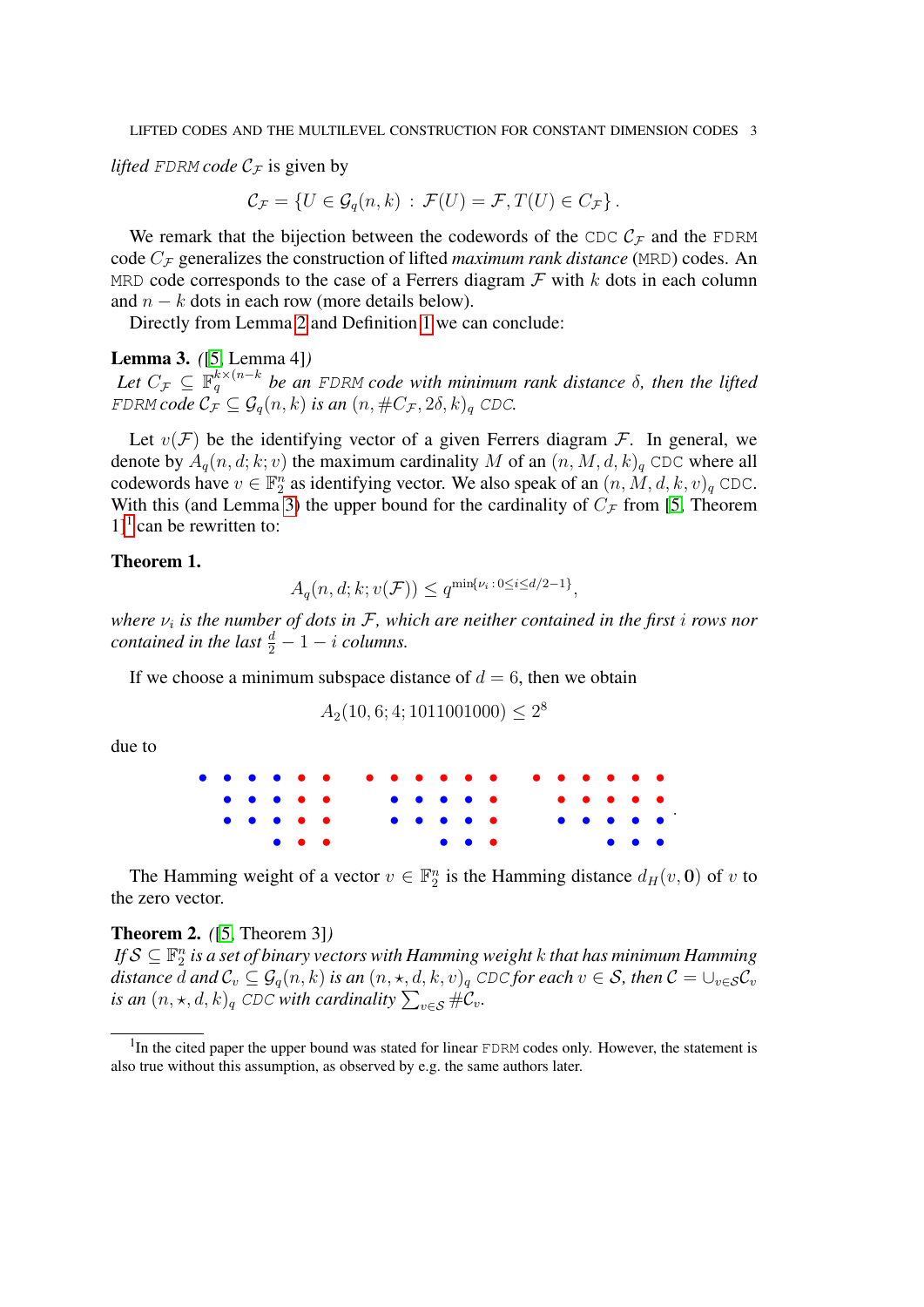Choosing the  $C_v$  as lifted FDRM codes, the underlying construction is called *multilevel construction* in [\[5\]](#page-12-2) and *Echelon-Ferrers construction* in some other papers. The binary code  $S \subseteq \mathbb{F}_2^n$  is called *skeleton code*. Using our notation, a given skeleton code S with minimum Hamming distance  $\frac{d}{2}$  gives

$$
A_q(n, d; k) \ge \sum_{v \in \mathcal{S}} A_q(n, d; k; v).
$$

The upper bound of Theorem [1](#page-2-2) is attained in many cases including  $d \leq 4$  and rectangular Ferrers diagrams. For other cases we refer e.g.. to [\[1,](#page-11-0) [18\]](#page-12-5) and the references mentioned therein. Indeed, for finite fields no strict improvement of Theorem [1](#page-2-2) is known so that it is conjectured that the upper bound can always be attained. If  $2 \leq 2k \leq n$  and F is the rectangular Ferrers diagrams with k dots in each column and  $n - k$  dots in each row, then a rank-metric code  $C_{\mathcal{F}} \subseteq \mathbb{F}_q^{k \times (n-k)}$  attaining the maximum possible cardinality  $q^{(n-k)(k-d/2+1)}$  for a given minimum subspace distance  $d ≤ 2k$  is called *maximum rank distance* (MRD) code. Even linear MRD codes exist for all parameters, so that lifting gives the well-known lower bound

$$
A_q(n, d; k) \ge q^{(n-k)(k-d/2+1)}
$$

(assuming  $2k \le n$ ), which is at least half the optimal value for  $d \ge 4$ , see e.g. [\[12,](#page-12-6) Proposition 8].

Instead of starting with an FDRM code  $C_F$  and lift it to a CDC  $C_F$  one can also start from an  $(m, N, d, k)_q$  CDC C and an MRD code  $\mathcal{M} \subseteq \mathbb{F}_q^{k \times (n-m)}$  with minimum rank distance  $d/2$ . With this we can construct a CDC

$$
\mathcal{C}' = \{ \langle E(U)|M \rangle : U \in \mathcal{C}, M \in \mathcal{M} \} \subseteq \mathcal{G}_q(n,k)
$$

with  $d_S(\mathcal{C}') = d$  and  $\#\mathcal{C}' = \#\mathcal{C} \cdot \#\mathcal{M}$ , where  $A|B$  denotes the concatenation of two matrices A and B with the same number of rows. This lifting variant was called *Construction D* in [\[21,](#page-12-4) Theorem 37], cf. [\[6,](#page-12-7) Theorem 5.1]. By construction, the identifying vectors of the codewords of  $\mathcal{C}'$  contain their k ones in the first m positions. More generally, we denote by

$$
\binom{n_1}{k_1}\cdots\binom{n_l}{k_l}
$$

the set of binary vectors which contain exactly  $k_i$  ones in positions  $1 + \sum_{j=1}^{i-1} n_j$  to  $\sum_{j=1}^{i} n_j$  for all  $1 \leq i \leq l$ . With this, we write  $A_q(n, d; k; \binom{n_1}{k_1})$  $\binom{n_1}{k_1} \ldots \binom{n_l}{k_l}$  $\binom{n_l}{k_l}$  for the maximum cardinality of an  $(n, \star, d, k)$ <sub>q</sub> CDC whose codewords all have identifying vectors in this set and state:

<span id="page-3-0"></span>**Theorem 3.** *For each*  $0 \leq \Delta < n$  *we have* 

$$
A_q(n, d; k) \ge A_q\left(n, d; k; \binom{n-\Delta}{k}, \binom{\Delta}{0}\right) \ge q^{\Delta(k-d/2+1)} A_q(n-\Delta, d; k).
$$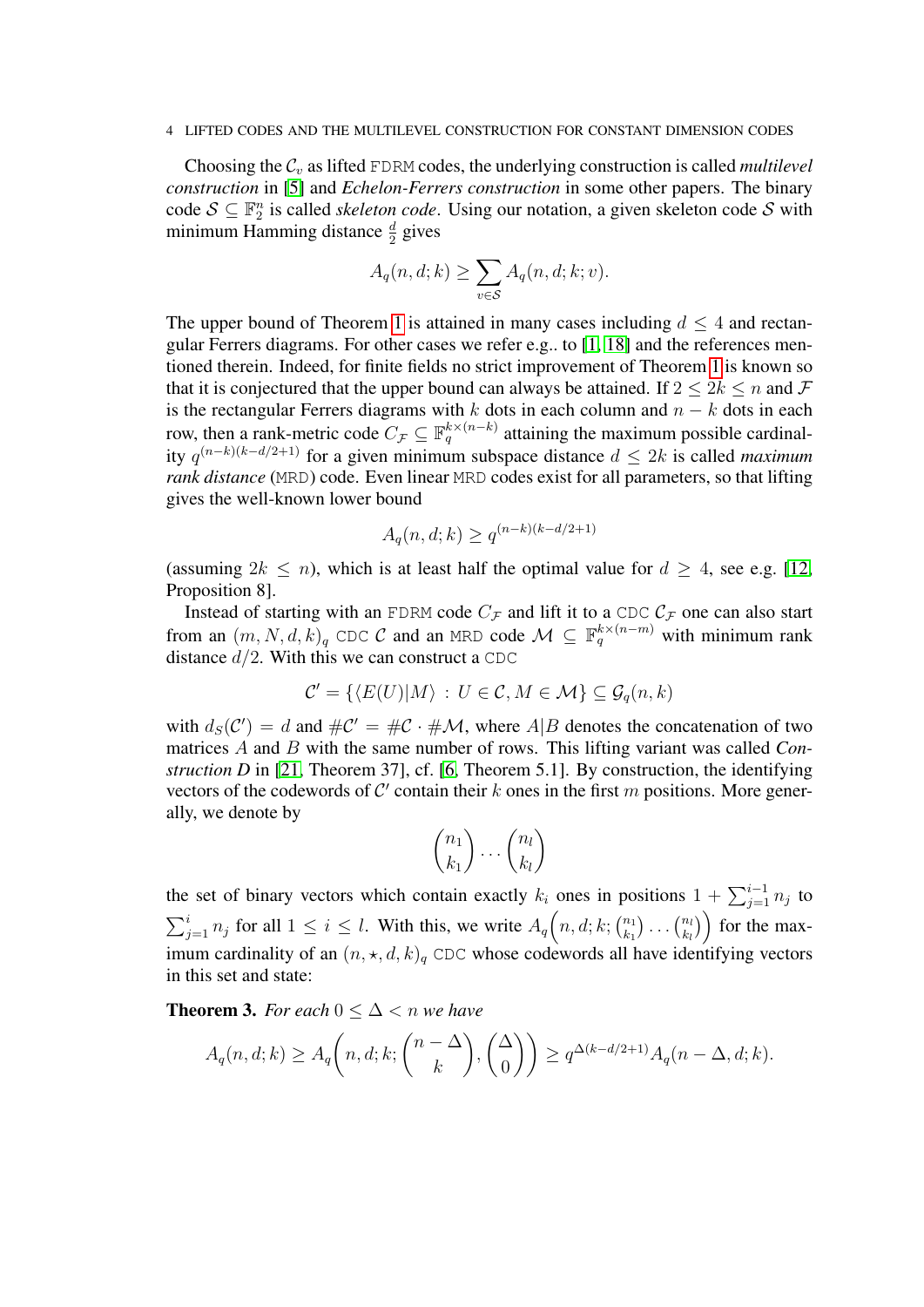The special structure of the identifying vectors can be used to add further codewords. In our notation the *linkage construction* from [\[7,](#page-12-8) Theorem 2.3], [\[21,](#page-12-4) Corollary 39] can be written as

$$
A_q(n,d;k) \ge A_q\bigg(n,d;k; \binom{n-\Delta}{k},\binom{\Delta}{0}\bigg) + A_q\bigg(n,d;k; \binom{n-\Delta}{0},\binom{\Delta}{k}\bigg),
$$

which was improved to

$$
A_q(n, d; k) \geq A_q\left(n, d; k; \binom{n-\Delta}{k}, \binom{\Delta}{0}\right) + A_q\left(n, d; k; \binom{n-\Delta-k+d/2}{0}, \binom{\Delta+k+d/2}{k}\right)
$$

in [\[12,](#page-12-6) Theorem 18, Corollary 4], taking Theorem [3](#page-3-0) and  $A_q(n, d; k; \binom{n-m}{0}, \binom{m}{k}) =$  $0 \rightarrow \lambda k$  $A_q(m, d; k)$  into account. By using the notation  $\binom{n-n'}{k-k}$  $\begin{array}{l} n-n' \\ \leq k-k' \end{array}$ ,  $\begin{pmatrix} n' \\ \geq k \end{pmatrix}$  $\binom{n'}{\geq k'}$  for the set of vectors in  $\mathbb{F}_2^n$  with at most  $k - k'$  ones in the first  $n - n'$  positions and at least k' ones in the last  $n^{'}$  positions we can denote by  $A_q(n,d;k; \binom{n-n'}{k+k}$  $\overline{\leq k-k'}$ ,  $\left(\frac{n'}{\geq k}\right)$  $\binom{n'}{\geq k'}$ ) the maximum cardinality of an  $(n, \star, d, k)_q$  CDC whose codewords have identifying vectors in this set, so that Lemma [1](#page-1-2) gives:

<span id="page-4-0"></span>**Lemma 4.** *For each*  $0 \leq \Delta \leq n$  *we have* 

$$
A_q(n, d; k) \geq A_q\left(n, d; k; \binom{n-\Delta}{k}, \binom{\Delta}{0}\right) + A_q\left(n, d; k; \binom{n-\Delta}{\leq k-d/2}, \binom{\Delta}{\geq d/2}\right).
$$

We remark that Lemma [4](#page-4-0) was implicitly contained in the proofs of many papers improving lower bounds for  $A_q(n, d; k)$ , see e.g. [\[3,](#page-12-9) [22\]](#page-12-10) and the references cited therein. In [\[16\]](#page-12-11) the quantity  $A_q(n, d; k; \binom{n-\Delta}{\leq k-d}$  $\binom{n-\Delta}{\leq k-d/2}$ ,  $\binom{\Delta}{\geq d/2}$  was introduced as  $B_q(n, \Delta, d; k)$ . For the special case  $\Delta = k$  a lower bound for  $A_q(n, d; k; \binom{n-\Delta}{\leq k-d}$  $\binom{n-\Delta}{\leq k-d/2}, \binom{\Delta}{\geq d/2}$  was constructed in [\[22\]](#page-12-10) via

$$
\{ \langle M | I_k \rangle : M \in \mathcal{M}, \text{rank}(M) \leq k - d/2 \},
$$

where  $I_k$  denotes the  $k \times k$  unit matrix and  $\mathcal{M} \subseteq \mathbb{F}_q^{k \times (n-k)}$  is a rank metric code with  $d_R(\mathcal{M}) \geq d/2$ . By replacing  $I_k$  by  $E(U)$  for all codewords of a  $(\Delta, \star, d, k)_q$  CDC we obtain yet another variant of the lifting idea. One of the most general versions can be found in [\[3,](#page-12-9) Lemma 4.1].

Of course we can also utilize the multilevel/Echelon-Ferrers construction from Theo-rem [2](#page-2-3) to obtain lower bounds for  $A_q(n,d;k; \binom{n-\Delta}{\leq k-d}$  $\binom{n-\Delta}{\leq k-d/2}$ ,  $\binom{\Delta}{\geq d/2}$  by restricting the skeleton code S to subsets of the set  $\binom{n-\Delta}{\leq k-d}$  $\binom{n-\Delta}{\leq k-d/2}$ ,  $\binom{\Delta}{\geq d/2}$  of identifying vectors. More generally, we can define the Hamming distance  $d_H(\overline{S}, \overline{S})$  between two sets  $S, S' \subseteq \mathbb{F}_2^n$  as

$$
d_H(\mathcal{S}, \mathcal{S}') = \min \{ d_H(v, v') : v \in \mathcal{S}, v' \in \mathcal{S}' \}
$$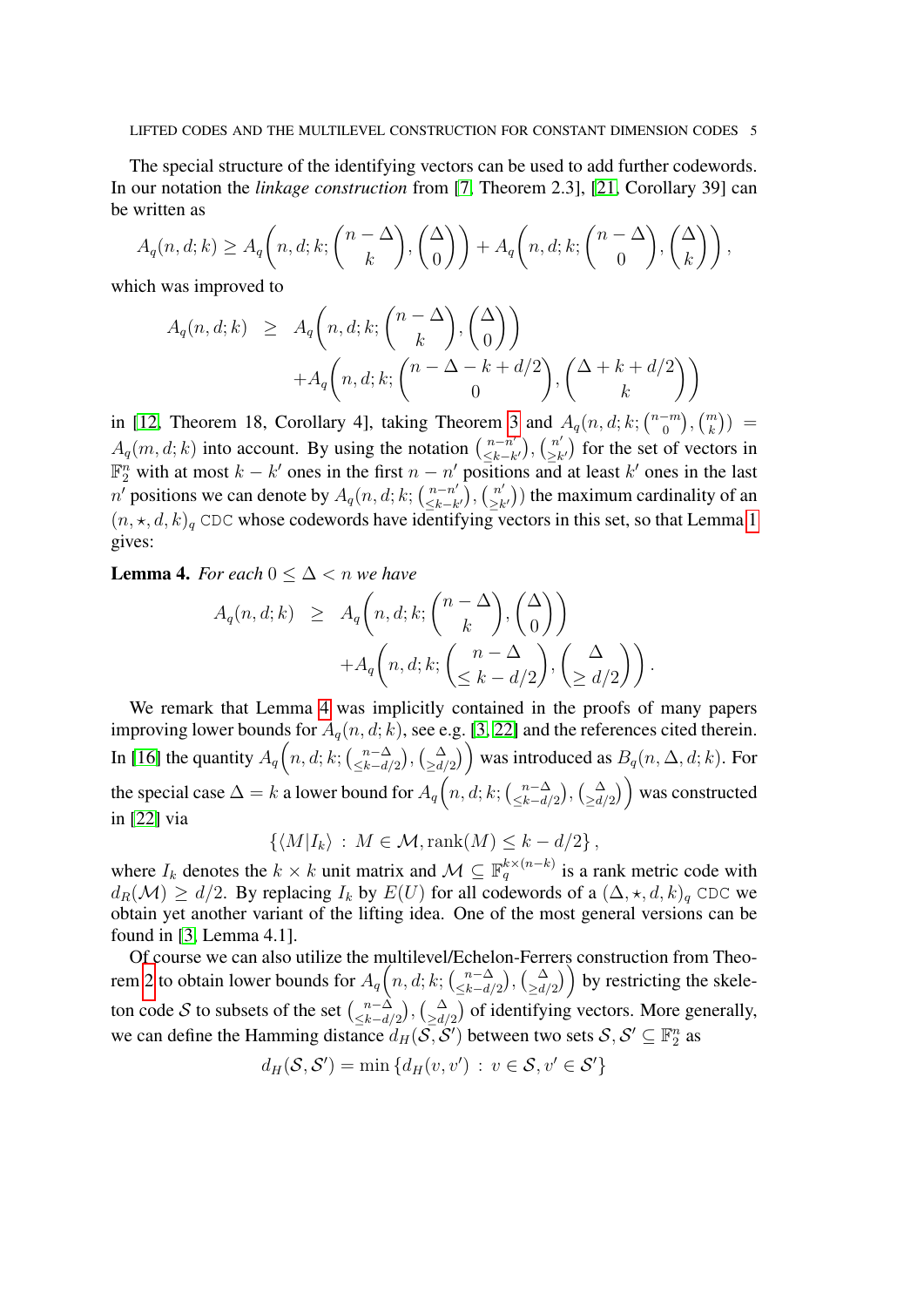and slightly generalize Theorem [2](#page-2-3) to:

<span id="page-5-1"></span>**Theorem 4.** Let  $S_i \subseteq \mathbb{F}_2^n$  and  $C_i$  be  $(n, \star, d, k, S_i)_q$  CDCs for all  $1 \leq i \leq n$  such that  $d_H(\mathcal{S}_i, \mathcal{S}_j) \geq d$  for all  $1 \leq i < j \leq l$ . Then  $\mathcal{C} = \cup_{1 \leq i \leq l} \mathcal{C}_i$  is an  $(n, \star, d, k)_q$  CDC with *cardinality*  $\#\mathcal{C} = \sum_{i=1}^l \# \mathcal{C}_i$ .

If we choose  $n = n_1 + n_2$ ,  $S_1 = \binom{n_1}{k}$ ,  $\binom{n_2}{0}$  $\left( \begin{smallmatrix} n_2 \ 0 \end{smallmatrix} \right) \subseteq \mathbb{F}^n_2, \, \mathcal{S}_2 = \big( \left( \begin{smallmatrix} n_1 \ 0 \end{smallmatrix} \right), \left( \begin{smallmatrix} n_2 \ k \end{smallmatrix} \right)$  ${22 \choose k}$   $\subseteq \mathbb{F}_2^n$ , and  $\mathcal{S}_3, \ldots, \mathcal{S}_l \subseteq \binom{n}{k}$  $\binom{n}{k} \, \cap \, \bigg(\binom{n_1}{\geq d}$  $\binom{n_1}{\geq d/2}, \binom{n_2}{\geq d}$  $\binom{n_2}{\geq d/2}$   $\Big) \subseteq \mathbb{F}_2^n$  of cardinality  $\#\mathcal{S}_j = 1$  (for  $3 \leq j \leq l$ ) with  $d_H(S_3, \ldots, S_l) \geq d$ , then the conditions of Theorem [4](#page-5-1) are satisfied. This is [\[17,](#page-12-12) Theorem 3.1].<sup>[2](#page-5-2)</sup> More examples where constant dimension codes with different sets of identifying vectors are combined can be found in [\[13\]](#page-12-13).

### 3. RESULTS

<span id="page-5-0"></span>We want to apply Theorem [4](#page-5-1) in order to obtain improved lower bounds for  $A_q(n, d; k)$ . In order to avoid to explicitly deal with the existence and construction of FDRM codes we restrict ourselves to subspace distance  $d = 4$ , where the upper bound of Theorem [1](#page-2-2) can be always attained. As an introductory example we state:

<span id="page-5-3"></span>**Proposition 1.** We have  $A_2(13, 4; 5) \ge 4796825069$  and  $A_q(13, 4; 5) \ge q^{32} + q^{28} +$  $q^{26} + 8q^{24} + q^{23} + 3q^{22} + q^{21} + 4q^{20} + 4q^{19} + 5q^{18} + q^{17} + 9q^{16} + 8q^{15} + 9q^{14} + 6q^{13} +$  $7q^{12} + 5q^{11} + q^{10} + 5q^9 + 3q^8 + q^7 + 3q^6 + 4q^5 + 3q^4 + q^3 + 3q^2$ 

*Proof.* We apply Theorem [2](#page-2-3) with skeleton codes  $\mathcal{S}_{13,4,5}^1$  and  $\mathcal{S}_{13,4,5}^2$ , see Appendix [B.](#page-18-0)  $\Box$ 

For  $q \in \{2,3\}$  the previously best lower bounds were  $A_2(13, 4; 5) \ge 4796417559$ and  $A_3(13, 4; 5) \ge 1880918023783990$  [\[8\]](#page-12-14), while our parametric lower bound yields  $A_3(13, 4; 5) \ge 1880918252176932$ . The only algorithmical challenge is to find good skeleton codes. Note that  $S^1_{13,4,5}$  gives  $A_q(13,4;5) \ge q^{32} + q^{28} + q^{26} + 8q^{24} + q^{23} +$  $2q^{22} + 3q^{21} + 5q^{20} + 3q^{19} + 3q^{18} + 3q^{17} + 8q^{16} + 8q^{15} + 9q^{14} + 5q^{13} + 8q^{12} + 9q^{11} +$  $q^{10} + 7q^9 + 2q^8 + 2q^7 + 2q^6 + q^5 + 3q^4 + 2q^3 + 3q^2 + q^0$ , i.e., the coefficient for  $q^{22}$  is only 2 instead of 3, which pays off for  $q = 2$  since the coefficient for  $q^{21}$  is 3 instead of 1 and the coefficient for  $q^{20}$  is 5 instead of 4.

If the maximum sizes of the FDRM codes are known, as it is the case for subspace distance  $d = 4$ , for given parameters n, d, k, and q the problem of determining the best lower bound for  $A_q(n, d; k)$  based on Theorem [2](#page-2-3) can be easily formulated as maximum weighted clique problem. To this end we denote by  $\mathcal{G}_{n,d,k,q} = (\mathcal{V}_{n,d,k,q}, \mathcal{E}_{n,d,k,q})$  the graph consisting of vertices corresponding to the binary vectors in  $\mathbb{F}_2^n$  with Hamming weight k. W.l.o.g. we label the elements of  $\mathcal{V}_{n,d,k,q}$  from 1 to  $\binom{n}{k}$  $\binom{n}{k}$  such that  $w(1) \geq w(2) \geq \ldots$ , where  $w(v)$  denotes the weight of v that is given by the maximum possible cardinality of the corresponding FDRM code. For two different vertices  $v, v' \in \mathcal{V}_{n,d,k,q}$  the edge  $\{v, v'\}$  is in  $\mathcal{E}_{n,d,k,q}$  iff the Hamming distance between v and v' is at least d. With

<span id="page-5-2"></span> ${}^{2}$ In [\[9\]](#page-12-15) it was claimed that [\[17,](#page-12-12) Theorem 3.1] is incorrect. However, the stated "counterexample" is flawed since the example for  $C_2$  is not of the form specified in [\[17,](#page-12-12) Theorem 3.1] since there are e.g. non-zero entries in the first four columns of  $a_1$ .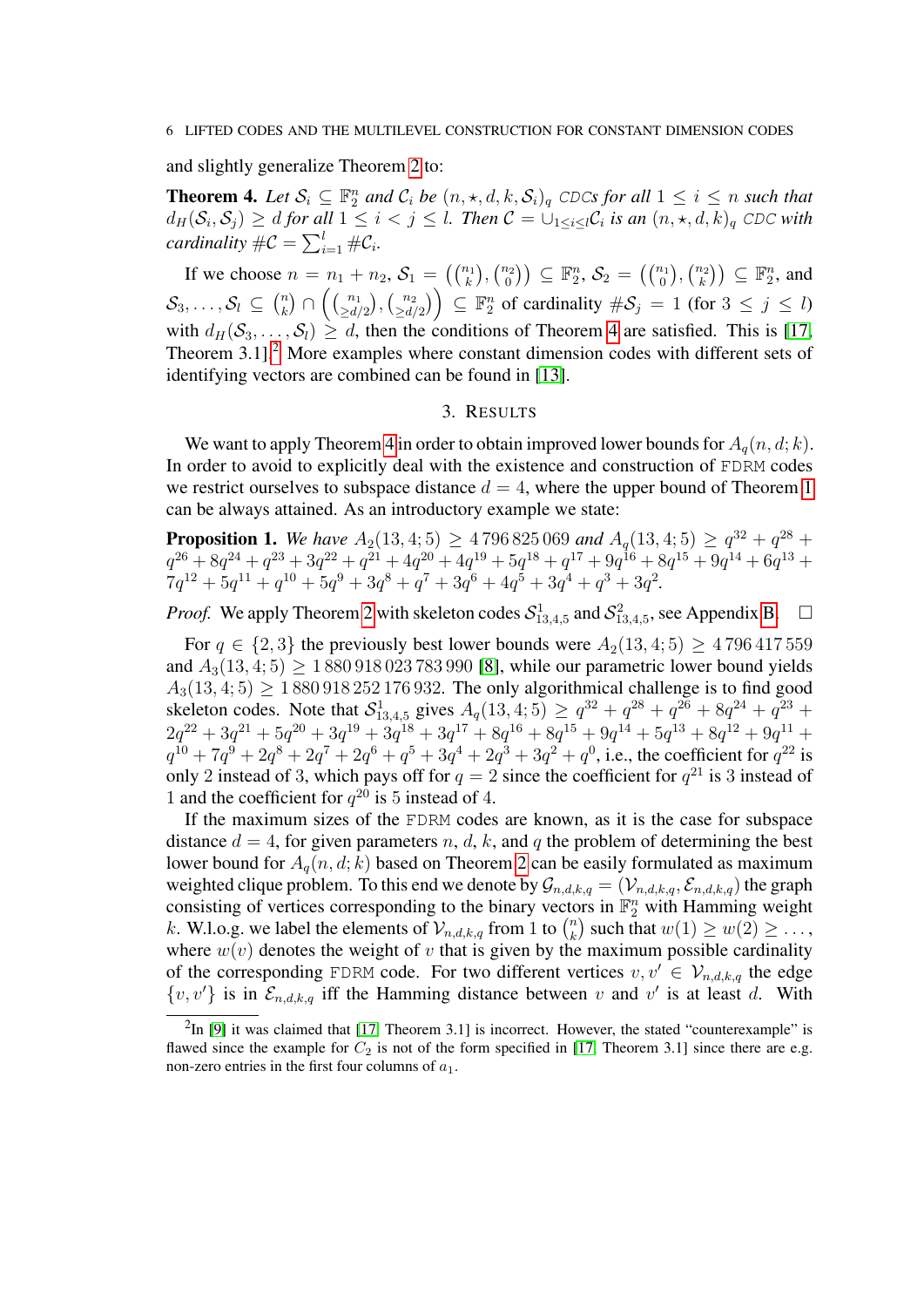this, the feasible skeleton codes are in bijection to the cliques of  $\mathcal{G}_{n,d,k,q}$  and we are searching for the maximum weight cliques. Looping over all cliques or all inclusion maximal cliques of  $\mathcal{G}_{n,d,k,q}$  becomes computationally intractable even for moderate sized parameters due to the quickly increasing number of vertices. Given an upper bound ub for the maximum clique size in  $\mathcal{G}_{n,d,k,q}$ , see e.g. [\[2\]](#page-11-1) and [https://www.win.](https://www.win.tue.nl/~aeb/codes/Andw.html) [tue.nl/˜aeb/codes/Andw.html](https://www.win.tue.nl/~aeb/codes/Andw.html), we can compute an upper bound on the weight  $w(S') := \sum_{v \in S'} w(v)$  of every clique that contains a subclique:

<span id="page-6-0"></span>**Lemma 5.** Let S, S' be cliques in  $\mathcal{G}_{n,d,k,q}$  with  $S \subseteq S'$  and  $\max \{w(v) : v \in S\}$  $\min \{w(v) : w \in \mathcal{S}'\backslash \mathcal{S}\}$ , where  $w(i) \geq w(j) \geq 0$  for all  $i \leq j$ . Then, we have  $w(\mathcal{S}') \leq 0$  $\Omega$ *, where*  $\Omega$  *is the value computed by Algorithm [1](#page-7-0) applied to*  $\mathcal{G}_{n,d,k,q}$ *, w, and* S.

*Proof.* By cand we denote the set of vertices  $m + 1 \le v \le #V$  with  $\left\{ \{x, v\} : x \in \mathbb{R}^N \mid \{x, v\} \le v \le 1 \right\}$  $S$   $\subseteq$   $\mathcal{E}$ , where m, V, and  $\mathcal{E}$  are as in Algorithm [1.](#page-7-0) Since  $\mathcal{S} \subseteq \mathcal{S}'$  and  $\mathcal{S}'$  is a clique, we have  $\{ \{x, v\} : x \in S \} \subseteq \mathcal{E}$  for all vertices  $v \in \mathcal{S}' \setminus \mathcal{S}$ . Due to our assumption  $\max \{w(v) : v \in \mathcal{S}\} < \min \{w(v) : w \in \mathcal{S}'\backslash \mathcal{S}\}$  we also have  $m + 1 \le v \le #\mathcal{V}$  for all  $v \in \mathcal{S}'\backslash\mathcal{S}$ . Thus, we have  $\mathcal{S}' \subseteq \mathcal{S} \cup cand$ . If  $\#\mathcal{S} + \#cand \leq ub$ , then  $\hat{\mathcal{S}} = \mathcal{S} \cup cand$ and  $w(S') \leq w(S \cup cand) = w(\hat{S}) = \Omega$ . Otherwise we have  $\#\mathcal{S}' \leq ub = \#\hat{S}$ , set  $s = \# (\mathcal{S}' \backslash \mathcal{S}), \, \hat{s} = \# (\hat{\mathcal{S}} \backslash \mathcal{S})$ , and write  $\mathcal{S}' = \mathcal{S} \cup \{a_1, \ldots, a_s\}, \hat{\mathcal{S}} = \mathcal{S} \cup \{b_1, \ldots, b_{\hat{s}}\},$ where we assume that the sequences  $a_i$  and  $b_i$  are increasing. Due to our assumption on the weight function w and the choice of  $\hat{S} \backslash \mathcal{S}$  as those vertices with the smallest elements in cand we have  $w(a_i) \leq w(b_i)$  for all  $1 \leq i \leq s$ , so that

$$
w(\mathcal{S}') = w(\mathcal{S}) + \sum_{i=1}^{s} w(a_i) \le w(\mathcal{S}) + \sum_{i=1}^{s} w(b_i) \le w(\mathcal{S}) + \sum_{i=1}^{\hat{s}} w(b_i) = w(\hat{\mathcal{S}}) = \Omega.
$$

We can use Algorithm [1](#page-7-0) to determine a maximum weight clique of  $\mathcal{G}_{n,d,k,q}$  without explicitly traversing all cliques:

## <span id="page-6-1"></span>**Proposition [2](#page-7-1).** Algorithm 2 determines a maximum weight clique U in  $\mathcal{G}_{n,d,k,q}$ .

*Proof.* Let U' be a maximum weight clique in  $\mathcal{G}_{n,d,k,q}$  and  $\mathcal{U}'_i$  be the subset of the smallest i elements of U for  $1 \le i \le #U'$ . Now let m be the largest index such that Dive is called with  $S = U'_m$ . Since Dive is initially called with  $S = \emptyset = U'_0$ ,  $0 \le m \le #U'$ is well defined. If  $m = \#U'$  then either U is set to U' or we already have  $w(U) \geq$  $w(\mathcal{U}')$ . Note that every replacement of U strictly increases the value of  $w(\mathcal{U})$ . In the remaining cases we assume  $m < #U$  and set  $v' = \mathcal{U}'_{m+1}\backslash \mathcal{U}'_m$ . By construction we have  $l \leq v'$ , so that the for loop of Algorithm [3](#page-8-0) attains  $v = v'$ . Since  $\mathcal{U}'_{m+1}$  is a clique we have  $\Big\{ \{x, v\} \; : \; x \, \in \, \mathcal{S} \Big\} \, \subseteq \, \mathcal{E}$  and since Dive is not called with  $\mathcal{U}_{m+1}' \, = \, \mathcal{S} \cup \{v\}$ we have  $UB(G, S \cup \{v\}, u\ell) \leq w(\mathcal{U})$ , so that Lemma [5](#page-6-0) gives  $w(\mathcal{U}) \geq w(\mathcal{U}')$ . Since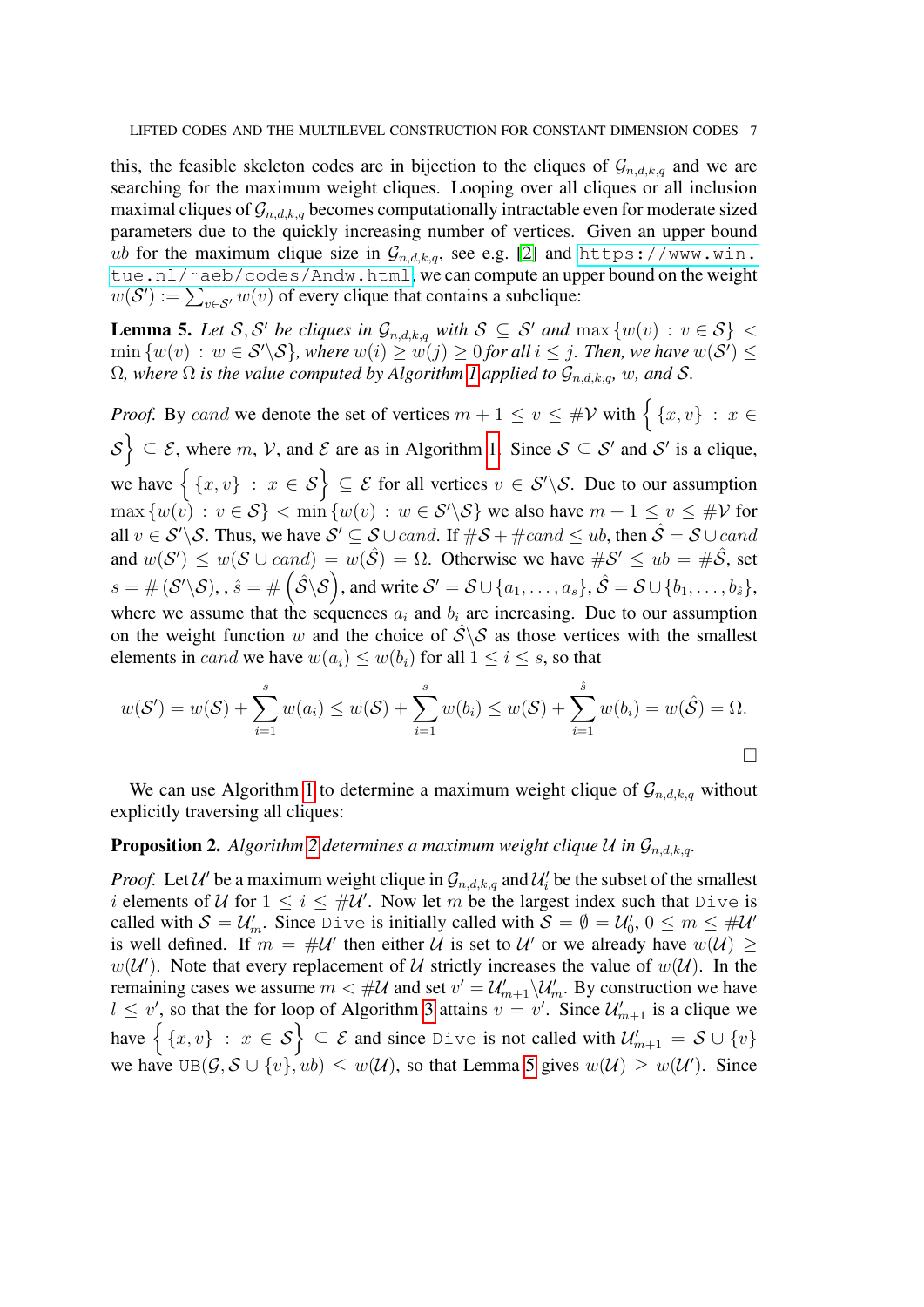**Input:** graph  $\mathcal{G} = (\mathcal{V}, \mathcal{E})$  with weight function  $w: \mathcal{V} \to \mathbb{N}$  such that  $\mathcal{V} \subseteq \mathbb{N}$  and  $w(i) > w(j)$  if  $i \leq j$ , a clique S in G, and an upper bound ub on the maximum clique size in  $\mathcal G$ **Output:** An upper bound  $\Omega$  for the weight of every clique extension of S  $\Omega \longleftarrow w(\mathcal{S});$  $\hat{S} \leftarrow S$ :  $m \leftarrow 0$ ; if  $S \neq \emptyset$  then  $\begin{bmatrix} m & \rightarrow & n \ \end{bmatrix}$  m  $\leftarrow$  max{ $v : v \in S$ }; for *v* from  $m + 1$  to  $\#\mathcal{V}$  do if  $\big\{\,\{x, v\}\,:\, x \in \mathcal{S}\big\} \subseteq \mathcal{E}$  and  $\#\hat{\mathcal{S}} < ub$  then  $\Omega \leftarrow \Omega + w(v);$  $\hat{\mathcal{S}} \longleftarrow \hat{\mathcal{S}} \cup \{v\};$ return  $\Omega$ ;

<span id="page-7-0"></span>

every replacement of U strictly increases the value of  $w(\mathcal{U})$  the proposed statement follows.  $\Box$ 

**Input:** graph  $\mathcal{G} = (\mathcal{V}, \mathcal{E})$  with weight function  $w: \mathcal{V} \to \mathbb{N}$  such that  $\mathcal{V} \subseteq \mathbb{N}$  and  $w(i) \geq w(j)$  if  $i \leq j$ , a clique S in G, and an upper bound ub on the maximum clique size in  $\mathcal G$ **Output:** a weight maximum clique  $U$  with respect to w // global data structures:  $U \longleftarrow \emptyset$ : // local data structures:  $S \longleftarrow \emptyset$ ; Dive  $(\mathcal{G}, w, \mathcal{S}, ub);$ return  $\mathcal{U}$ ;

<span id="page-7-1"></span>Algorithm 2: Framework for the maximum weight clique algorithm

As an application of Proposition [2](#page-6-1) we remark that for  $(n, d, k) = (13, 4, 5)$  and  $q \in$  $\{2,\ldots,9\}$  the lower bound stated in Proposition [1](#page-5-3) is indeed the optimal multilevel/Echelon-Ferrers construction. So, based on Lemma [5,](#page-6-0) an exhaustive search is indeed possible, while in [\[8\]](#page-12-14) only a heuristic was used. However, we also have to use heuristics for larger parameters and replace Algorithm [2](#page-7-1) by Algorithm [4.](#page-8-1) (The enlargement of  $\mathcal{L}'$  has to be implemented in a modified version of Dive to be technically correct.)

We can iteratively apply Algorithm [4](#page-8-1) in order to heuristically find a clique of large weight in  $\mathcal{G}_{n,d,k,q}$ . Starting from  $\mathcal{L} = \emptyset$  we can use the determined list  $\mathcal{L}'$  in the next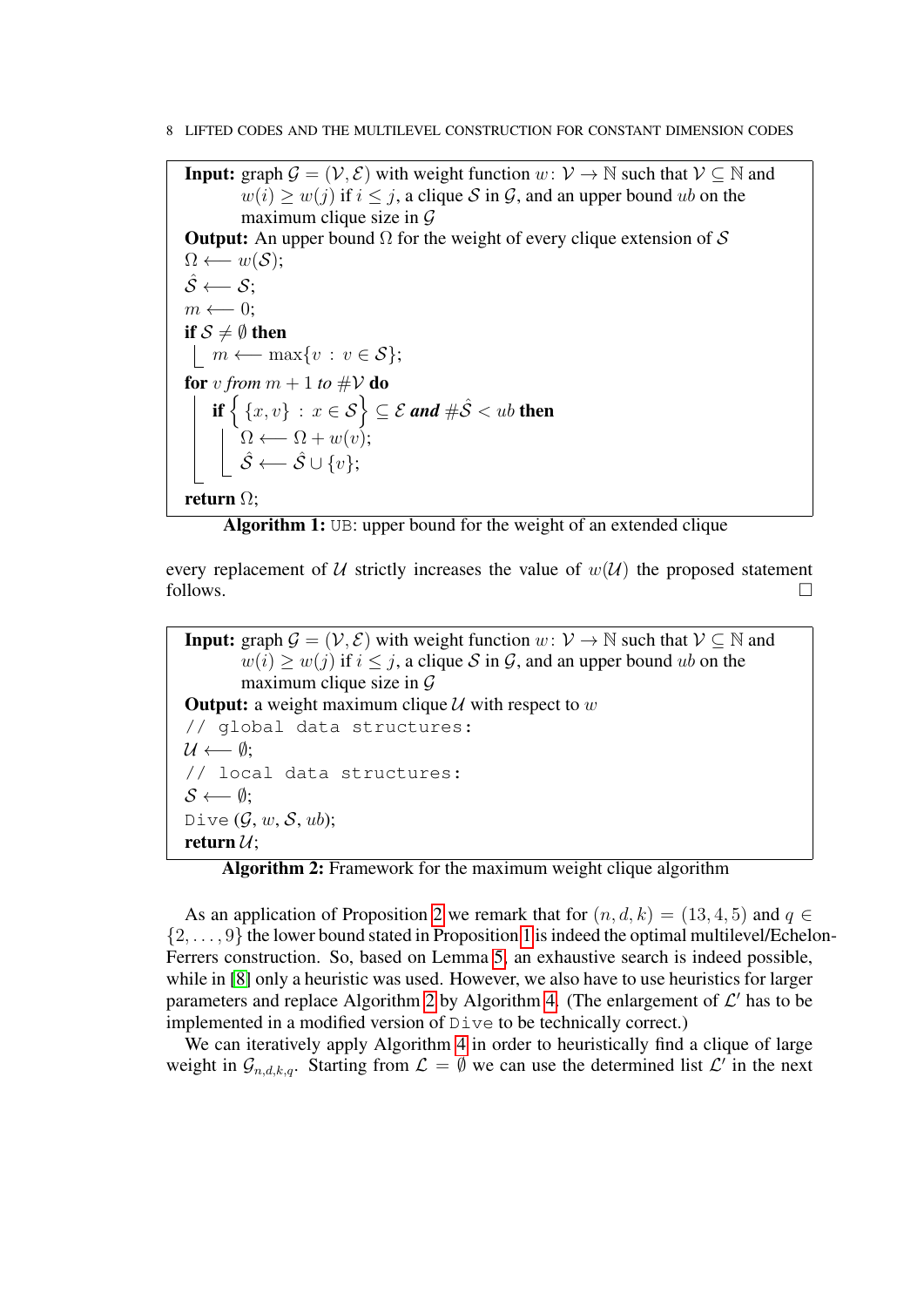**Input:** clique  $S \subset V$  and the input data from Algorithm [2](#page-7-1) Output: if  $w(S) > w(\mathcal{U})$  then  $U \longleftarrow S;$ Let  $1 \leq l \leq \#V$  be the smallest index such that the elements in S have strictly smaller indices; return if no such index exists; **for** v from l to  $\#\mathcal{V}$  **do** if  $\big\{\,\{x, v\}\,:\, x \in \mathcal{S}\,\big\} \subseteq \mathcal{E}$  then if UB  $(G, w, S \cup \{v\}, ub) > w(\mathcal{U})$  then  $\Box$  Dive  $(\mathcal{G}, w, \mathcal{S} \cup \{v\}, ub);$ return;

Algorithm 3: Subroutine Dive

<span id="page-8-0"></span>**Input:** graph  $\mathcal{G} = (\mathcal{V}, \mathcal{E})$  with weight function  $w: \mathcal{V} \to \mathbb{N}$  such that  $\mathcal{V} \subseteq \mathbb{N}$  and  $w(i) \geq w(j)$  if  $i \leq j$ , a clique S in G, a list L of cliques in G, and parameters  $\Delta_1$ ,  $\Delta_2$ , ub **Output:** a weight maximum clique  $U$  with respect to w and a list  $\mathcal{L}'$  of cliques // global data structures:  $U \longleftarrow \emptyset$ ;  $\mathcal{L}' \longleftarrow \emptyset;$ for *each*  $S \in \mathcal{L}$  do Dive  $(\mathcal{G}, w, \mathcal{S}, ub)$ ; if Dive is called with  $\#\mathcal{S} \geq ub - \Delta_2$  then add the smallest  $ub - \Delta_2 - \Delta_1$ elements of S as a clique to  $\mathcal{L}'$ ; return  $\mathcal{U}$ :

<span id="page-8-1"></span>Algorithm 4: Framework a heuristic for the maximum weight clique algorithm

round increasing ub incrementally, say by 10 in each iteration, until no further improvement is found. The advantage of that approach is that using the parameters  $\Delta_1$  and  $\Delta_2$  we can control the extend to which we want to perform an exhaustive search. The iterative process also partially prevents from stalling in local neighborhoods of partial cliques that are very diverse to a global optimum. As an example for a result obtained by the application of Algorithm [4](#page-8-1) we state:

<span id="page-8-2"></span>**Proposition 3.**  $A_q(17, 4; 6) \ge q^{55} + q^{51} + q^{49} + 8q^{47} + 3q^{45} + 3q^{44} + 5q^{43} + q^{42} + 5q^{41} +$  $9q^{40} + 22q^{39} + 7q^{38} + 11q^{37} + 13q^{36} + 19q^{35} + 3q^{34} + 17q^{33} + 15q^{32} + 69q^{31} + 20q^{30} +$  $49q^{29} + 22q^{28} + 33q^{27} + 15q^{26} + 23q^{25} + 20q^{24} + 38q^{23} + 17q^{22} + 29q^{21} + 24q^{20} +$  $40q^{19} + 19q^{18} + 20q^{17} + 15q^{16} + 28q^{15} + 15q^{14} + 13q^{13} + 8q^{12} + 7q^{11} + 5q^{10} + 3q^{9} +$  $10q^{8} + q^{7} + 2q^{6} + q^{5} + 2q^{4} + q^{3} + q^{2} + q^{1} + q^{0}.$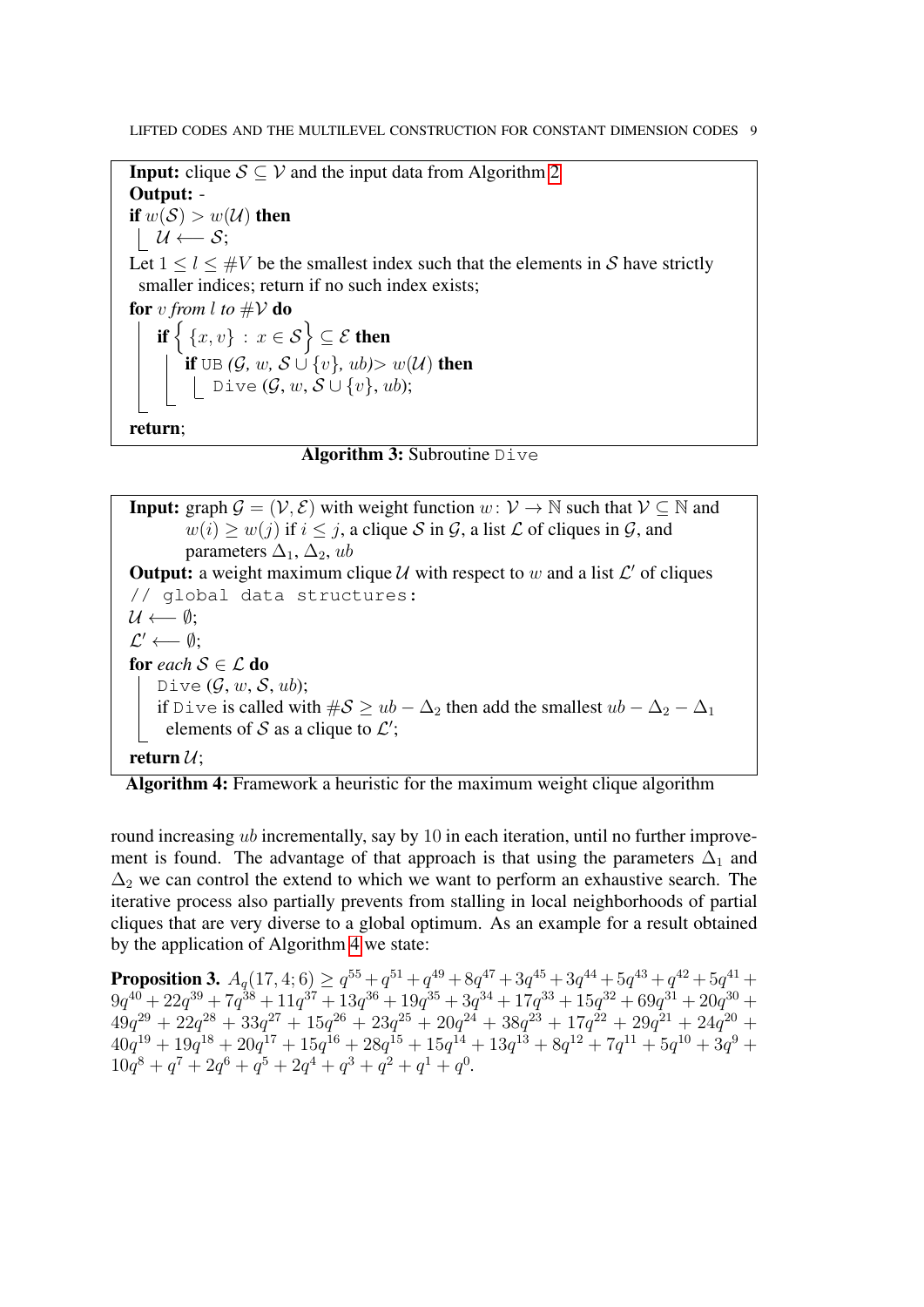*Proof.* We apply Theorem [2](#page-2-3) with skeleton codes  $S_{17,4,6}$ , see Appendix [B.](#page-18-0)

In Table [1](#page-9-0) we list the cases where Algorithm [2](#page-7-1) or Algorithm [4](#page-8-1) yields a skeleton code such that Theorem [2](#page-2-3) gives a strictly better constructive lower bound for  $A_q(n, 4; k)$ . In all cases we obtain improvements for all  $q \in \{2, \ldots, 9\}$ , see Table [3](#page-13-1) in Appendix [A.](#page-13-0) The utilized skeleton codes are listed in Appendix [B.](#page-18-0) Some of them consist of over 1000 identifying vectors. Whenever we state two skeleton codes, for given parameters n and k, the first code gives the lower bound for  $A_2(n, 4; k)$  and the second code gives the lower bound for general field sizes q, which is larger for  $q \geq 3$ , see Proposition [1](#page-5-3) for an example. Whenever we only list one skeleton code, it yields the utilized lower bound for all field sizes  $q \geq 2$ , see Proposition [3](#page-8-2) for an example. We remark that for  $d = 4$  all explicitly stated numerical results of [\[8,](#page-12-14) [19\]](#page-12-16) have been strictly improved. (The other results of [\[8\]](#page-12-14) depend on the unproven assumption, nevertheless the author states otherwise, that the upper bound of Theorem [1](#page-2-2) is attained for  $d = 6$ .)

| k. | $\eta$         |
|----|----------------|
| 5  | 13, 14         |
| 6  | 14, 15, 16, 17 |
| 7  | 16, 17, 18, 19 |
| 8  | 18, 19         |
| Q  | 19             |

<span id="page-9-0"></span>TABLE 1. Parameters where improved codes for  $A_q(n, 4; k)$  have been found using Algorithm [2](#page-7-1) or Algorithm [4.](#page-8-1)

Another approach, to obtain improved lower bounds, is based on Theorem [3](#page-3-0) and Lemma [4:](#page-4-0)

<span id="page-9-1"></span>**Proposition 4.**  $A_q(11, 4; 3) \ge q^8 \cdot A_q(7, 4; 3) + q^4 + q^3 + 2q^2 + q + q^0$ .

*Proof.* We apply Theorem [3](#page-3-0) with  $\Delta = 4$  to deduce  $A_q(11, 4; 3; {7 \choose 3})$  $\binom{7}{3}$ ,  $\binom{4}{0}$  ${4 \choose 0} \geq q^8 \cdot A_q(7, 4; 3)$ and Theorem [2](#page-2-3) with the skeleton code  $S_{11,7,4,3}$ , see Appendix [B,](#page-18-0) to deduce  $A_q(11,4;3;(\frac{7}{<})$ 

 $\begin{pmatrix} 7 \\ \leq 1 \end{pmatrix}, \begin{pmatrix} 4 \\ \geq 1 \end{pmatrix}$  $\left(\frac{4}{22}\right)$   $\geq$   $q^4 + q^3 + 2q^2 + q + q^0$ . With this, the stated lower bound follows from Lemma [4.](#page-4-0)

For  $q > 3$  Proposition [4](#page-9-1) yields a strictly larger lower bound than the previous record from [\[10\]](#page-12-17). Using  $\Delta = 3$  and skeleton code

 $\mathcal{S}_{10,7,4,3} = \{0000100110, 0000010101, 0000001011\} \approx \{38, 21, 11\},\$ 

where the integers give the binary identifying vectors reading them in base 2 representation, gives  $A_q(10,4;3) \ge q^6 \cdot A_q(7,4;3) + q^2 + q + 1$ , which equals the lower bound from [\[10\]](#page-12-17). For the naming of the skeleton codes  $S_{n,m,d,k}$  for  $A_q(n,d;k)$  we use  $m = n - \Delta$ as an abbreviation.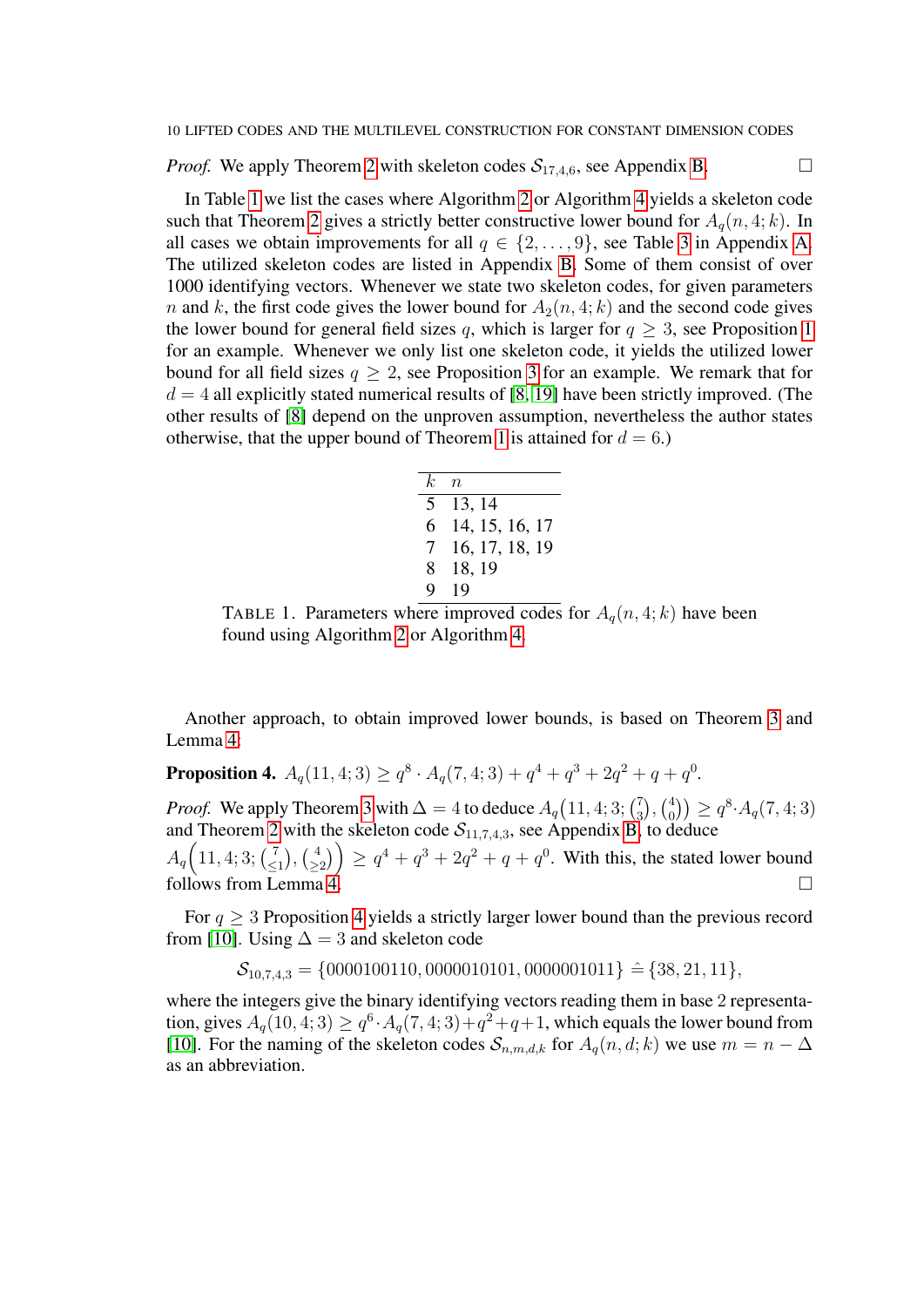| $k\,n$                                                      |
|-------------------------------------------------------------|
| $3\quad 11(7), 12(7), 13(7), 14(11,7), 15(11,7), 16(13,7),$ |
| 17(13,7), 18(13,7), 19(13,7)                                |
| 4 13(8), 14(8), 15(8), 17(12), 18(12), 19(12)               |

<span id="page-10-0"></span>TABLE 2. Parameters where improved codes for  $A_q(n, 4; k)$  have been found using Theorem [3](#page-3-0) and Lemma [4.](#page-4-0)

In Table [2](#page-10-0) we list the parameters  $n$  and  $k$  where the approach based on Theorem [3](#page-3-0) and Lemma [4](#page-4-0) yields strict improvements. The corresponding value of  $m$  is stated in brackets, where the last is for general field sizes q and the last but one for  $q = 2$ . In some cases, when n is rather small, better lower bounds for  $A_2(n, 4; k)$  have been found using integer linear programming and prescribed automorphisms, see e.g. [\[15\]](#page-12-18) for an introductory paper and [\[11\]](#page-12-1) for the precise reference per specific instance. The numerical improvements are listed in Table [6](#page-16-0) in Appendix [A](#page-13-0) and the corresponding skeleton codes in Appendix [B.](#page-18-0) We remark that for  $k = 4$  and  $n \in \{12, 16\}$  the obtained codes are inferior compared to those from [\[3\]](#page-12-9). We remark that for  $d = 4$  all numerical results of [\[17\]](#page-12-12) have been strictly improved.

In order to find the skeleton codes Algorithm [2](#page-7-1) and Algorithm [4](#page-8-1) are applied by modifying the input graphs  $\mathcal{G}_{n,m,d,k,q}$ , where  $m = n - \Delta$ , accordingly. Since Lemma [5](#page-6-0) and Algorithm [1](#page-7-0) significantly speed up the solution process by cutting parts of the search tree as early as possible, we also want to use "good" upper bounds on the maximum clique size in  $\mathcal{G}_{n,m,d,k,q}$ . While of cause the maximum clique size in  $\mathcal{G}_{n,d,k,q}$  is an upper bound this can usually be improved.

<span id="page-10-1"></span>**Proposition 5.** Let  $1 \leq k \leq m \leq n$  and  $2 \leq d/2 \leq k$  be integers. Then, the maximum  $cardinality of a set$   $\mathcal{S} \subseteq \mathbb{F}_2^n$  of binary vectors with Hamming weight  $k$  that have at most k − d/2 *ones in their first* m *coordinates with minimum Hamming distance* d *is upper bounded by*  $\sum_{j\in J} c_j$ , where  $J = \{j \in \mathbb{N} : j \ge k - n + m, j \le k - d/2\}$  and the  $c_j$ *are integers satisfying the constraints*

$$
\sum_{j\in J} \binom{j}{i} \cdot \binom{k-j}{k-d/2+1-i} c_j \le \binom{m}{i} \binom{n-m}{k-d/2+1-i}
$$

*for all*  $0 \le i \le k - d/2 + 1$ *. Moreover, we have*  $c_0 \le A_1(n-m, d; k)$ *, which denotes* the maximum cardinality of a subset of binary vectors in  $\mathbb{F}_2^{n-m}$  with Hamming weight  $k$ *and minimum Hamming distance* d*.*

*Proof.* Given S we let  $c_i$  be the number of elements in S that have exactly j ones in their first m coordinates. It can be easily checked that  $j \in J$  implies  $0 \le j \le m$ ,  $0 \leq k - j \leq n - m$ , and  $j \leq k - d/2$ , i.e., the counts  $c_j$  are well defined. Since S has minimum Hamming distance d every subset  $I \subseteq \mathbb{F}_2^n$  of cardinality  $k - d/2 + 1$ is contained in the support of at most one element in S. For a given integer  $0 \le i \le$  $k - d/2 + 1$  we consider all those sets I containing exactly i elements in  $\{1, \ldots, m\}$ .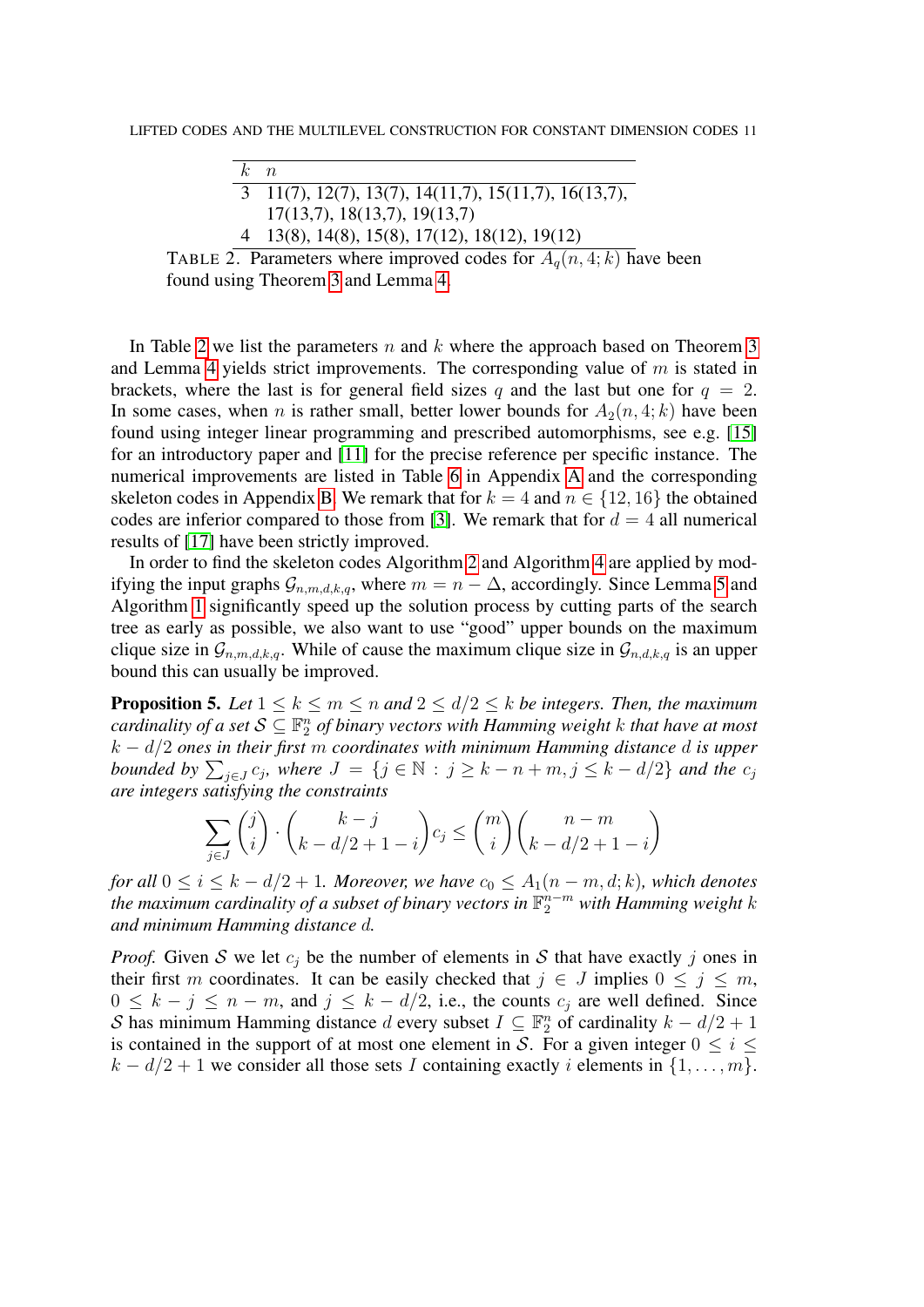There are exactly  $\binom{m}{i}\binom{n-m}{k-d/2+1-i}$  of those sets and every element of S with j ones in the first m coordinates has a support that contains exactly  $\binom{j}{i}$  $\binom{j}{i} \cdot \binom{k-j}{k-d/2+1}$  $\frac{k-j}{(k-d/2+1-i)}$  of those sets. Thus, the stated inequalities are valid. The additional upper bound for  $c_0$  follows directly from our choice of the count  $c_0$ .

Given fixed parameters the integer linear program of Proposition [5](#page-10-1) can be solved easily. As an example we will show that also parametric upper bounds can be concluded. To this end, let  $k = 4$ ,  $d = 4$ , and  $n - m \ge 4$ , so that  $J = \{0, 1, 2\}$ . For  $i \in \{0, 1, 2\}$ the constraints of Proposition [5](#page-10-1) read

$$
4c_0 + c_1 \leq {m \choose 0} {n-m \choose 3} = {n-m \choose 3},
$$
  
\n
$$
3c_1 + 2c_2 \leq {m \choose 1} {n-m \choose 2} = \frac{m(n-m)(n-m-1)}{2},
$$
  
\n
$$
2c_2 \leq {m \choose 2} {n-m \choose 1} = \frac{m(m-1)(n-m)}{2},
$$

noting that that the constraint for  $i = 3 = k - d/2 + 1$  is trivially satisfied. Since  $c_1$  and  $c<sub>2</sub>$  are non-negative integers, dividing the second constraint by two gives

$$
c_1+c_2\leq \left\lfloor \frac{m(n-m)(n-m-1)}{4} \right\rfloor,
$$

so that  $c_0 \leq A_1(n-m, 4; 4)$  gives

$$
c_0 + c_1 + c_2 \leq \left\lfloor \frac{m(n-m)(n-m-1)}{4} \right\rfloor + A_1(n-m, 4; 4).
$$

For  $(n, m) = (13, 8)$  we obtain an upper bound of  $40 + 1 = 41$ , which indeed is attained by  $S_{13,8,4,4}$ , see Appendix [B,](#page-18-0) while  $A_1(13, 4; 4) = 65$ . Similarly, for  $(n, m) = (14, 8)$ we obtain an upper bound of  $60 + 3 = 63$ , which indeed is attained by  $S_{14,8,4,4}$ , while  $A_1(14, 4; 4) = 91$  is much larger.

We remark that Proposition [5](#page-10-1) mimics [\[16,](#page-12-11) Lemma 4.1], which proves an upper bound for  $A_q(n,d;k;$   $\binom{n-\Delta}{\leq k-d}$  $\binom{n-\Delta}{\leq k-d/2}$ ,  $\binom{\Delta}{\geq d/2}$ . Possibly the quantity  $A_1(n, m, d; k)$  upper bounded in Proposition [5,](#page-10-1) generalizing  $A_1(n, d; k)$ , is interesting on its own and similar techniques as for the (partial) determination of  $A_1(n, d; k)$  can be applied. To this end, we remark that the upper bound of Proposition [5](#page-10-1) can surely be improved in most cases but was sufficiently good for our purpose.

## **REFERENCES**

- <span id="page-11-0"></span>[1] J. Antrobus and H. Gluesing-Luerssen. Maximal Ferrers diagram codes: constructions and genericity considerations. *IEEE Transactions on Information Theory*, 65(10):6204–6223, 2019.
- <span id="page-11-1"></span>[2] A. E. Brouwer, L. B. Shearer, N. Sloane, and D. S. Warren. A new table of constant weight codes. *IEEE Transactions on Information Theory*, 36(6):1334–1380, 1990.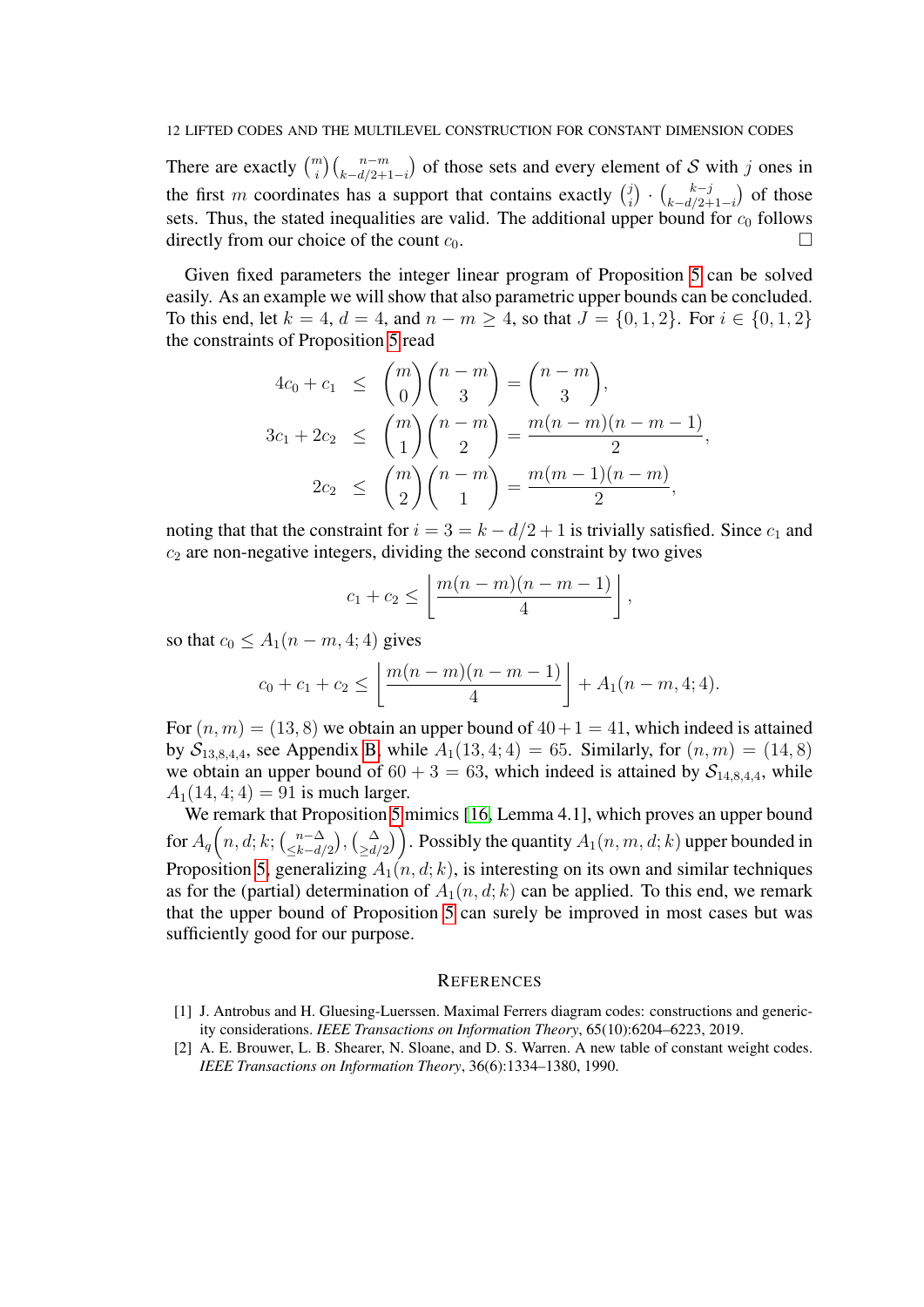- <span id="page-12-9"></span>[3] A. Cossidente, S. Kurz, G. Marino, and F. Pavese. Combining subspace codes. *arXiv preprint 1911.03387*, 2019.
- <span id="page-12-19"></span>[4] T. Etzion, E. Gorla, A. Ravagnani, and A. Wachter-Zeh. Optimal Ferrers diagram rank-metric codes. *IEEE Transactions on Information Theory*, 62(4):1616–1630, 2016.
- <span id="page-12-2"></span>[5] T. Etzion and N. Silberstein. Error-correcting codes in projective spaces via rank-metric codes and Ferrers diagrams. *IEEE Transactions on Information Theory*, 55(7):2909–2919, 2009.
- <span id="page-12-7"></span>[6] H. Gluesing-Luerssen, K. Morrison, and C. Troha. Cyclic orbit codes and stabilizer subfields. *Advances in Mathematics of Communications*, 9(2):177–197, 2015.
- <span id="page-12-8"></span>[7] H. Gluesing-Luerssen and C. Troha. Construction of subspace codes through linkage. *Advances in Mathematics of Communications*, 10(3):525–540, 2016.
- <span id="page-12-14"></span>[8] X. He. A hierarchical-based greedy algorithm for Echelon-Ferrers construction. *arXiv preprint 1911.00508*, 2019.
- <span id="page-12-15"></span>[9] X. He and Y. Chen. A note on Echelon-Ferrers construction. *arXiv preprint 2002.10035*, 2020.
- <span id="page-12-17"></span>[10] D. Heinlein. Generalized linkage construction for constant-dimension codes. *arXiv preprint 1910.11195*, 2019.
- <span id="page-12-1"></span>[11] D. Heinlein, M. Kiermaier, S. Kurz, and A. Wassermann. Tables of subspace codes. *arXiv preprint 1601.02864*, 2016.
- <span id="page-12-6"></span>[12] D. Heinlein and S. Kurz. Asymptotic bounds for the sizes of constant dimension codes and an improved lower bound. In *5th International Castle Meeting on Coding Theory and Applications*, pages 1–30, 2017. arXiv preprint 1705.03835.
- <span id="page-12-13"></span>[13] D. Heinlein and S. Kurz. Coset construction for subspace codes. *IEEE Transactions on Information Theory*, 63(12):7651–7660, 2017.
- <span id="page-12-0"></span>[14] R. Koetter and F. Kschischang. Coding for errors and erasures in random network coding. *IEEE Transactions on Information Theory*, 54(8):3579–3591, Aug. 2008.
- <span id="page-12-18"></span>[15] A. Kohnert and S. Kurz. Construction of large constant dimension codes with a prescribed minimum distance. In *Mathematical methods in computer science*, pages 31–42. Springer, 2008.
- <span id="page-12-11"></span>[16] S. Kurz. A note on the linkage construction for constant dimension codes. *arXiv preprint 1906.09780*, 2019.
- <span id="page-12-12"></span>[17] F. Li. Construction of constant dimension subspace codes by modifying linkage construction. *IEEE Transactions on Information Theory*, to appear.
- <span id="page-12-5"></span>[18] S. Liu, Y. Chang, and T. Feng. Constructions for optimal Ferrers diagram rank-metric codes. *IEEE Transactions on Information Theory*, 65(7):4115–4130, 2019.
- <span id="page-12-16"></span>[19] S. Liu, Y. Chang, and T. Feng. Parallel multilevel constructions for constant dimension codes. *arXiv preprint 1911.01878*, 2019.
- <span id="page-12-3"></span>[20] N. Silberstein and T. Etzion. Large constant dimension codes and lexicodes. *Advances in Mathematics of Communications*, 5(2):177–189, 2011.
- <span id="page-12-4"></span>[21] N. Silberstein and A.-L. Trautmann. Subspace codes based on graph matchings, Ferrers diagrams, and pending blocks. *IEEE Transactions on Information Theory*, 61(7):3937–3953, 2015.
- <span id="page-12-10"></span>[22] L. Xu and H. Chen. New constant-dimension subspace codes from maximum rank distance codes. *IEEE Transactions on Information Theory*, 64(9):6315–6319, 2018.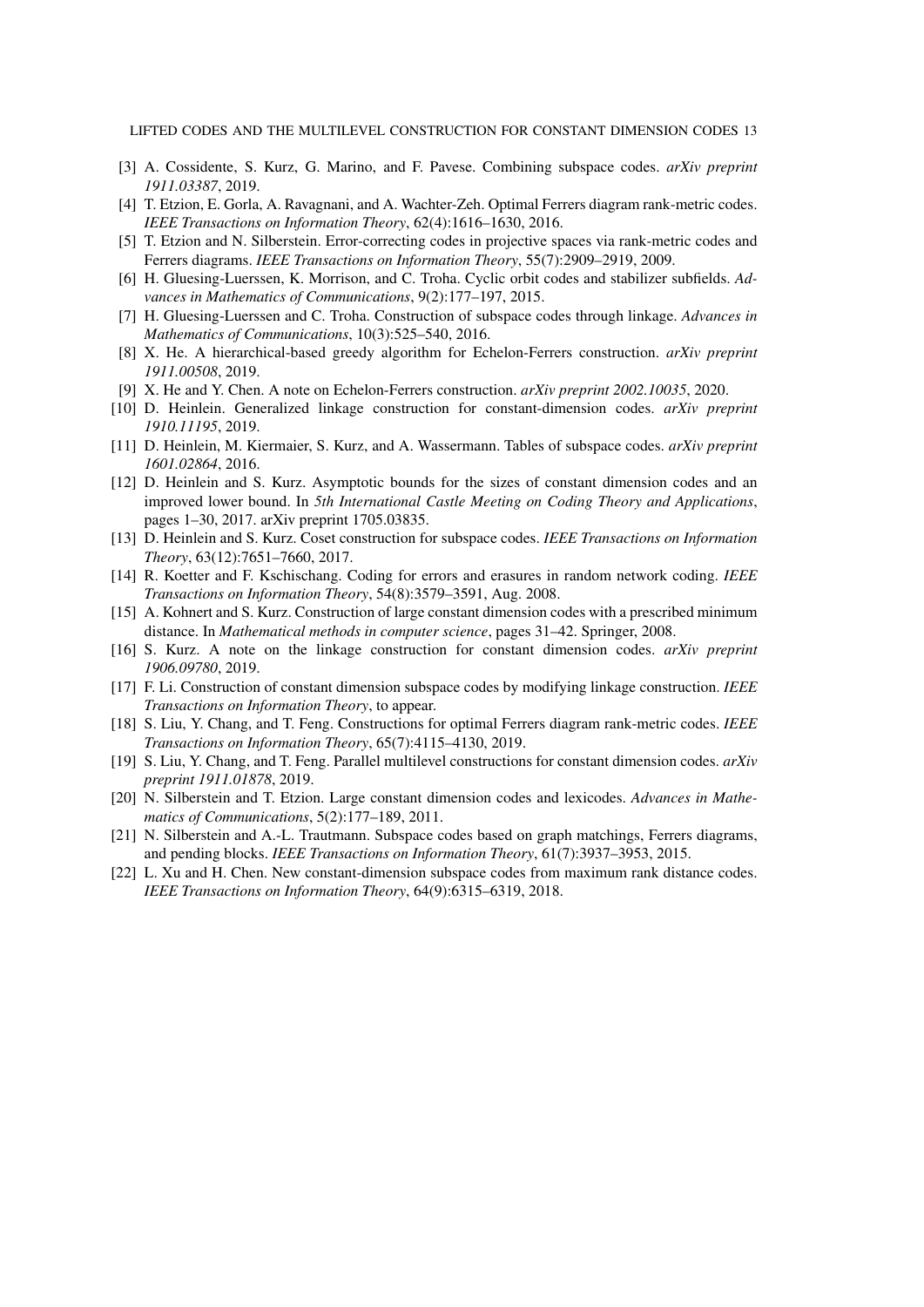## APPENDIX A. IMPROVED LOWER BOUNDS

<span id="page-13-0"></span>In Table [3](#page-13-1) we compare the numerical improvements for  $A_q(n, 4; k)$  based on Theorem [2.](#page-2-3) The previously best known lower bounds are mostly from [\[8\]](#page-12-14). However, the lower bounds for  $A_q(19, 4; 7)$  from [\[8\]](#page-12-14) are flawed, i.e., some magnitudes too small.

| $A_q(n,4;k)$             | <b>New</b>                                | Old                                           |
|--------------------------|-------------------------------------------|-----------------------------------------------|
| $A_2(13, 4; 5)$          | 4796825069                                | 4796417559 [8]                                |
| $A_3(13,4;5)$            | 1880918252176932                          | 1880918023783990 [8]                          |
| $A_4(13,4;5)$            | 18525690519076963184                      | 18525690479132333173 [8]                      |
| $A_5(13, 4; 5)$          | 23322304251254415373950                   | 23322304248923865096456 [8]                   |
| $A_7(13, 4; 5)$          | 1104898620940893642387898640              | 1104898620939789578683671514 [8]              |
| $A_8(13, 4; 5)$          | 79247846163928378274466378432             | 79247846163915655208442806985 [8]             |
| $\overline{A_9(13,4;5)}$ | 3434214279120463268840947142394           | 3434214279120353599762054717228 [8]           |
| $A_2(14, 4; 5)$          | 76749681496                               | 76745404672 [8]                               |
| $A_3(14, 4; 5)$          | 152354381482802889                        | 152354354408240436 [8]                        |
| $A_4(14, 4; 5)$          | 4742576773448941977744                    | 4742576757171205745408 [8]                    |
| $A_5(14, 4; 5)$          | 14576440157067948253027775                | 14576440154794852120820500 [8]                |
| $A_7(14, 4; 5)$          | 2652861588879102858398037208053           | 2652861588875282767080909163052 [8]           |
| $A_8(14, 4; 5)$          | 324599177887450844354761706030144         | 324599177887378338095324360943616 [8]         |
| $A_9(14, 4; 5)$          | 22531879885309361371329789150871659       | 22531879885308389971852673089028988 [8]       |
| $A_2(13, 4; 6)$          | 38327432465                               | 38325131657 [8]                               |
| $A_3(13,4;6)$            | 50782269101589019                         | 50782269101569336 [8]                         |
| $A_4(13,4;6)$            | 1185639430145591548865                    | 1185639430145591024577 [8]                    |
| $A_5(13, 4; 6)$          | 2915286427121720403833501                 | 2915286427121720397974126 [8]                 |
| $A_7(13, 4; 6)$          | 378980216844611802379905892367            | 378980216844611802379704124332 [8]            |
| $A_8(13, 4; 6)$          | 40574896910456482568428114359809          | 40574896910456482568427309053441 [8]          |
| $A_9(13, 4; 6)$          | 2503542202545027727509322118254705        | 2503542202545027727509319406311282 [8]        |
| $A_2(14, 4; 6)$          | 1227267234053                             | 1227203232293 [8]                             |
| $A_3(14,4;6)$            | 12340234566815274820                      | 12340234566810426241 [8]                      |
| $\overline{A_4(14,4;6)}$ | 1214095649227435851637265                 | 1214095649227435312865809 [8]                 |
| $\overline{A_5}(14,4;6)$ | 9110270832108553596766282526              | 9110270832108553578429954401 [8]              |
| $A_7(14, 4; 6)$          | 6369520523839151727825310046433656        | 6369520523839151727821917674342793 [8]        |
| $A_8(14, 4; 6)$          | 1329558223045414729174436187566776385     | 1329558223045414729174409793499570241 [8]     |
| $A_9(14, 4; 6)$          | 147831663555770209444761899682581639650   | 147831663555770209444761739522908440329 [8]   |
| $A_2(15,4;6)$            | 39273527139056                            | 39267675031563 [8]                            |
| $A_3(15,4;6)$            | 2998677038028861083854                    | 2998676636295383433055 [8]                    |
| $A_4(15,4;6)$            | 1243233944887303700963929029              | 1243233943362040432057180581 [8]              |
| $A_5(15, 4; 6)$          | 28469596350369158409165204552256          | 28469596349440811610995019309681 [8]          |
| $A_7(15, 4; 6)$          | 107052531444164864809019626364096185842   | 107052531444149851093995761837649623043 [8]   |
| $A_8(15,4;6)$            | 43566963852752158504511827652740340200969 | 43566963852751451455533741586485379191945 [8] |
| $A_9(15,4;6)$            | 87293119013046753015079265888857783791854 | 87293119013046541123889721019479429050233     |
|                          | 44                                        | 81 [8]                                        |
| $A_2(16, 4; 6)$          | 1256765678235469                          | 1256703351587805 [8]                          |
| $A_3(16, 4; 6)$          | 728678523485248028210242                  | 728678523483522880513165 [8]                  |
| $\overline{A_4(16,4;6)}$ | 1273071559584675915665964748625           | 1273071559584674249524907514705 [8]           |
| $A_5(16, 4; 6)$          | 88967488594921579438014390756229526       | 88967488594921579094529973785226401 [8]       |
| $A_7(16, 4; 6)$          | 17992318959820794052190487867406638758853 | 17992318959820794052179837126816751848892     |
|                          | 38                                        | 05 [8]                                        |
| $A_8(16, 4; 6)$          | 14276022715269827610082997266445121659360 | 14276022715269827610082737902847157431165     |
|                          | 67137                                     | 87585 [8]                                     |

<span id="page-13-1"></span>TABLE 3. Improvements based on Theorem [2.](#page-2-3)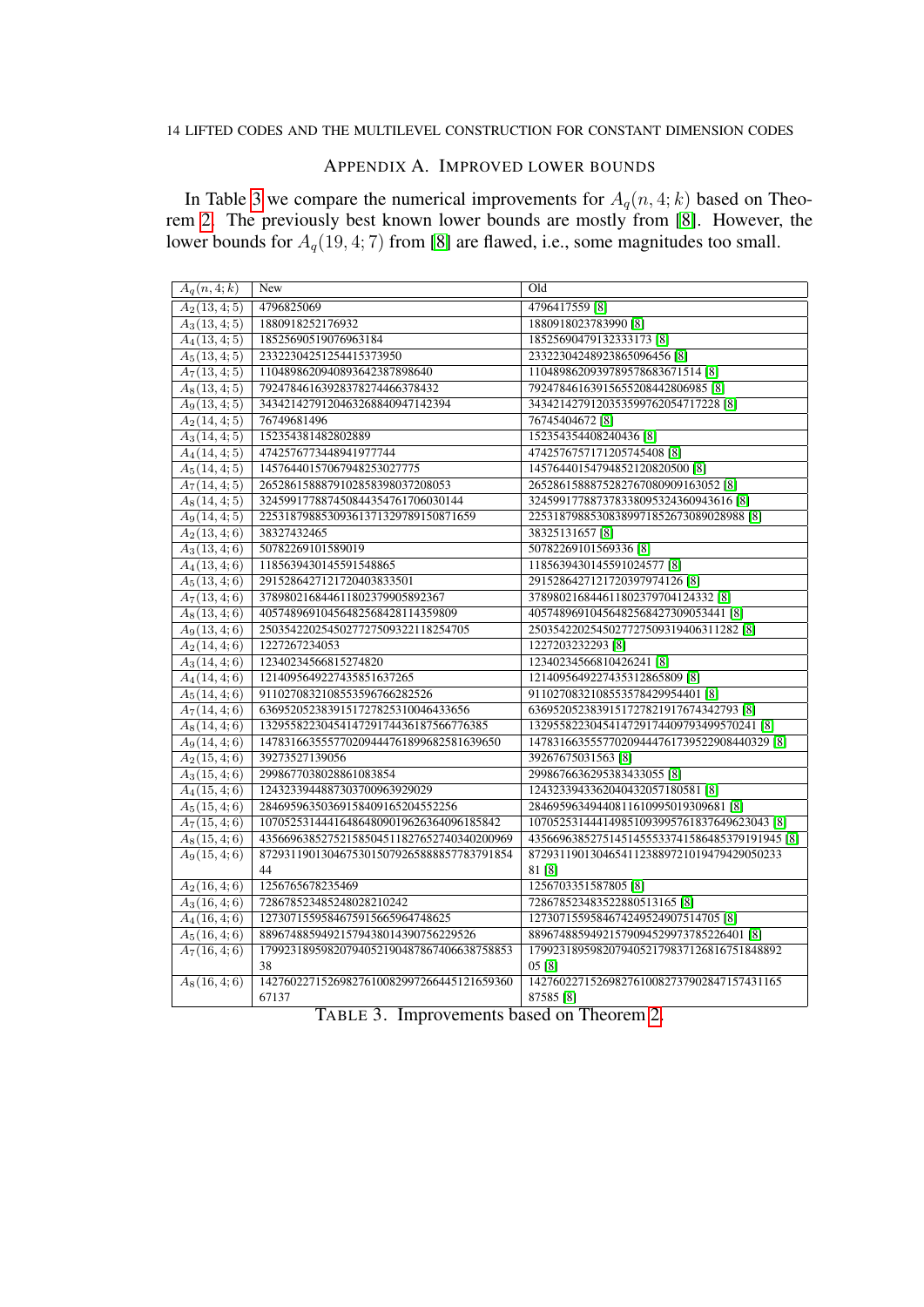| $A_q(n,4;k)$             | New                                       | Old                                           |
|--------------------------|-------------------------------------------|-----------------------------------------------|
| $A_9(16, 4; 6)$          | 51545713846013977302875956389540675158560 | 51545713846013977302875913003333046529357     |
|                          | 7978830                                   | 7720745 [8]                                   |
| $A_2(17, 4; 6)$          | 40214593296350543                         | 40210734642430233 [8]                         |
| $A_3(17, 4; 6)$          | 177068881245303116902339546               | 177068857538981556600415147 [8]               |
| $A_4(17, 4; 6)$          | 1303625277015154268047530588005973        | 1303625275416014562978042328889121 [8]        |
| $A_5(17, 4; 6)$          | 278023401859130594858143611346347770156   | 278023401850065051300001033963426380051 [8]   |
| $A_7(17, 4; 6)$          | 30239690475770808604751881256801280488268 | 30239690475766567624866522189453324986367     |
|                          | 311358                                    | 024243 [8]                                    |
| $A_8(17, 4; 6)$          | 46779671233396171116050537713696416375261 | 46779671233395411929881098933346105696388     |
|                          | 813580361                                 | 708610177 [8]                                 |
| $A_9(17, 4; 6)$          | 30437228568932793457735943799142491471855 | 30437228568932719575938776421624397010040     |
|                          | 909627410848                              | 042569507531 [8]                              |
| $A_2(15,4;7)$            | 313939996903443                           | 313923840120169 [8]                           |
| $A_3(15,4;7)$            | 80962390735680572668348                   | 80962387333738514962426 [8]                   |
| $A_4(15,4;7)$            | 79566863776146089092873059065             | 79566863724904828874349525569 [8]             |
| $\overline{A_5(15,4;7)}$ | 3558699030838267109468908231148586        | 3558699030750375431966367668488876 [8]        |
| $A_7(15, 4; 7)$          | 36719018111675892766467253005230234472800 | 36719018111669485366326051726236511270134 [8] |
| $\overline{A_8(15,4;7)}$ | 22306285465490553868002054600166649426159 | 22306285465490013824377105083555006005322     |
|                          | 313                                       | 241 [8]                                       |
| $A_9(15, 4; 7)$          | 63636683737167279191968272796410112452114 | 63636683737167010339661770016731801211973     |
|                          | 39310                                     | 68344 [8]                                     |
| $A_2(16, 4; 7)$          | 20093092605969267                         | 20090530823175168 [11]                        |
| $A_3(16, 4; 7)$          | 59021599901810630842384564                | 59021591907098096238648717 [8]                |
| $A_4(16, 4; 7)$          | 325905875863710195123556939265157         | 325905875503966895183219736444928 [8]         |
| $A_5(16,4;7)$            | 55604672371466910516074031340231456506    | 55604672369921077974140644073486328125 [8]    |
| $A_7(16, 4; 7)$          | 43199557618314831473921116433704053011403 | 43199557618309916202868392749119713436798     |
|                          | 04392                                     | 04101 [8]                                     |
| $A_8(16, 4; 7)$          | 58474588970678832897891612620850698965996 | 58474588970678073098225984456969906775715     |
|                          | 13506569                                  | 97238272 [8]                                  |
| $A_9(16, 4; 7)$          | 33819142841966544686367447197905513991858 | 33819142841966479587063098904956143968989     |
|                          | 06891914222                               | 57540722053 [8]                               |
| $A_2(17, 4; 7)$          | 1285973764408635208                       | 1285780755925958656 [8]                       |
| $A_3(17, 4; 7)$          | 43026746493711590523056074275             | 43026740586030433477849264332 [8]             |
| $A_4(17, 4; 7)$          | 1334910467554985714047715561596194368     | 1334910466075153545917778842397704192 [8]     |
| $A_5(17, 4; 7)$          | 86882300580430813669650616907760767647637 | 86882300578011697800830006599426269531250     |
|                          | 5                                         | 0 <sub>[8]</sub>                              |
| $A_7(17, 4; 7)$          | 50823847542371226941060627330811586531967 | 50823847542365442865880653737635543921067     |
|                          | 5271592683                                | 3571016516 [8]                                |
| $A_8(17, 4; 7)$          | 15328762651129632211002306082390007789441 | 15328762651129433020259724863226574216922     |
|                          | 94589626442240                            | 82703427141632 [8]                            |
| $A_9(17, 4; 7)$          | 17972879091077542502798423597933679533502 | 17972879091077507906314355839720905589861     |
|                          | 14940243153381903                         | 92090028734124332 [8]                         |
| $A_2(18, 4; 7)$          | 82302571633443282819                      | 82291970549255555624 [11]                     |
| $\overline{A_3(18,4;7)}$ | 31366498204356725852831211333673          | 31366481390109307710095048570592 [8]          |
| $\overline{A_4(18,4;7)}$ | 5467793275108157387543615361694729718789  | 5467793218060404819993105682513015078912 [8]  |
| $A_5(18, 4; 7)$          | 13575359465692365684898552467453540627598 | 13575359458996180137997725978493690490722     |
|                          | 430631                                    | 656250 [8]                                    |
| $A_7(18, 4; 7)$          | 59793748395124324914384236296038210886457 | 59793748394835040265326746482178302037689     |
|                          | 090991018946109                           | 516829976915564 [8]                           |
| $A_8(18, 4; 7)$          | 40183431564177263067797197215986973010693 | 40183431564146475997690442413946479412809     |
|                          | 5844085497257345033                       | 5421048885275000832 [8]                       |
| $A_9(18, 4; 7)$          | 95515248370413402653106548360544977074290 | 95515248370399043860359211584572109956785     |
|                          | 8421375268890568749019                    | 5543645243756034671222 [8]                    |

TABLE 4. Improvements based on Theorem [2](#page-2-3) cont.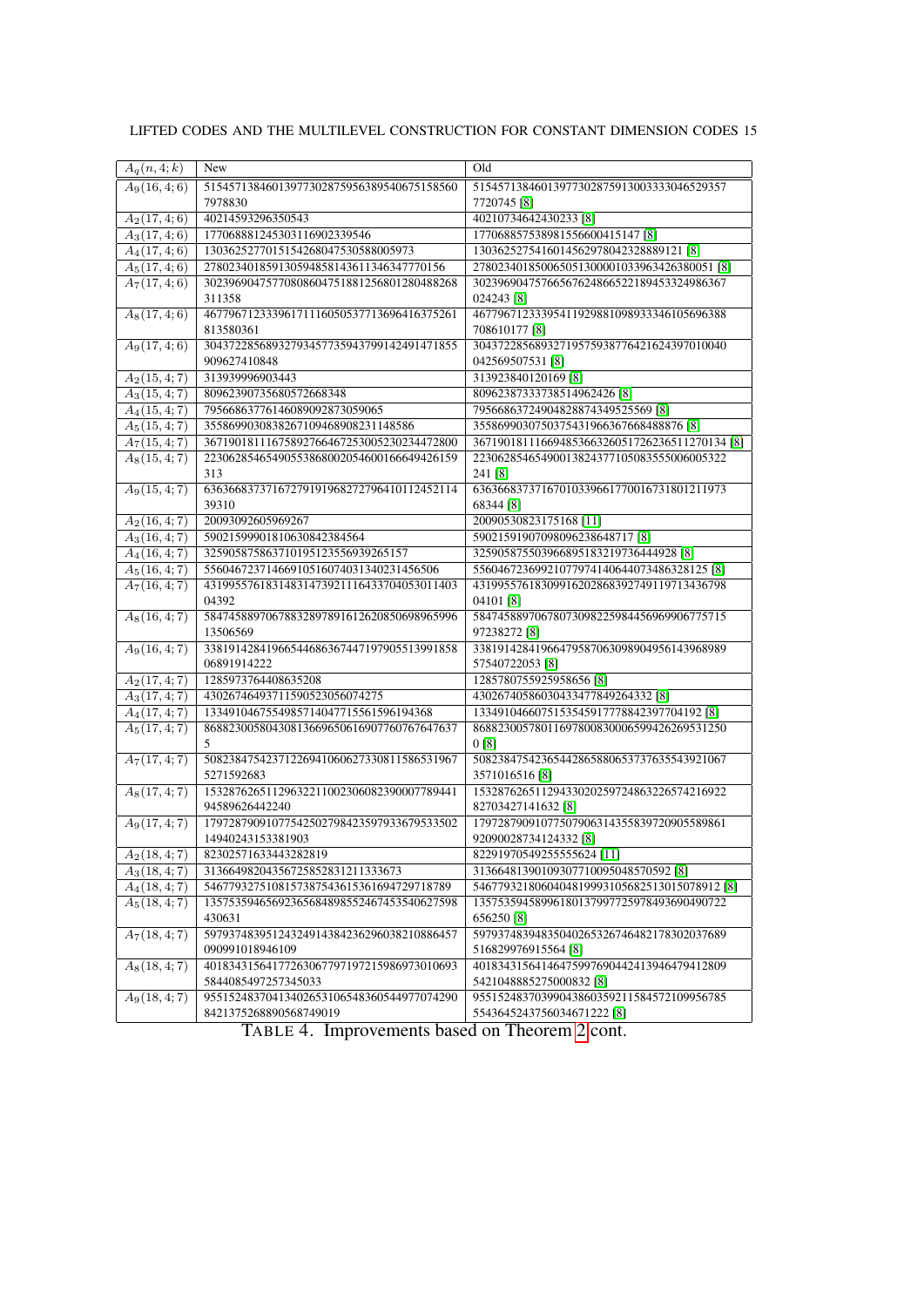| $A_q(n,4;k)$             | <b>New</b>                                                               | Old                                                                          |
|--------------------------|--------------------------------------------------------------------------|------------------------------------------------------------------------------|
| $A_2(19, 4; 7)$          | 5267367924445148864092                                                   | 5058097205000347197549 [21]                                                  |
| $A_3(19,4;7)$            | 22866177190621892757679222318915925                                      | 22813524065165704375162588681706875 [21]                                     |
| $A_4(19,4;7)$            | 22396081254840251014738769405257047429902                                | 22388542052518188728938813857333763516548                                    |
|                          | 630                                                                      | 177 [21]                                                                     |
| $A_5(19,4;7)$            | 21211499165144290480179096294676880646602                                | 21209813680090451272236350632742053588039                                    |
|                          | 6993016307                                                               | 4984750151 [21]                                                              |
| $A_7(19, 4; 7)$          | 70346747049379816915369395320383414712645                                | 70346075648600428027267630601996366936175                                    |
|                          | 47397843085217471817                                                     | 78982540335678343419 [21]                                                    |
| $A_8(19, 4; 7)$          | 10533845483959684448674419012790949807456                                | 10533801523606741064564183358274781734572                                    |
|                          | 1619935428942997712801930                                                | 1344118067187280665018945 [21]                                               |
| $A_9(19, 4; 7)$          | 50760719109220869118965528769591000765261                                | 50760616504319115174434295841792410847448                                    |
|                          | 3420811027477177039803795175                                             | 9256852919544839333945104727 [21]                                            |
| $A_2(18, 4; 8)$          | 1316667538397101428149                                                   | 1264601087568682942805 [21]                                                  |
| $A_3(18, 4; 8)$          | 2540681546251523549771895302399518                                       | 2534836537121138399731153735006570 [21]                                      |
| $A_4(18, 4; 8)$          | 13997550036505113139933121791886674834127                                | 13992838834950406313750769467311428427492                                    |
|                          | 53                                                                       | 01 [21]                                                                      |
| $A_5(18, 4; 8)$          | 84845996396175179770599196313863292814169                                | 84839254734261831517960672499611973762512                                    |
|                          | 28756276                                                                 | 21110026 [21]                                                                |
| $A_7(18, 4; 8)$          | 14356478989082867395087999913040607219209                                | 14356341969123295746286010290803218889077                                    |
|                          | 1727223436678152394                                                      | 1110979148690800890 [21]                                                     |
| $A_8(18, 4; 8)$          | 16459133568567622026207934780783177598554                                | 16459064880639275271231203508694685723605                                    |
|                          | 08541359722889311735873                                                  | 96441738049974310277185 [21]                                                 |
| $A_9(18, 4; 8)$          | 62667554455729492107715380469110602507032                                | 62667427783112758078838097157679059423642                                    |
|                          | 42571284112409913460035888                                               | 52612630126994566337005626 [21]                                              |
| $A_2(19,4;8)$            | 168534060204346081643054                                                 | 161868939208791416732918[21]                                                 |
| $A_3(19,4;8)$            | 5556470543990117093920796733024932097                                    | 5543687506683929680212033218489009029[21]                                    |
| $A_4(19, 4; 8)$          | 22933585979825739912419408751656551857477                                | 22925867147182745704449260695243044338837                                    |
|                          | 750740                                                                   | 225537[21]                                                                   |
| $A_5(19,4;8)$            | 66285934684512179124945660759025164232422                                | 66280667761142055873406775390321854501962                                    |
|                          | 7507808667905                                                            | 6771492187626[21]                                                            |
| $A_7(19, 4; 8)$          | 11823177776106271896222089221602557589481                                | 11823064934277706348783619772918955293567                                    |
|                          | 1105121482204632859666129                                                | 2313049101078765671318222[21]                                                |
| $A_8(19, 4; 8)$          | 34517304881588725672548617783010034714431                                | 34517160832562417413613060900666077554631                                    |
|                          | 24750791181363571603492943432                                            | 69548983834979971097956450817[21]                                            |
| $A_9(19, 4; 8)$          | 29973697026756603314019362623281023278094                                | 29973636439636704539558217472416705317244                                    |
|                          | 694159378234061636310178009770385                                        | 006954378905881075605724274378842[21]                                        |
| $A_2(19,4;9)$            | 1348002146261417447406857                                                | 1289520797394170812563456 [4]                                                |
| $A_3(19,4;9)$            | 150024595081884393007012600338236544880                                  | 149656439781495352647490043484854812672 [4]                                  |
| $A_4(19, 4; 9)$          | 14677494853604982256349239711358766939534<br>33631137                    | 14672330163008228150280295382725315655876                                    |
|                          |                                                                          | 80198656 [4]                                                                 |
| $\overline{A_5(19,4;9)}$ | 82857418316609426935359109104035114463034<br>035070083878426             | 82850622250904212594169271527415901448337                                    |
|                          |                                                                          | 330052257546240 [4]<br>40553105686976525598537903185027802877404             |
| $A_7(19,4;9)$            | 40553499771898134480982178003920834382400<br>027150097709434199076454452 |                                                                              |
|                          | 17672860099364199843916651708091969078559                                | 377818341526587313754210304 [4]<br>17672785292630676941870781019917737428555 |
| $A_8(19, 4; 9)$          | 21985408931899768042741180322945                                         | 76219388246358086384262766919680 [4]                                         |
| $A_9(19, 4; 9)$          | 21850825132503488679494454968297144272741                                | 21850780456810680205404210364952225732272                                    |
|                          | 734751304289430201060161991357689262                                     | 903279105184451471542312700846538752 [4]                                     |
|                          |                                                                          |                                                                              |

TABLE 5. Improvements based on Theorem [2](#page-2-3) cont.

In Table [3](#page-13-1) we compare the numerical improvements for  $A_q(n, 4; k)$  based on Theorem [2,](#page-2-3) Theorem [3,](#page-3-0) and Lemma [4.](#page-4-0) We also list a few cases which result in the same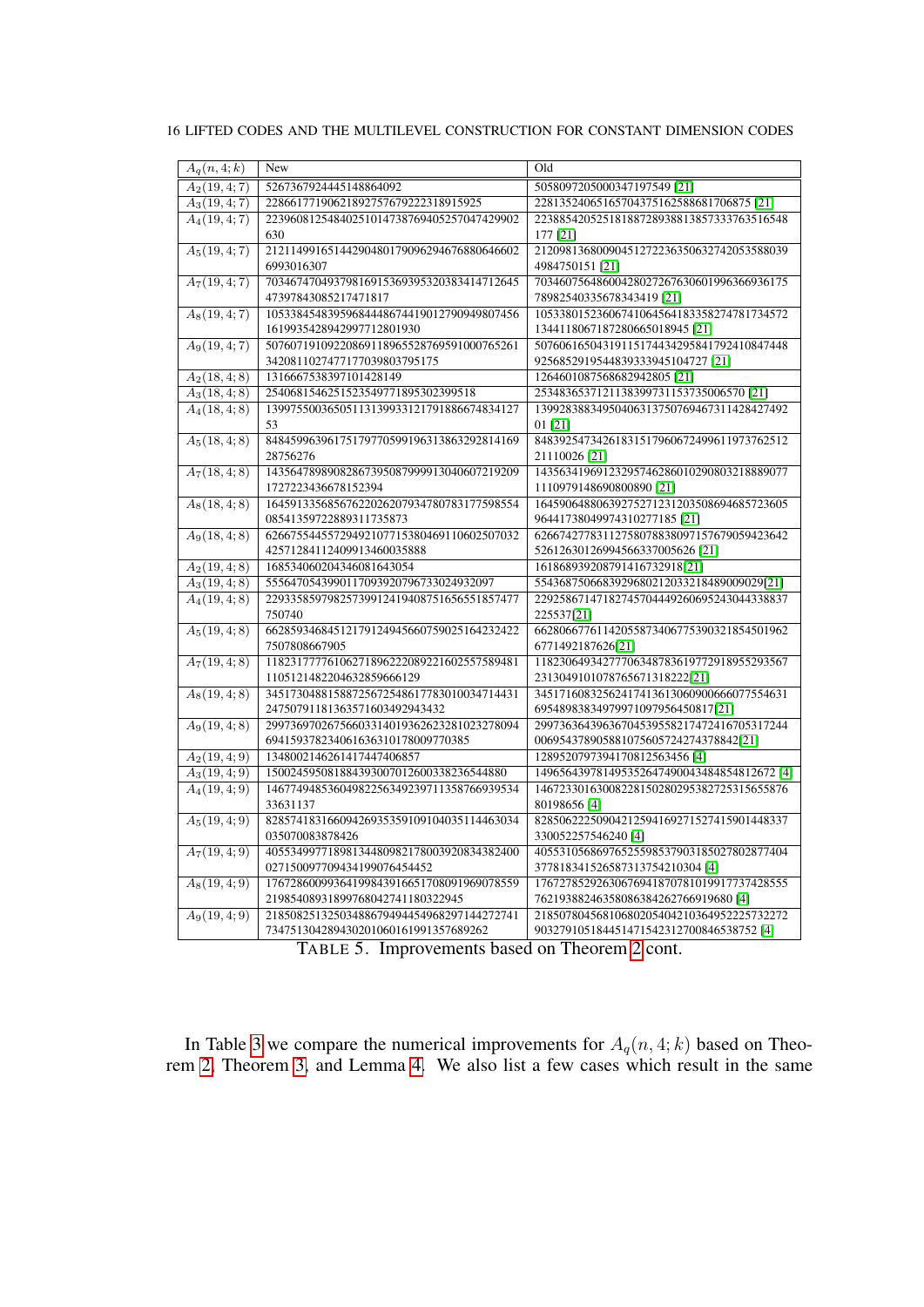lower bound that was previously known. For consistency reasons we also list the obtained lower bounds for  $A_q(12, 4; 4)$  and  $A_q(16, 4; 4)$  which are inferior to the lower bounds obtained in [\[3\]](#page-12-9).

| $A_q(n,4;k)$             | New                       | Old                            |
|--------------------------|---------------------------|--------------------------------|
| $A_3(10,4;3)$            | 5086975                   | 5086975 [10]                   |
| $A_4(10,4;3)$            | 273727509                 | 273727509 [10]                 |
| $\overline{A_5}(10,4;3)$ | 6162421906                | 6162421906 [10]                |
| $A_7(10,4;3)$            | 680487816156              | 680487816156 [10]              |
| $A_8(10, 4; 3)$          | 4407724867657             | 4407724867657 [10]             |
| $A_9(10, 4; 3)$          | 22911698562814            | 22911698562814 [10]            |
| $A_3(11,4;3)$            | 45782788                  | 45782686 [10]                  |
| $A_4(11,4;3)$            | 4379640165                | 4379639873 [10]                |
| $A_5(11,4;3)$            | 154060547681              | 154060547001 [10]              |
| $A_7(11,4;3)$            | 33343902991701            | 33343902989195 [10]            |
| $A_8(11,4;3)$            | 282094391530121           | 282094391525889 [10]           |
| $A_9(11,4;3)$            | 1855847583588025          | 1855847583581293 [10]          |
| $A_3(12,4;3)$            | 412045132                 | 412044676 [10]                 |
| $A_4(12,4;3)$            | 70074242725               | 70074241065 [10]               |
| $A_5(12,4;3)$            | 3851513692181             | 3851513687561 [10]             |
| $A_7(12,4;3)$            | 1633851246593749          | 1633851246571461 [10]          |
| $A_8(12,4;3)$            | 18054041057928329         | 18054041057886353 [10]         |
| $A_9(12,4;3)$            | 150323654270630845        | 150323654270557225 [10]        |
| $A_3(13,4;3)$            | 3708406309                | 3708405100 [10]                |
| $A_4(13, 4; 3)$          | 1121187883941             | 1121187877725 [10]             |
| $A_5(13,4;3)$            | 96287842305306            | 96287842283141 [10]            |
| $\overline{A_7}(13,4;3)$ | 80058711083096502         | 80058711082943685 [10]         |
| $A_8(13, 4; 3)$          | 1155458627707417737       | 1155458627707087193 [10]       |
| $A_9(13, 4; 3)$          | 12176215995921105826      | 12176215995920451445 [10]      |
| $A_2(14,4;3)$            | 6241671                   | 6241671 [10]                   |
| $A_3(14,4;3)$            | 33375657145               | 33375648396 [10]               |
| $A_4(14, 4; 3)$          | 17939006144421            | 17939006056956 [10]            |
| $A_5(14,4;3)$            | 2407196057636556          | 2407196057148120 [10]          |
| $A_7(14,4;3)$            | 3922876843071748206       | 3922876843065022206 [10]       |
| $A_8(14,4;3)$            | 73949352173274772617      | 73949352173255598072 [10]      |
| $A_9(14, 4; 3)$          | 986273495669609638336     | 986273495669561209956 [10]     |
| $A_3(15,4;3)$            | 300380915398              | 300380802505 [10]              |
| $A_4(15,4;3)$            | 287024098316197           | 287024096598921 [10]           |
| $A_5(15,4;3)$            | 60179901440933431         | 60179901426410736 [10]         |
| $A_7(15,4;3)$            | 192220965310515799351     | 192220965310140305694 [10]     |
| $A_8(15,4;3)$            | 4732758539089585747081    | 4732758539088207997713 [10]    |
| $A_9(15,4;3)$            | 79888153149238381303087   | 79888153149234028941436 [10]   |
| $A_2(16,4;3)$            | 102223687                 | 102223687 [10]                 |
| $\overline{A_3}(16,4;3)$ | 2703428238582             | 2703427322125 [10]             |
| $A_4(16, 4; 3)$          | 4592385573059152          | 4592385547188501 [10]          |
| $A_5(16,4;3)$            | 1504497536023335775       | 1504497535674194406 [10]       |
| $\overline{A_7}(16,4;3)$ | 9418827300215274168199    | 9418827300197242691478 [10]    |
| $A_8(16, 4; 3)$          | 302896546501733487813184  | 302896546501646667812937 [10]  |
| $A_9(16, 4; 3)$          | 6470940405088308885550047 | 6470940405087960642352846 [10] |

<span id="page-16-0"></span>TABLE 6. Improvements based on Theorem [2,](#page-2-3) Theorem [3,](#page-3-0) and Lemma [4.](#page-4-0)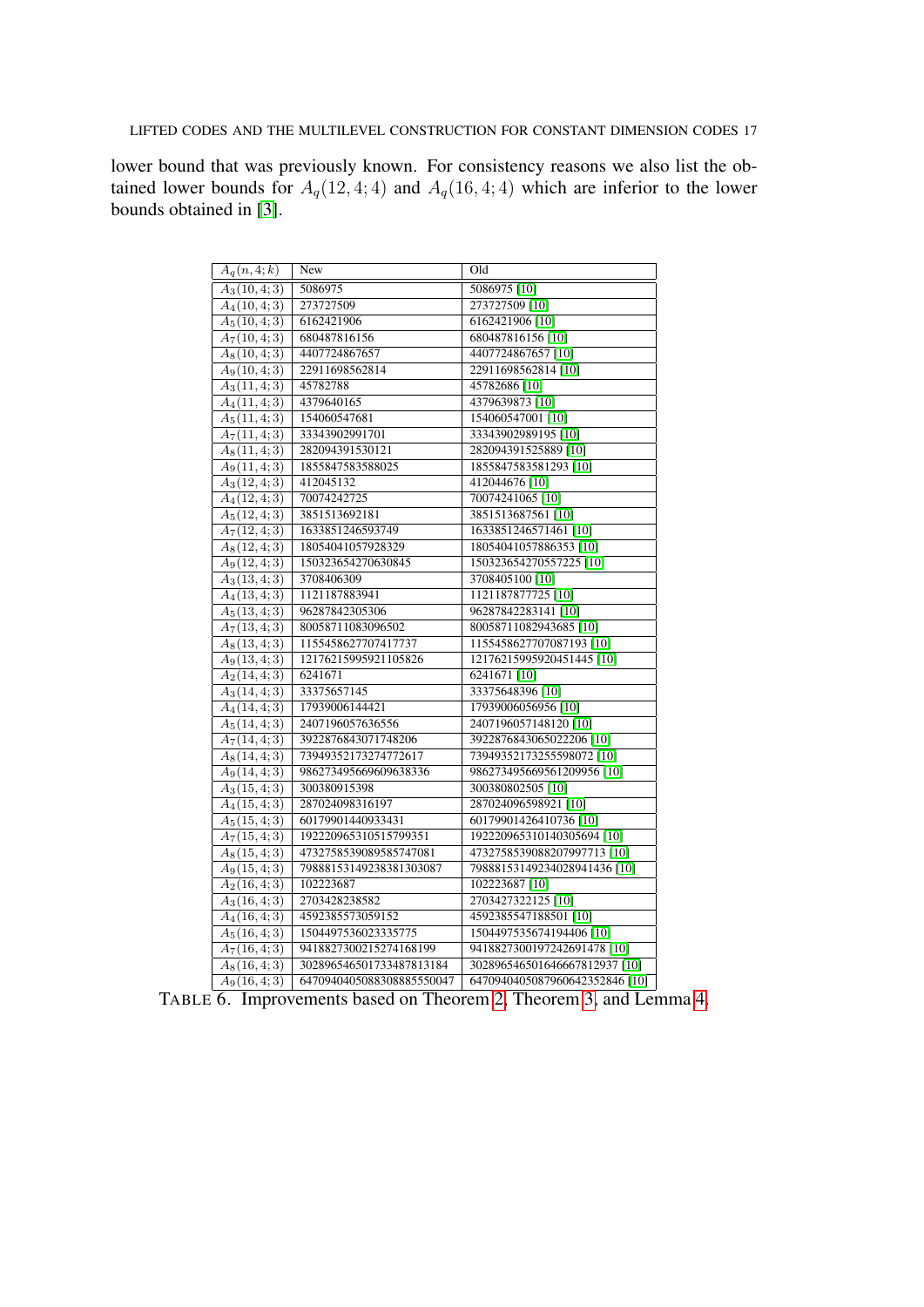| 18 LIFTED CODES AND THE MULTILEVEL CONSTRUCTION FOR CONSTANT DIMENSION CODES |  |  |
|------------------------------------------------------------------------------|--|--|
|------------------------------------------------------------------------------|--|--|

| $A_q(n,4;k)$                                | New                                 | Old                                              |
|---------------------------------------------|-------------------------------------|--------------------------------------------------|
| $A_2(17,4;3)$                               | 408894755                           | 408894729 [10]                                   |
| $A_3(17, 4; 3)$                             | 24330854147239                      | 24330847680853 [10]                              |
| $A_4(17, 4; 3)$                             | 73478169168946433                   | 73478168809292217 [10]                           |
| $A_5(17, 4; 3)$                             | 37612438400583394376                | 37612438392939375961 [10]                        |
| $A_7(17, 4; 3)$                             | 461522537710548434241752            | 461522537709756797516943 [10]                    |
| $A_8(17, 4; 3)$                             | 19385378976110943220043777          | 19385378976105915500991697 [10]                  |
|                                             | 524146172812153019729553808         | 524146172812127278980234877 [10]                 |
| $A_9(17, 4; 3)$<br>$\overline{A}_2(18,4;3)$ | 1635579035                          | 1635578957 [10]                                  |
|                                             | 218977687325155                     |                                                  |
| $\overline{A_3}(18,4;3)$                    |                                     | 218977629126520 [10]<br>1175650700948669781 [10] |
| $A_4(18, 4; 3)$                             | 1175650706703142933                 |                                                  |
| $A_5(18, 4; 3)$                             | 940310960014584859406               | 940310959823484378906 [10]                       |
| $A_7(18, 4; 3)$                             | 22614604347816873277845856          | 22614604347778083078190614 [10]                  |
| $A_8(18, 4; 3)$                             | 1240664254471100366082801737        | 1240664254470778592063165001 [10]                |
| $A_9(18, 4; 3)$                             | 42455839997784394598093858458       | 42455839997782309597398420706 [10]               |
| $A_2(19,4;3)$                               | 6542316171                          | 6542316059 [10]                                  |
| $A_3(19,4;3)$                               | 1970799185926408                    | 1970798662145206 [10]                            |
| $A_4(19,4;3)$                               | 18810411307250286949                | 18810411215178781533 [10]                        |
| $A_5(19,4;3)$                               | 23507774000364621485181             | 23507773995587109861266 [10]                     |
| $A_7(19,4;3)$                               | 1108115613043026790614447001        | 1108115613041126070837091728 [10]                |
| $\overline{A_8}(19,4;3)$                    | 79402512286150423429299311241       | 79402512286129829892059310425 [10]               |
| $A_9(19,4;3)$                               | 3438923039820535962445602535189     | 3438923039820367077389315073958 [10]             |
| $A_2(12, 4; 4)$                             | 19674269                            | 19676797 [3]                                     |
| $A_3(12,4;4)$                               | 288648673507                        | 288648887023 [3]                                 |
| $A_4(12, 4; 4)$                             | 283104148286289                     | 283104153226065 [3]                              |
| $A_5(12, 4; 4)$                             | 59732550564570151                   | 59732550620930151 [3]                            |
| $A_7(12, 4; 4)$                             | 191677878196845899475               | 191677878199060649103 [3]                        |
| $A_8(12, 4; 4)$                             | 4723722950504908124737              | 4723722950514423444033 [3]                       |
| $A_9(12, 4; 4)$                             | 79780441020720237308359             | 79780441020754680563815 [3]                      |
| $A_2(13,4;4)$                               | 157396313                           | 157332190 [3]                                    |
| $A_3(13, 4; 4)$                             | 7793514240823                       | 7793495430036 [3]                                |
| $A_4(13, 4; 4)$                             | 18118665490931521                   | 18118664249474716 [3]                            |
| $A_5(13,4;4)$                               | 7466568820575245751                 | 7466568787180077320 [3]                          |
| $A_7(13, 4; 4)$                             | 65745512221518213208951             | 65745512216555289614188 [3]                      |
| $A_8(13, 4; 4)$                             | 2418546150658513179095553           | 2418546150622126921477496 [3]                    |
| $A_9(13, 4; 4)$                             | 58159941504105053602711351          | 58159941503893673245551936 [3]                   |
| $A_2(14, 4; 4)$                             | 1259181253                          | 1258757174 [3]                                   |
| $A_3(14, 4; 4)$                             | 210424885316173                     | 210424421624298 [3]                              |
| $A_4(14, 4; 4)$                             | 1159594591440766481                 | 1159594516050838620 [3]                          |
| $A_5(14, 4; 4)$                             | 933321102572187566901               | 933321098538702991570 [3]                        |
| $A_7(14,4;4)$                               | 22550710691980761977054117          | 22550710690309028764671498 [3]                   |
| $A_8(14, 4; 4)$                             | 1238295629137158820145963073        | 1238295629118788686643907448 [3]                 |
| $A_9(14, 4; 4)$                             | 42398597356492584370698238141       | 42398597356340204444957848530 [3]                |
| $A_2(15, 4; 4)$                             | 10073483841                         | 10071464646 [3]                                  |
| $A_3(15,4;4)$                               | 5681471907358915                    | 5681463153275925 [3]                             |
| $A_4(15,4;4)$                               | 74214053852334056793                | 74214050169101548368 [3]                         |
| $A_5(15,4;4)$                               | 116665137821525417847661            | 116665137415279661027650 [3]                     |
| $A_7(15,4;4)$                               | 7734893767349401492485075543        | 7734893766857015258769289566 [3]                 |
| $A_8(15,4;4)$                               | 634007362118225316643319878225      | 634007362109986775858834010688 [3]               |
| $A_9(15, 4; 4)$                             | 30908577472883094009493870125553    | 30908577472784286989399940957138 [3]             |
| $A_2(16, 4; 4)$                             | 80596312221                         | 80596320222 [3]                                  |
| $\overline{A_3(16,4;4)}$                    | 153399853228893616                  | 153399853246113244 [3]                           |
| $A_4(16, 4; 4)$                             | 4749699529175914867537              | 4749699529177178098513 [3]                       |
| $A_5(16, 4; 4)$                             | 14583142241438194910273276          | 14583142241438230122883276 [3]                   |
| $A_7(16, 4; 4)$                             | 2653068562231495127604331943392     | 2653068562231495132921600978204 [3]              |
| $A_8(16, 4; 4)$                             | 324611769405185201386954976457281   | 324611769405185201425928435085889 [3]            |
|                                             | 22532352977741502934357344934823692 | 22532352977741502934583323007263948 [3]          |
| $A_9(16, 4; 4)$<br>T A D I E                | Improvements hased on               | Theorem 3<br>Theorem<br>$\gamma$<br>and          |

TABLE 7. Improvements based on Theorem [2,](#page-2-3) Theorem [3,](#page-3-0) and Lemma [4](#page-4-0) cont.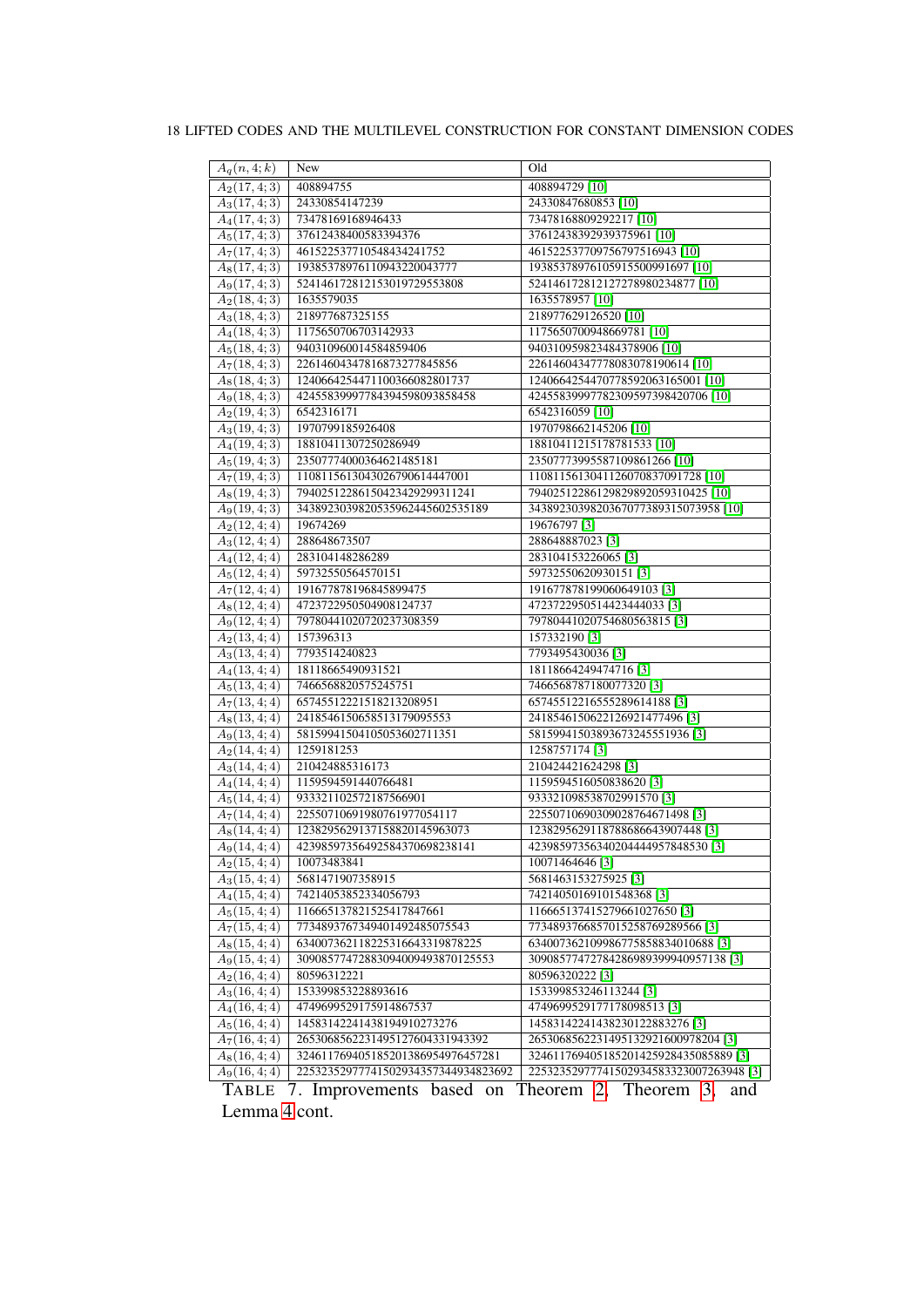| $A_q(n,4;k)$             | <b>New</b>                                | Old                                           |
|--------------------------|-------------------------------------------|-----------------------------------------------|
| $A_2(17, 4; 4)$          | 644770526929                              | 644769492958 [3]                              |
| $A_3(17, 4; 4)$          | 4141796037183639766                       | 4141796035658667783 [3]                       |
| $A_4(17, 4; 4)$          | 303980769867258670043393                  | 303980769866940801875612 [3]                  |
| $A_5(17, 4; 4)$          | 1822892780179774365686344376              | 1822892780179753492675780445 [3]              |
| $A_7(17, 4; 4)$          | 910002516845402828768417638272482         | 910002516845402816852352967620731 [3]         |
| $A_8(17, 4; 4)$          | 166201225935454823110121665687982081      | 166201225935454822961083064550157688 [3]      |
| $\overline{A}_9(17,4;4)$ | 16426085320773555639146507673669565108    | 16426085320773555637759638858654591537 [3]    |
| $\overline{A_2}(18,4;4)$ | 5158164354661                             | 5158157544758 [3]                             |
| $A_3(18, 4; 4)$          | 111828493003995506044                     | 111828492966430770027 [3]                     |
| $A_4(18, 4; 4)$          | 19454769271504557075730961                | 19454769271485256959951964 [3]                |
| $A_5(18, 4; 4)$          | 227861597522471795764877751276            | 227861597522469274830565882195 [3]            |
| $A_7(18, 4; 4)$          | 312130863277973170267574410726205300      | 312130863277973166253742271546610147 [3]      |
| $\overline{A_8}(18,4;4)$ | 85095027678952869432382343292909789249    | 85095027678952869357138271983639907192 [3]    |
| $A_9(18, 4; 4)$          | 11974616198843922060937804378020488874436 | 11974616198843922059938039662012799420059 [3] |
| $A_2(19, 4; 4)$          | 41265315376833                            | 41265282958278 [3]                            |
| $\overline{A_3(19,4;4)}$ | 3019369311108187930600                    | 3019369310399000457648 [3]                    |
| $A_4(19,4;4)$            | 1245105233376291684834977113              | 1245105233375348762973895504 [3]              |
| $A_5(19,4;4)$            | 28482699690308974471842016207036          | 28482699690308720567594897355775 [3]          |
| $A_7(19,4;4)$            | 107060886104344797401778345454852597360   | 107060886104344796219558793302396711773 [3]   |
| $A_8(19, 4; 4)$          | 43568654171623869149379762750201287709265 | 43568654171623869115634697686019566694976 [3] |
| $A_9(19, 4; 4)$          | 87294952089572191824236594129317862395535 | 87294952089572191817753865390378237377288     |
|                          | 08                                        | 19[3]                                         |

TABLE 8. Improvements based on Theorem [2,](#page-2-3) Theorem [3,](#page-3-0) and Lemma [4](#page-4-0) cont.

### APPENDIX B. SKELETON CODES FOR THE MULTILEVEL CONSTRUCTION

<span id="page-18-0"></span>In this appendix we list the used skeleton codes from the results of Section [3.](#page-5-0) For the ease of a more compact representation we replace each vector  $v \in \mathbb{F}_2^n$  by the integer  $\sum_{i=1}^{n} v_i \cdot 2^{n-i}$ . As an example, the integer 6168 corresponds to the vector 1100000011000  $\in \mathbb{F}_2^{13}$ . Starting from an integer, the value of n needs to be clear from the context.

 $\mathcal{S}^1_{13,4,5} = \{7936, 7360, 6816, 1984, 3488, 3680, 5776, 6496, 6544, 6736, 7216, 3720, 5456, 5704, 3400, 5000, 5508, 2948,$ 4912, 5416, 5668, 7180, 2856, 3604, 4932, 1816, 2882, 6666, 1826, 3346, 4802, 2753, 4336, 5218, 5281, 6406, 6409, 6661, 7171, 1256, 1380, 2706, 2833, 3217, 4514, 4545, 5258, 740, 929, 1618, 2264, 2388, 2636, 3206, 3333, 4705, 696, 1236, 2274, 2442, 3114, 1417, 1669, 2228, 4300, 4426, 4636, 4867, 5189, 376, 466, 841, 1202, 1329, 1577, 2598, 5142, 5145, 428, 618, 790, 1347, 1550, 2161, 2217, 4389, 1084, 2339, 405, 4154, 597, 4243, 651, 563, 2078, 2123, 118, 199, 109, 283, 1063, 4111}

 $\mathcal{S}_{13,4,5}^2$  = {7936, 7360, 6816, 3008, 3488, 3680, 5776, 6496, 6544, 6736, 7216,3720, 5456, 5512, 5704, 3400, 1840, 1924, 5668, 7180, 3604, 4904, 4932, 4994, 1858, 2840, 2852, 5410, 6666, 3346, 1264, 1698, 4516, 4801, 5281, 6406, 6409, 6661, 7171, 1380, 1473, 2706, 3217, 4328, 4706, 4748, 4881, 740, 929, 1801, 2264, 2388, 2444, 2636, 3333, 5254, 696, 1617, 2274, 3114, 3142, 4308, 1228, 2228, 2609, 2819, 4426, 5146, 5189, 376, 466, 714, 1308, 4274, 4630, 426, 1550, 2217, 2245, 4209, 409, 617, 4156, 661, 355, 1078, 1081, 309, 333, 2131, 4235, 391, 1099,2078, 583, 110, 539, 2087}

 $\mathcal{S}^1_{14,4,5} = \{15872, 14720, 13632, 3968, 7456, 11072, 11456, 12992, 13088, 13472, 14432, 11536, 6816, 7312, 5904, 6920,$ 10896, 3680, 6736, 7240, 9992, 14360, 5768, 9808, 11304, 9860, 13332, 5508, 5700, 6468, 10788, 992, 2864, 3608, 9602, 12812, 12818, 13322, 14342, 1488, 1712, 2760, 3394, 4994, 5232, 5666, 6338, 9508, 10530, 3236, 4528, 4552, 6418, 8872, 9089, 9368, 9761, 10508, 10762, 12561, 1448, 1730, 1857, 4712, 5313, 6284, 7173, 8560, 8644, 8980, 10324, 10401, 920, 2288, 2408, 3590, 4756, 6196, 9314, 11267, 12425, 2452, 2497, 3210, 3337, 6659, 9292, 3122, 3153, 4324, 4450, 5164, 6186, 10313, 12357, 844, 850, 2821, 5379, 4657, 8372, 8402, 8522, 8774, 12323, 628, 721, 810, 1308, 1329, 2601, 5145, 4393, 8729, 678, 1557, 4188, 4250, 421, 1114, 1129, 1174, 2150, 2201, 4366, 234, 345, 1187, 1547, 8250, 8334, 403, 611, 653, 310, 4179, 8455, 542, 2183, 8237, 1095}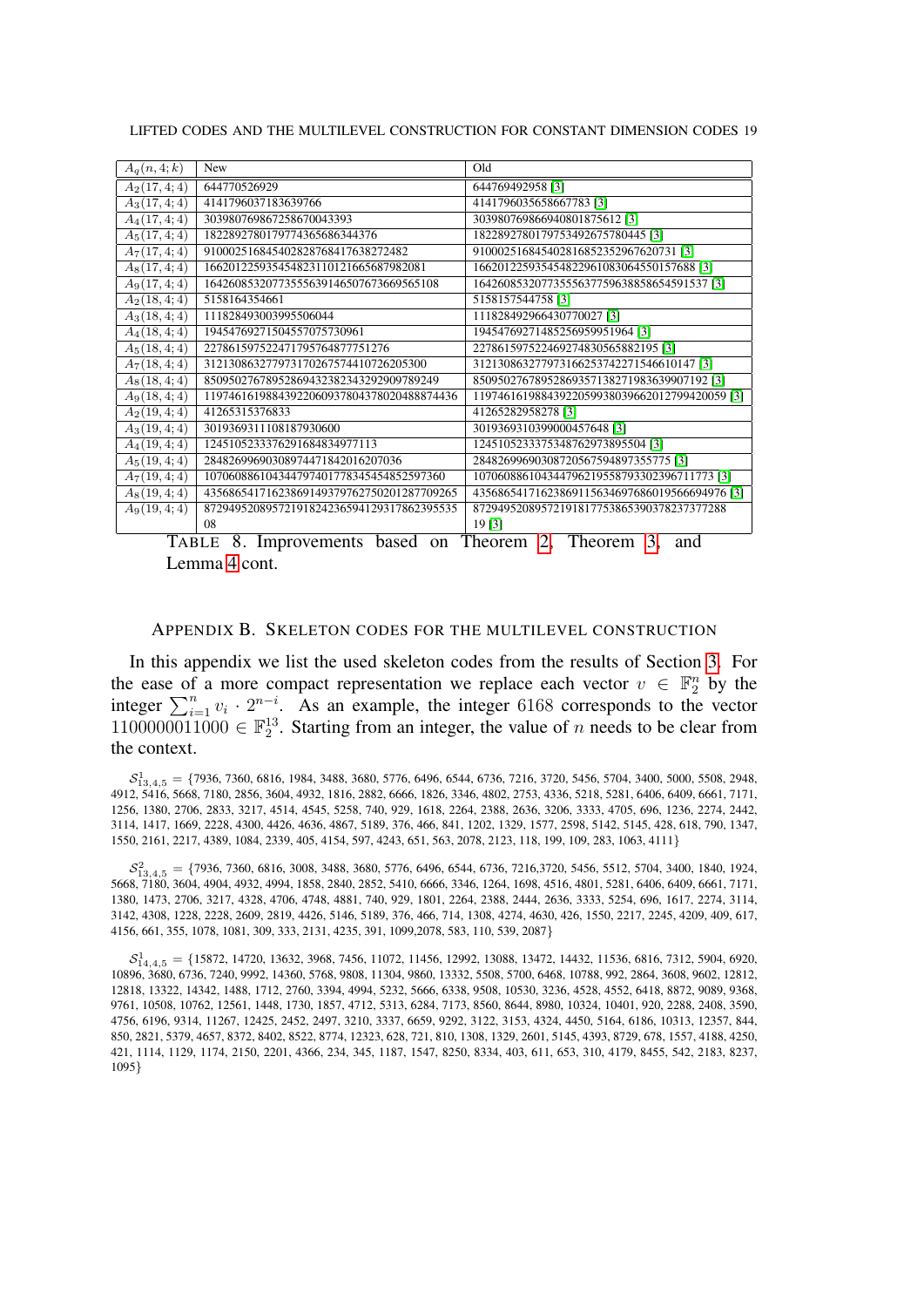$\mathcal{S}_{14,4,5}^2$  = {15872, 14720, 13632, 6016, 6976, 7360, 11552, 12992, 13088, 13472, 14432, 7440, 10912, 11024, 11408, 6800, 3680, 3848, 11336, 14360, 7208, 9808, 9864, 9988, 3716, 5680, 5704, 10820, 13332, 6692, 992, 3396, 9032, 9602, 10562, 12812, 12818, 13322, 14342, 2760, 2946, 3457, 5412, 6434, 8656, 9412, 9496, 9762, 1480, 1858, 3602, 4528, 4776, 4888, 5272, 6412, 9089, 10433, 10762, 12561, 1392, 3234, 4548, 6228, 6305, 6665, 8616, 10380, 11269, 1729, 2288, 2408, 2456, 2468, 2849, 5218, 5638, 6282, 7171, 8852, 10292, 10505, 12425, 1428, 1809, 2616, 5385, 8548, 9313, 852, 908, 4705, 5201, 9260, 12357, 2641, 3100, 3121, 4434, 4869, 5253, 8418, 1234, 8312, 8498, 8753, 12323, 690, 1322, 1577, 4739, 710, 806, 4204, 8771, 10259, 618, 2326, 4262, 8346, 451, 665, 677, 2138, 2150, 8462, 220, 233, 316, 345, 1166, 2197, 4154, 8278, 779, 1078, 2567, 589, 1287, 4149, 542, 2093, 4171, 8327, 115, 8221, 1051}

 $\mathcal{S}^1_{13,4,6} = \{8064, 7776, 7504, 6624, 6864, 6960, 6984, 7344, 7368, 7464, 7704, 3908, 2016, 3752, 5828, 5924, 5954, 6820, 5924, 5954, 6820, 5924, 5954, 5954, 5954, 5954, 5954, 5954, 5954, 5954, 5954, 5954, 5954, 595$ 3778, 3874, 6552, 7686, 3492, 3732, 5032, 5794, 3521, 3857, 5524, 6794, 7429, 1944, 3474, 5057, 5537, 5777, 5897, 2956, 2977, 4948, 5010, 5452, 5514, 6264, 6534, 6915, 7299, 2898, 3402, 3657, 5330, 5426, 6697, 6725, 2516, 3188, 3356, 5292, 1656, 1925, 2738, 3621, 2668, 4722, 4764, 5226, 5233, 6246, 948, 2474, 2673, 3225, 4340, 6293, 970, 1478, 1814, 3130, 3214, 4878, 504, 1385, 1638, 3171, 4412, 4442, 4697, 6227, 1244, 1621, 2236, 2266, 2281, 2393, 2405, 6174, 867, 1253, 1675, 2358, 4282, 4493, 4661, 825, 1333, 1363, 1587, 2695, 4302, 4323, 5149, 5191, 723, 845, 1206, 1326, 2589, 3095, 4395, 435, 685, 4205, 4375, 414, 606, 2319, 63}

 $\mathcal{S}^2_{13,4,6} = \{8064, 7776, 7504, 6624, 6864, 6960, 6984, 7344, 7368, 7464, 7704, 3908, 6824, 2016, 5828, 5924, 5954, 3748, 3936, 3936, 3936, 3936, 3936, 3936, 3936, 3936, 3936, 3936, 3936, 3936, 3936, 3936, 3936, 393$ 3778, 3874, 6552, 7686, 5794, 3521, 3857, 5524, 7429, 1944, 2964, 3468, 3474, 5057, 5537, 5777, 5897, 2977, 3284, 3380, 3721, 4948, 5004, 5010, 5452, 5514, 6264, 6534, 6789, 6915, 7299, 2898, 2954, 3402, 5330, 5426, 2764, 2860, 4788, 5236, 5292, 1656, 1925, 2676, 2738, 3180, 3186, 3242, 4810, 4906, 4716, 4722, 5226, 6246, 2666, 1478, 1814, 2396, 2417, 3161, 6229, 504, 1265, 1638, 4316, 4412, 4442, 4457, 4697, 5177, 934, 1381, 1621, 1678, 2236, 2266, 2281, 2362, 2617, 6174, 6189, 6195, 6219, 867, 4282, 4325, 1363, 1581, 1587, 1611, 3143, 723, 821, 845, 1206, 1229, 1326, 4679, 5159, 469, 1309, 2599, 435, 459, 683, 795, 374, 429, 669, 1118, 1179, 2327, 414, 4247, 4367, 238, 574, 2191, 123}

 $\mathcal{S}^1_{14,4,6}$  = {16128, 15552, 15008, 13248, 13728, 13920, 13968, 14688, 14736, 14928, 15408, 4032, 7816, 11600, 11656, 11848, 11908, 13640, 7556, 7748, 13104, 15372, 5968, 6984, 7464, 3888, 7042, 7490, 7714, 11048, 11076, 11556, 13588, 14858, 6948, 10114, 11137, 11794, 11809, 6017, 7256, 7697, 9896, 10008, 10904, 10946, 11426, 12528, 13068, 13830, 13833, 14598, 14601, 14853, 15363, 5796, 5826, 6804, 6849, 7314, 7329, 9668, 10049, 13394, 13450, 3312, 3852, 5032, 5528, 6376, 6712, 11409, 5476, 5898, 6484, 9124, 9812, 10468, 10804, 13445, 1896, 9432, 9570, 11334, 12492, 12625, 13059, 1940, 2914, 3425, 4824, 5332, 6450, 8680, 10360, 10570, 12586, 1008, 2520, 3276, 3843, 4961, 5660, 9042, 9396, 9441, 10524, 10545, 2897, 4578, 5425, 6342, 10441, 12454, 12457, 12581, 1745, 2484, 2732, 2738, 3354, 4472, 4724, 4934, 5321, 6257, 9324, 9513, 12348, 12483, 1490, 3178, 4785, 6297, 8564, 8626, 10390, 972, 1452, 1650, 1829, 2412, 2474, 2652, 2838, 3132, 3267, 3349, 4714, 4889, 8817, 8901, 9486, 1690, 2501, 2665, 5178, 5389, 8806, 8981, 9491, 10325, 10339, 963, 1372, 1699, 4502, 4750, 5198, 5219, 6190, 6221, 8601, 8762, 12339, 1593, 1677, 8851, 10285, 828, 1254, 2451, 2699, 3123, 4325, 4691, 9291, 1334, 1419, 1582, 4653, 8525, 9245, 10267, 726, 819, 1607, 2166, 4427, 6167, 8583, 9255, 12303, 1141, 2599, 252, 3087, 8286, 243, 359, 783, 1175, 207, 63}

 $\mathcal{S}_{14,4,6}^2$  = {16128, 15552, 15008, 13248, 13728, 13920, 13968, 14688, 14736, 14928, 15408, 4032, 7816, 13648, 11656, 11848, 11908, 7496, 7556, 7748, 13104, 15372, 11588, 3888, 7042, 7714, 11048, 14858, 5928, 6936, 6948, 10114, 11074, 11137, 11554, 11794, 11809, 5954, 6017, 6568, 6760, 6977, 7442, 7457, 7697, 9896, 10008, 10020, 10904, 11028, 12528, 13068, 13578, 13830, 13833, 14598, 14601, 14853, 15363, 5796, 5908, 6804, 10049, 10660, 10852, 11537, 3312, 3852, 5528, 5720, 9576, 10472, 10584, 13573, 5352, 5476, 6360, 6372, 6484, 9620, 9812, 9432, 9444, 10452, 12492, 13059, 5332, 1008, 2786, 3276, 3843, 4792, 6322, 12458, 4578, 4818, 4833, 8632, 8824, 8884, 9394, 10354, 10417, 2732, 2769, 3242, 4472, 4532, 4724, 5234, 5297, 6257, 8658, 8673, 8906, 12348, 12378, 12390, 12393, 12438, 12441, 12453, 12483, 1489, 1737, 2506, 8564, 9329, 972, 1452, 1644, 1692, 1734, 2412, 2460, 2652, 3132, 3162, 3174, 3177, 3222, 3225, 3237, 3267, 4553, 6286, 8901, 12373, 2501, 9358, 10318, 10381, 937, 963, 1372, 1699, 2618, 3157, 5198, 5261, 6221, 12339, 874, 922, 934, 1593, 2467, 8803, 8851, 9293, 828, 857, 869, 917, 1338, 1379, 1590, 1619, 2358, 2361, 2613, 2699, 3123, 4499, 4654, 6187, 854, 1333, 1419, 2387, 4683, 4743, 8494, 8734, 8749, 9259, 10267, 10279, 819, 2631, 4382, 4397, 4637, 5147, 5159, 6167, 8523, 8583, 12303, 4423, 8477, 9239, 252, 3087, 243, 783, 207, 63}

 $S_{15,4,6}^{1} = \{32256, 31104, 30016, 26496, 27456, 27840, 27936, 29376, 29472, 29856, 30816, 8064, 15632, 23200, 23312, 23312, 23312, 23312, 23312, 23312, 23312, 23312, 23312, 23312, 23312, 23312, 23312, 23312, 23312, 233$ 23696, 23816, 27280, 15112, 15496, 26208, 30744, 11936, 13968, 14928, 7776, 14084, 14980, 15428, 22096, 22152, 23112, 27176, 29716, 13896, 20228, 22274, 23588, 23618, 12034, 14512, 15394, 19792, 20016, 21808, 21892, 22852, 25056, 26136, 27660, 27666, 29196, 29202, 29706, 30726, 11592, 11652, 13608, 13698, 14628, 14658, 19336, 20098, 26788, 26900, 6624, 7704, 10064, 11056, 12752, 13424, 14881, 22818, 28945, 3792, 10952, 11796, 11841, 12968, 13185, 14529, 18248, 19624, 19841, 20936, 21608, 22049, 26890, 3880, 7489, 18864, 19140, 21313, 21697, 22668, 24984, 25250, 26118, 27141, 28809, 2016, 5828, 6850, 9648, 10664, 12900, 17360, 20720, 21140, 25172, 25745, 25865, 26705, 5040, 6552, 7329, 7686, 9922, 11320, 18084, 18792, 18882, 19233, 19977, 21048, 21090, 23043, 28741, 5794, 9156, 10017, 10850, 12684, 13827, 19553, 20882, 20897, 22577, 24908, 24914, 25162, 26755, 2980, 3428, 3490, 3724, 3857, 4968, 5464, 6708, 6801, 8944, 9448, 9665, 10642, 12514, 12641, 13445, 18648, 19026, 24696, 24966, 25137, 25347, 28707, 1944, 2904, 3009, 5474, 5897, 6356, 6917, 12594, 17128, 17252, 20780, 25637, 25667, 3658, 4824, 4948, 5304, 5521, 5676, 6264, 6534, 6698, 9428, 9778, 9865, 13337, 14357, 17634, 17802,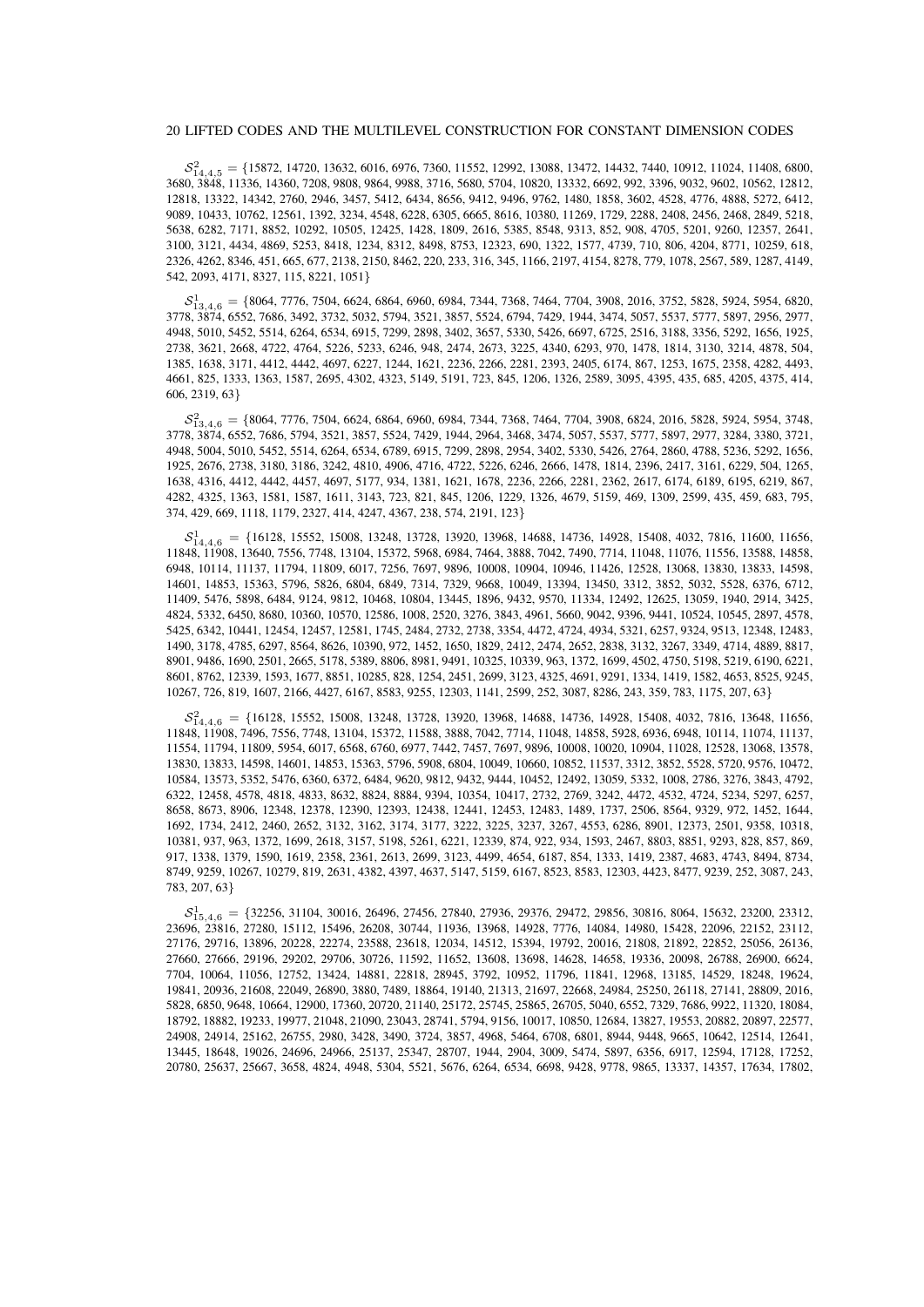18972, 2744, 3252, 5002, 5330, 10356, 10778, 17612, 17962, 18982, 20650, 20678, 1844, 3356, 4833, 6441, 9004, 9542, 10396, 10438, 10565, 12380, 12442, 14347, 17202, 17524, 17989, 19477, 21517, 21523, 24678, 1656, 1925, 2508, 2886, 3186, 3273, 3621, 9033, 9498, 10521, 17702, 20570, 1713, 2668, 3226, 4902, 5398, 5413, 5653, 6246, 8650, 9382, 10345, 10531, 18582, 1452, 1859, 2673, 6419, 8982, 9493, 11271, 17050, 17177, 18490, 18701, 20534, 20747, 1393, 4332, 4549, 5262, 8869, 12334, 12371, 12551, 17091, 17166, 17497, 18510, 24606, 504, 937, 1638, 1686, 2282, 2723, 3339, 6221, 8846, 2453, 3118, 4686, 4749, 6174, 8851, 9293, 16572, 1253, 2358, 5195, 8409, 16725, 16739, 17543, 4659, 9259, 16941, 486, 725, 2259, 4277, 8733, 8775, 1563, 2221, 4381, 16563, 1181, 2583, 619, 1118, 365, 411, 574, 207, 1079}

 $\mathcal{S}^2_{15,4,6} = \{32256, 31104, 30016, 26496, 27456, 27840, 27936, 29376, 29472, 29856, 30816, 8064, 15632, 27296, 23312,$ 23696, 23816, 14992, 15112, 15496, 26208, 30744, 23176, 7776, 14084, 22096, 23620, 29716, 11856, 13872, 13896, 14916, 15396, 15426, 20228, 22148, 22274, 11908, 12034, 13136, 13520, 13954, 19792, 20016, 20040, 21808, 22056, 23076, 23106, 23586, 25056, 26136, 27156, 27660, 27666, 29196, 29202, 29706, 30726, 11592, 11816, 13608, 14882, 20098, 21320, 21704, 6624, 7704, 11056, 11440, 14657, 19152, 20944, 21168, 21889, 27146, 28945, 10704, 10952, 11649, 12720, 12744, 12968, 13185, 19240, 19624, 22721, 22817, 14497, 18864, 18888, 19329, 20904, 24984, 26118, 26769, 26889, 28809, 2016, 10664, 3524, 6552, 7686, 9584, 12644, 13409, 18241, 24916, 25681, 25861, 28741, 9921, 10017, 17264, 17348, 17648, 17768, 17828, 17858, 18788, 19553, 20708, 20834, 21089, 2980, 3010, 3490, 3745, 3857, 5464, 5524, 6484, 7249, 7429, 8944, 9064, 9448, 10468, 10594, 10849, 12514, 13445, 13571, 21253, 24696, 24756, 24780, 24786, 24876, 24882, 24906, 24966, 25137, 25161, 25221, 25347, 25641, 25731, 26661, 26691, 28707, 1944, 2904, 3288, 3384, 5026, 5777, 5897, 9108, 9612, 9618, 11013, 17128, 18658, 19589, 19715, 4824, 4920, 5004, 5304, 5514, 6264, 6324, 6348, 6354, 6444, 6450, 6474, 6534, 6705, 6729, 6789, 6915, 7209, 7299, 11333, 12572, 13337, 14357, 17298, 18057, 21123, 21541, 21571, 24746, 1876, 2744, 9098, 10883, 12837, 12867, 18716, 19013, 19481, 20636, 20762, 21017, 22541, 22547, 3188, 5446, 5701, 6314, 10396, 10522, 10777, 11299, 12442, 14347, 24678, 1656, 1716, 1740, 1746, 1836, 1842, 1866, 1925, 3651, 4724, 5228, 5234, 9030, 9414, 9510, 18586, 18979, 1489, 2668, 2674, 3178, 3350, 4806, 5286, 5667, 6246, 9308, 9749, 12374, 17190, 1706, 3597, 4714, 4886, 8870, 16988, 17468, 17498, 17558, 17678, 17939, 18518, 20534, 20558, 945, 969, 1449, 2417, 2710, 2830, 3214, 4549, 8764, 8794, 9274, 9739, 10294, 10318, 12334, 24606, 504, 1638, 4337, 4457, 8613, 8643, 16954, 17038, 18478, 1381, 2281, 2453, 6174, 8537, 16803, 17485, 867, 4499, 16601, 16697, 16781, 741, 1251, 2381, 2443, 4405, 8377, 8405, 16723, 16941, 486, 1566, 1309, 2227, 4269, 4299, 5143, 8491, 16501, 795, 2247, 2343, 8301, 8307, 669, 1179, 4189, 4623, 8471, 16491, 414, 2109, 2139, 599, 4155, 8335, 1071, 126}

 $\mathcal{S}^1_{16,4,6} = \{64512, 62208, 60032, 52992, 54912, 55680, 55872, 58752, 58944, 59712, 61632, 16128, 31264, 46400, 46624, 46210, 46624, 46210, 46624, 46210, 46624, 46210, 46210, 46210, 46210, 46210, 46210, 46210, 46210$ 47392, 47632, 54560, 30224, 30992, 52416, 61488, 23872, 27936, 29856, 15552, 28168, 29960, 30856, 44192, 44304, 46224, 54352, 59432, 27792, 40456, 44548, 47176, 47236, 24068, 29024, 30788, 39584, 40032, 43616, 43784, 45704, 50112, 52272, 55320, 55332, 58392, 58404, 59412, 61452, 23184, 23304, 27216, 27396, 29256, 29316, 38672, 40196, 53576, 53800, 13248, 15408, 20128, 22112, 25504, 26848, 29762, 45636, 57890, 7584, 21904, 23592, 23682, 25936, 26370, 29058, 36496, 39248, 39682, 41872, 43216, 44098, 53780, 4032, 7760, 14978, 27713, 37728, 38280, 40065, 42626, 42753, 43394, 45336, 45441, 49968, 50500, 52236, 54282, 57618, 57633, 57873, 61443, 11656, 13700, 19296, 21328, 22273, 25800, 26241, 27009, 34720, 41440, 42280, 50344, 51490, 51730, 51745, 53410, 10080, 13104, 14658, 14913, 15372, 19844, 22640, 36168, 37584, 37764, 38466, 39954, 42096, 42180, 46086, 46089, 53521, 54277, 57482, 11588, 18312, 20034, 21700, 23569, 25368, 27654, 39106, 41764, 41794, 45154, 49816, 49828, 50324, 53345, 53510, 3888, 5960, 6856, 6980, 7448, 7714, 9936, 10928, 13416, 13602, 17888, 18896, 19330, 21284, 22721, 22817, 25028, 25282, 25409, 26890, 28817, 36417, 37296, 38052, 49392, 49932, 50274, 50694, 50697, 51345, 51465, 52227, 53385, 57414, 57417, 57477, 5808, 6018, 7041, 10948, 11794, 11809, 12712, 13834, 14497, 25188, 28933, 34256, 34504, 41560, 41665, 45137, 51274, 51334, 7316, 9648, 9896, 10608, 11042, 11352, 12528, 13068, 13396, 13585, 14601, 15363, 18856, 19556, 19730, 26674, 27139, 28714, 35268, 35604, 36129, 37944, 39429, 43145, 43269, 3688, 5488, 6504, 10004, 10660, 13829, 20712, 21153, 21556, 35224, 35924, 37964, 41300, 41356, 43057, 51269, 3312, 3852, 5825, 6712, 9666, 11025, 12882, 18008, 19084, 20792, 20876, 21130, 24760, 24884, 25649, 28694, 34404, 35048, 35978, 37641, 38954, 43034, 43046, 45093, 49356, 49923, 5016, 5772, 6372, 6546, 7242, 18066, 18996, 19593, 21042, 21577, 26649, 26661, 34570, 35404, 38147, 41140, 2904, 3426, 5336, 6452, 9804, 10796, 10826, 11306, 11397, 12492, 13059, 17300, 18764, 20690, 21062, 25129, 37164, 37425, 3473, 3718, 5346, 7237, 12838, 14357, 17964, 18986, 19017, 22542, 34100, 34354, 36980, 37402, 37507, 41068, 41494, 42005, 42019, 1008, 2786, 3276, 3843, 8664, 9098, 9441, 10524, 12825, 17738, 21539, 24668, 24742, 25102, 25613, 34182, 34332, 34437, 34994, 35865, 37020, 37189, 49212, 49347, 1873, 4564, 5446, 5673, 6678, 9545, 12442, 17617, 17692, 17989, 20803, 41485, 2529, 2769, 4906, 6236, 9093, 9372, 9498, 9795, 12348, 12483, 17702, 17705, 17795, 18586, 21005, 33144, 33969, 35139, 2506, 2857, 3605, 4716, 5413, 6297, 10345, 10390, 16818, 18709, 24675, 33450, 33478, 34981, 35086, 41107, 41227, 972, 1452, 3132, 3267, 4553, 5651, 6667, 8817, 9318, 17573, 18518, 18595, 20565, 33882, 33897, 49203, 1477, 1689, 4518, 4885, 6243, 8554, 16753, 17466, 17550, 33193, 34061, 963, 1699, 2661, 4442, 6407, 8762, 10323, 12339, 16793, 20615, 33126, 36939, 1622, 2362, 5166, 5259, 6189, 8549, 8611, 9479, 33173, 33365, 33379, 745, 828, 2445, 3123, 8505, 16979, 20507, 32985, 49167, 730, 5149, 8405, 33863, 36887, 819, 1206, 2222, 4217, 4277, 12303, 1141, 8365, 16494, 16935, 17431, 252, 3087, 243, 414, 663, 783, 343, 207, 63}

 $S_{16,4,6}^2 = \{64512, 62208, 60032, 52992, 54912, 55680, 55872, 58752, 58944, 59712, 61632, 16128, 31264, 54592, 46624, 5126, 5316, 5456, 55676, 55676, 5676, 57676, 57676, 57676, 57676, 57676, 57676, 57676, 57676, 57676,$ 47392, 47632, 29984, 30224, 30992, 52416, 61488, 46352, 15552, 28168, 44192, 47240, 59432, 23712, 27744, 27792, 29832, 30792, 30852, 40456, 44296, 44548, 23816, 24068, 26272, 27040, 27908, 39584, 40032, 40080, 43616, 44112, 46152, 46212,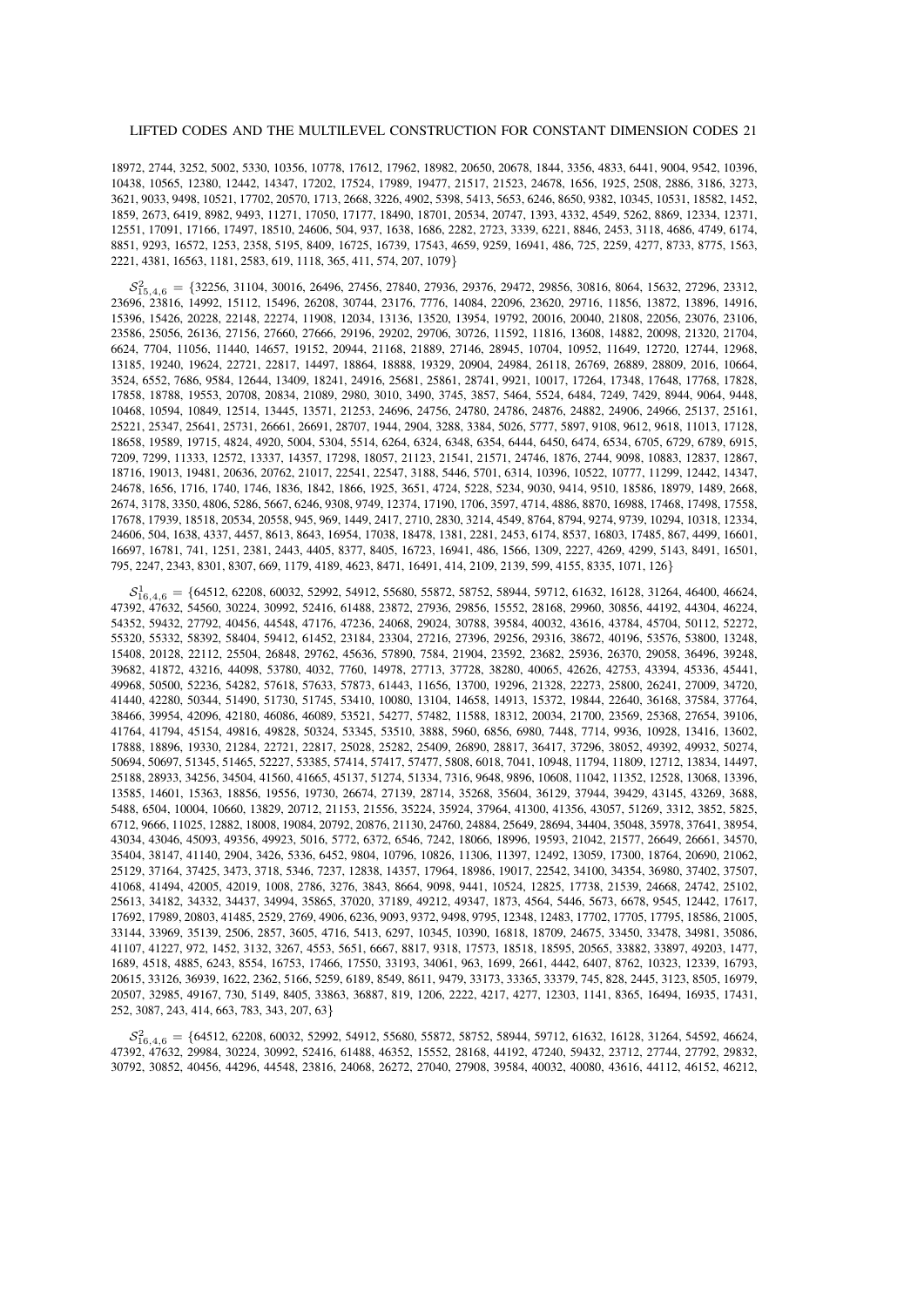47172, 50112, 52272, 54312, 55320, 55332, 58392, 58404, 59412, 61452, 23184, 23632, 27216, 29764, 40196, 42640, 43408, 13248, 15408, 22112, 22880, 29314, 38304, 41888, 42336, 43778, 54292, 57890, 21408, 21904, 23298, 25440, 25488, 25936, 26370, 27393, 38480, 39248, 45442, 45634, 45697, 4032, 28994, 29057, 29249, 37728, 37776, 38658, 39681, 41808, 42753, 49968, 52236, 53538, 53778, 53793, 57618, 57633, 57873, 61443, 21328, 22273, 45377, 7048, 13104, 15372, 19168, 25288, 26818, 36482, 49832, 51362, 51722, 53521, 57482, 7554, 7746, 7809, 10120, 11080, 11140, 34528, 35296, 35536, 37576, 39106, 41416, 41668, 42178, 43201, 3888, 5960, 6020, 6980, 10928, 11586, 11649, 11810, 11841, 12968, 14498, 14858, 17888, 18128, 18896, 19240, 20936, 21188, 21698, 22721, 25028, 25793, 26890, 27142, 42506, 43529, 49392, 49512, 49560, 49572, 49752, 49764, 49812, 49932, 50274, 50322, 50337, 50442, 50694, 50697, 51282, 51297, 51345, 51462, 51465, 51717, 52227, 53322, 53382, 53385, 57414, 57417, 57477, 5808, 6576, 6768, 7489, 10052, 19746, 19986, 20001, 22026, 23049, 34256, 34600, 35608, 35620, 37316, 38081, 39178, 39430, 3752, 9648, 9840, 10608, 12528, 12648, 12696, 12708, 12888, 12900, 12948, 13068, 13410, 13458, 13473, 13578, 13830, 13833, 14418, 14433, 14481, 14598, 14601, 14853, 15363, 18200, 18212, 19220, 22666, 25144, 25865, 26117, 26674, 26761, 28714, 36114, 36129, 36369, 42246, 43082, 43142, 43269, 49492, 50257, 50437, 53317, 5488, 19729, 21766, 22789, 25674, 25734, 34580, 37432, 38026, 38153, 38405, 38962, 41272, 41524, 42034, 42121, 43057, 45082, 45094, 45097, 3312, 3432, 3480, 3492, 3672, 3684, 3732, 3852, 6376, 11402, 12628, 13393, 13573, 19084, 20792, 21044, 21554, 22577, 22598, 24884, 25649, 26693, 28694, 28697, 28709, 38985, 39045, 49356, 49923, 9448, 10456, 10468, 21577, 21637, 34444, 35212, 35404, 37172, 37937, 37958, 42053, 45077, 2978, 3412, 5336, 5348, 6356, 6700, 7210, 12492, 13059, 17804, 17996, 18616, 18764, 24748, 1953, 9428, 9772, 10540, 10780, 11305, 33976, 34124, 34936, 34996, 35878, 37036, 41068, 41116, 1008, 1890, 1938, 2898, 2913, 2961, 3276, 3843, 4834, 5420, 5660, 6428, 7190, 7193, 7205, 10883, 17290, 17528, 17588, 18548, 20588, 20636, 24668, 49212, 49347, 1873, 8674, 8914, 8929, 9500, 11285, 18051, 18819, 19011, 33610, 33670, 33673, 33908, 36956, 2762, 4562, 4577, 4817, 4906, 6691, 12348, 12483, 17074, 17222, 17225, 17285, 17578, 18538, 24739, 25099, 34179, 34371, 34970, 34985, 35139, 1737, 8657, 8986, 8998, 9001, 10531, 17731, 18582, 18597, 33202, 33394, 33457, 33605, 37027, 37387, 41059, 41107, 41227, 41479, 972, 1482, 1734, 2502, 2505, 2757, 3132, 3267, 4762, 4886, 4889, 4901, 5411, 5651, 6419, 8810, 16754, 16817, 17009, 17561, 18521, 20579, 20627, 20747, 20999, 24659, 24839, 33882, 33897, 49203, 1477, 4713, 8857, 8981, 9491, 17494, 17509, 33137, 33941, 34901, 36947, 37127, 963, 2618, 4454, 8598, 8846, 12339, 33002, 1593, 4494, 4501, 4686, 4749, 8549, 16602, 16614, 16617, 828, 1338, 1590, 2358, 2361, 2613, 3123, 8378, 8526, 8589, 8781, 16942, 32982, 32985, 32997, 49167, 1333, 4218, 4278, 4281, 4429, 10267, 16597, 33070, 33310, 33325, 819, 2222, 8310, 8313, 8373, 9255, 12303, 16670, 16685, 16925, 1197, 4213, 33053, 252, 683, 1134, 1182, 2142, 2157, 2205, 3087, 423, 1117, 243, 363, 411, 603, 615, 663, 783, 343, 207, 63}

 $S_{17,4,6}$  = {129024, 124416, 120064, 105984, 109824, 111360, 111744, 117504, 117888, 119424, 123264, 32256, 62528, 109184, 93248, 94784, 95264, 59968, 60448, 61984, 104832, 122976, 92704, 31104, 56336, 88384, 94480, 118864, 47424, 55488, 55584, 59664, 61584, 61704, 80912, 88592, 89096, 47632, 48136, 52544, 54080, 55816, 79168, 80064, 80160, 87232, 88224, 92304, 92424, 94344, 100224, 104544, 108624, 110640, 110664, 116784, 116808, 118824, 122904, 46368, 47264, 54432, 59528, 80392, 85280, 86816, 26496, 30816, 44224, 45760, 58628, 76608, 83776, 84672, 87556, 108584, 115780, 42816, 43808, 46596, 50880, 50976, 51872, 52740, 54786, 76960, 78496, 90884, 91268, 91394, 8064, 57988, 58114, 58498, 75456, 75552, 77316, 79362, 83616, 85506, 99936, 104472, 107076, 107556, 107586, 115236, 115266, 115746, 122886, 42656, 44546, 90754, 14096, 26208, 29953, 30744, 38336, 50576, 53636, 72964, 99664, 102724, 103444, 103489, 107042, 114964, 115009, 115729, 118789, 23684, 23810, 36624, 38544, 38664, 39684, 69056, 70592, 71072, 75152, 78212, 82832, 83336, 84356, 86402, 7776, 11920, 12040, 13960, 15106, 15428, 15490, 21856, 22096, 25936, 27393, 27777, 28996, 29313, 29716, 35776, 36256, 37792, 40193, 41872, 42376, 43396, 45442, 50056, 51586, 53780, 54284, 72324, 85012, 87058, 98784, 99024, 99120, 99144, 99504, 99528, 99624, 99864, 100548, 100644, 100674, 100884, 100929, 101388, 101394, 101409, 102564, 102594, 102690, 102924, 102930, 102945, 103434, 104454, 106644, 106689, 106764, 106770, 106785, 107025, 107529, 108549, 110595, 114828, 114834, 114849, 114954, 115209, 116739, 11616, 13152, 13536, 20104, 23108, 23170, 39972, 40002, 44052, 46098, 68512, 69200, 71216, 71240, 72449, 72833, 74632, 76162, 78356, 78860, 7504, 14884, 19296, 19680, 20016, 21216, 22056, 23617, 25056, 25296, 25392, 25416, 25776, 25800, 25896, 26136, 26820, 26916, 26946, 27156, 27660, 27666, 28836, 28866, 28962, 29196, 29202, 29706, 30726, 36424, 39553, 45332, 50288, 51730, 52234, 53348, 53522, 57428, 72258, 72738, 84492, 86164, 86284, 86538, 98984, 100514, 100874, 102673, 106634, 10976, 14913, 15393, 39458, 43532, 45578, 51348, 51468, 69160, 74864, 76052, 76306, 76810, 77924, 82544, 83048, 84068, 84242, 86114, 90164, 90188, 90194, 6624, 6864, 6960, 6984, 7344, 7368, 7464, 7704, 12752, 21784, 22804, 23073, 25256, 26786, 27146, 41584, 42088, 43108, 45154, 45196, 49768, 51298, 53386, 57388, 57394, 57418, 77970, 78090, 98712, 99846, 100497, 100617, 102537, 14484, 14604, 18896, 20912, 20936, 43154, 43274, 68888, 70424, 70808, 74344, 75874, 75916, 84106, 90154, 3908, 6824, 10672, 10696, 12712, 13400, 14609, 19224, 21144, 24984, 26118, 28753, 35992, 37232, 38996, 42257, 49496, 49937, 50441, 51281, 53297, 53321, 99589, 2016, 5828, 5924, 5954, 14418, 18856, 19544, 22673, 22793, 37464, 37944, 67952, 68248, 69872, 69992, 71732, 71756, 74072, 82136, 82232, 3748, 3778, 3874, 6552, 7686, 9668, 10840, 11320, 12856, 13457, 13574, 14473, 18196, 19729, 22572, 22578, 22602, 26673, 26697, 28713, 35056, 35176, 37096, 41176, 41272, 41737, 45125, 49336, 50309, 51241, 70921, 71761, 86041, 98424, 98694, 98949, 99075, 99459, 5794, 14378, 17348, 17828, 17858, 21254, 21641, 35384, 36102, 38022, 45081, 67220, 67340, 67346, 67816, 70289, 73912, 3476, 9124, 9154, 9634, 9812, 11345, 11525, 12934, 13061, 18066, 18186, 21574, 24696, 24966, 25669, 34148, 34444, 43075, 49478, 49733, 49795, 50198, 50243, 68358, 68742, 69970, 71721, 75801, 82981, 1944, 5012, 5516, 5522, 17314, 17996, 34356, 34386, 35462, 37164, 37194, 37446, 66404, 66788, 66914, 67210, 68681, 68867, 74054, 74774, 82118, 82214, 82454, 82958,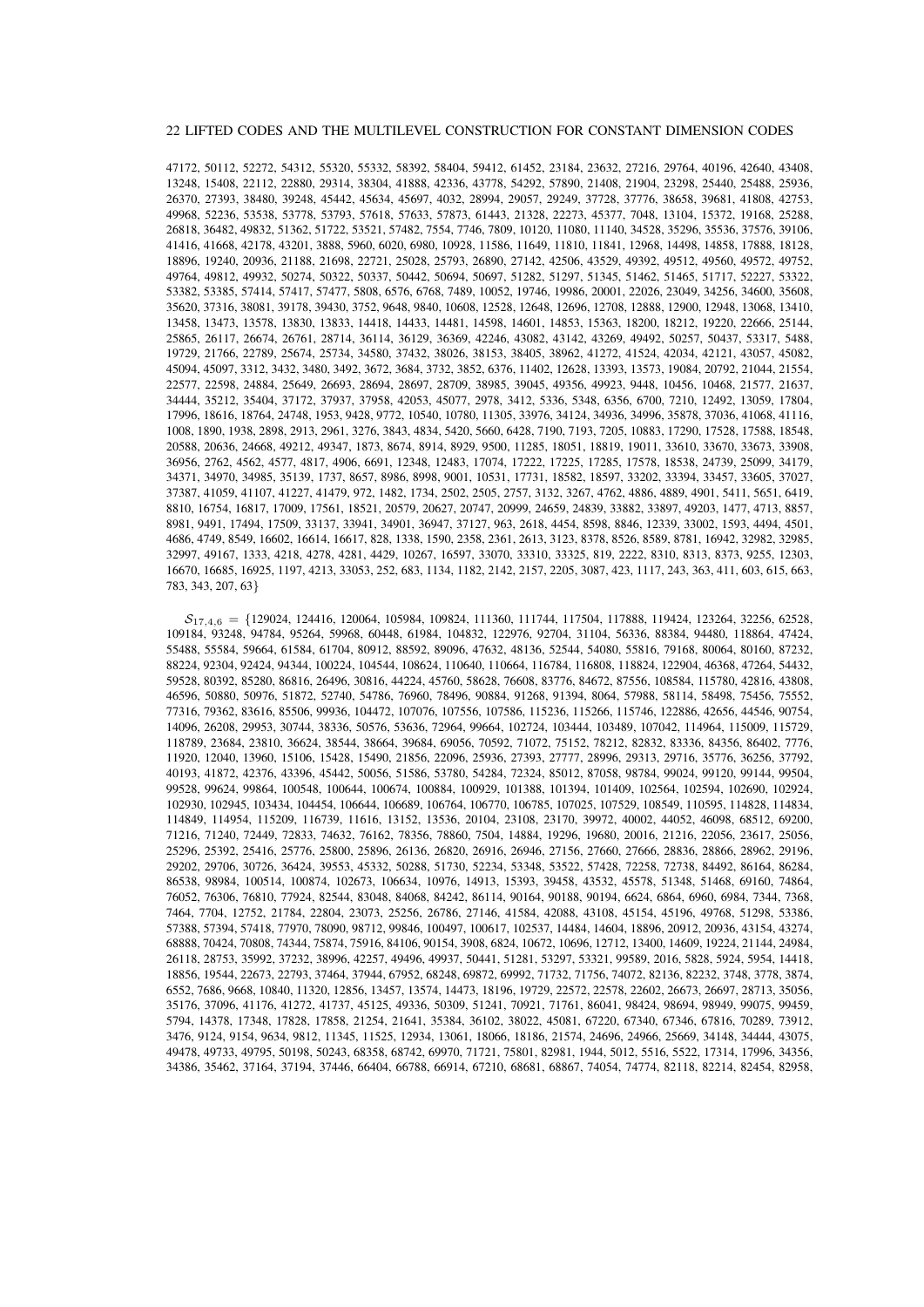2956, 2962, 3466, 6264, 6534, 9524, 9772, 9778, 9802, 10822, 10885, 11302, 12617, 13379, 17620, 25125, 25155, 25635, 33508, 33620, 33634, 34018, 35122, 35909, 37042, 37073, 41137, 41158, 41254, 41494, 41998, 49318, 49445, 49678, 67794, 68145, 70182, 70213, 82467, 98406, 5002, 9426, 9987, 10793, 17234, 17714, 18982, 34346, 34988, 35018, 37923, 38925, 38931, 66274, 67882, 68227, 69802, 73894, 74254, 1873, 3188, 5425, 6469, 7189, 8908, 12835, 17076, 17196, 20572, 20677, 20803, 24678, 24853, 34076, 35365, 66004, 66769, 69925, 98389, 1656, 1925, 4724, 5228, 5234, 8988, 9002, 9372, 9498, 17098, 17578, 33204, 33228, 33234, 67139, 1713, 1737, 1833, 2668, 2674, 3178, 3241, 6246, 6309, 6339, 6435, 7179, 16756, 20643, 24717, 24723, 24843, 33562, 35093, 65964, 65970, 65994, 66652, 70663, 98334, 98349, 98355, 98379, 2883, 3597, 3603, 4714, 8436, 8556, 8562, 8858, 9381, 12342, 12366, 17468, 18518, 19463, 33194, 2396, 16620, 16626, 16746, 24606, 33433, 33881, 37127, 49181, 66108, 66138, 66325, 66618, 504, 1637, 4883, 8426, 16954, 16985, 41003, 66701, 2645, 4284, 4314, 4410, 4749, 6174, 9355, 1366, 2234, 2265, 2361, 67655, 1357, 18459, 20503, 483, 723, 822, 846, 1206, 1230, 1326, 1566, 10263, 65717, 4381, 683, 65819, 8285, 407, 2319, 32911, 16463, 4143, 119}

 $\mathcal{S}^1_{15,4,7}=\{32512, 31936, 31392, 29632, 30112, 30304, 30352, 31072, 31120, 31312, 31792, 28296, 30032, 12224, 15752,$ 15944, 16004, 31756, 20384, 23432, 23880, 23940, 24104, 24132, 24194, 27440, 27464, 27524, 27944, 27972, 28034, 28196, 28226, 29480, 31242, 8032, 8080, 14128, 15172, 15234, 15652, 15682, 15906, 20304, 29460, 15128, 22216, 23332, 23362, 23704, 23842, 26056, 26308, 26392, 26497, 27736, 27796, 28177, 28912, 29962, 30214, 30217, 30982, 30985, 31237, 31747, 11952, 13992, 26402, 27329, 27809, 29324, 13764, 14018, 14145, 15137, 15444, 15506, 15633, 21424, 22180, 23188, 26856, 27282, 29957, 11632, 12052, 13672, 14092, 14785, 15457, 21954, 22290, 22305, 23313, 23634, 29004, 29234, 7873, 11176, 13220, 14552, 14564, 14900, 14993, 19696, 20236, 21860, 22840, 22868, 22945, 23137, 25444, 26962, 29443, 12042, 19905, 21336, 22754, 25304, 25784, 25826, 25908, 25953, 27164, 28874, 28977, 6896, 7400, 7945, 13154, 14642, 18280, 20968, 21716, 21905, 22097, 22732, 25482, 26740, 27177, 7942, 13012, 13492, 18324, 19172, 20018, 21624, 21729, 22044, 22737, 23589, 25044, 25268, 25425, 25809, 26822, 28838, 28841, 28869, 5616, 6050, 7729, 9200, 10130, 10978, 11468, 12728, 12920, 13025, 13193, 13850, 14506, 14915, 18904, 19128, 20041, 20101, 20227, 21202, 21382, 21682, 24952, 25708, 26917, 28732, 5972, 11593, 11653, 11845, 11907, 12754, 13426, 13513, 13699, 13861, 19628, 19658, 19761, 21108, 25004, 25010, 26777, 28758, 28761, 3800, 3896, 7045, 7452, 7493, 10676, 12660, 13590, 19242, 19738, 21162, 21317, 25194, 26682, 28771, 28819, 3556, 5962, 6828, 6858, 7366, 9844, 10054, 10698, 10860, 11046, 11370, 11430, 17378, 20850, 20892, 25742, 25875, 9164, 9884, 10025, 10865, 11324, 11555, 14393, 14414, 14477, 18097, 18796, 19222, 19558, 21145, 22582, 25027, 25251, 25357, 26701, 3028, 3041, 3538, 5073, 5548, 5740, 6513, 6748, 7257, 7317, 7331, 9642, 9649, 10588, 10842, 10917, 18074, 18854, 21582, 21645, 22667, 3753, 3877, 6506, 6553, 6758, 7226, 10894, 11027, 12686, 12693, 13358, 17353, 17756, 17833, 18115, 19541, 19603, 25675, 2994, 5530, 5782, 6550, 9562, 9817, 11347, 12877, 18006, 18021, 18837, 19022, 22557, 22599, 25629, 3683, 4969, 9020, 12935, 13383, 14375, 17317, 18787, 18997, 19027, 20782, 21037, 21067, 21547, 24862, 25159, 25639, 26647, 28687, 1905, 1989, 5433, 5475, 5771, 9430, 9445, 9557, 10453, 12589, 12619, 12843, 16881, 17966, 20661, 24875, 25115, 1778, 1945, 2905, 3467, 4922, 8678, 8681, 8890, 9779, 17209, 17299, 18553, 21527, 3382, 3406, 4581, 4917, 5331, 6683, 10419, 10567, 17109, 17799, 18590, 20763, 1934, 3613, 5237, 6253, 7183, 8444, 8915, 16846, 2765, 4787, 16634, 17523, 986, 4345, 9371, 9743, 18703, 1703, 1815, 2477, 4342, 4523, 8563, 2711, 4445, 4879, 16621, 886, 1389, 2283, 2622, 4695, 17039, 1262, 2363, 16727, 1245, 4303, 701, 2167, 8367, 415, 623, 8287, 1087}

 $\mathcal{S}_{15,4,7}^2 = \{32512, 31936, 31392, 29632, 30112, 30304, 30352, 31072, 31120, 31312, 31792, 28296, 30032, 12224, 15944,$ 23944, 24196, 27976, 28036, 28228, 29488, 31756, 15240, 16002, 20384, 24104, 15656, 15908, 23368, 23876, 24130, 27432, 27522, 28194, 31242, 8032, 8080, 14212, 15172, 15682, 15745, 20304, 12080, 15512, 15636, 22216, 22402, 23332, 23425, 23842, 26392, 26404, 26434, 26497, 27412, 27457, 27922, 27937, 28177, 28912, 29452, 29962, 30214, 30217, 30982, 30985, 31237, 31747, 13768, 13992, 15138, 23192, 23640, 14145, 14756, 14996, 15041, 22292, 22978, 23314, 23698, 23713, 23825, 26856, 29957, 14098, 14680, 14904, 15121, 15457, 21416, 21864, 22305, 11504, 12044, 13160, 13668, 13908, 19396, 20161, 21953, 22756, 22840, 23137, 25816, 25828, 26836, 28876, 29443, 11682, 11937, 14562, 19184, 20234, 7400, 7945, 11858, 13016, 13028, 13217, 20020, 21346, 21688, 21716, 21730, 22066, 22097, 25272, 25314, 26802, 28842, 5872, 6640, 7942, 13432, 13492, 13522, 13873, 14452, 17904, 20229, 20952, 22737, 5976, 9200, 11601, 12035, 12728, 12756, 14513, 18316, 19660, 19756, 21112, 21172, 21202, 22642, 24952, 25012, 25042, 25057, 25204, 25297, 25714, 25777, 26737, 28732, 28762, 28774, 28777, 28822, 28825, 28837, 28867, 7708, 7749, 10122, 10956, 11082, 11436, 11466, 12978, 3800, 3812, 11141, 13509, 13593, 19116, 19146, 19249, 19626, 19843, 20852, 20914, 21317, 26766, 28757, 3048, 5932, 6604, 7366, 7450, 7461, 7715, 10922, 11356, 12658, 13603, 18249, 21273, 3512, 3540, 3553, 6764, 6825, 6979, 9836, 9884, 9926, 9929, 10025, 10604, 10652, 10694, 10697, 11366, 11414, 13454, 17866, 19036, 19561, 19609, 21605, 22606, 22669, 25678, 25741, 26701, 28723, 3762, 5073, 5553, 6570, 6822, 7317, 9132, 10857, 10905, 11322, 14382, 14419, 14475, 18026, 18074, 18086, 18089, 18794, 18842, 18854, 18857, 19046, 19094, 19542, 21134, 21155, 22581, 2018, 2996, 3026, 3697, 5066, 5532, 5737, 5785, 5797, 5827, 6505, 6553, 6745, 7225, 9578, 10005, 12878, 12899, 12941, 17260, 17756, 19002, 20885, 21550, 21643, 25134, 25227, 26667, 3442, 5542, 5734, 5782, 6502, 6550, 6742, 6803, 7222, 9052, 9532, 9637, 9667, 10806, 10837, 11317, 12691, 13357, 13387, 14365, 17766, 17814, 18069, 18195, 18777, 18789, 1908, 6332, 6362, 6485, 9062, 9110, 9558, 9875, 10469, 10553, 10595, 12597, 12621, 17242, 17317, 17347, 17722, 19027, 19507, 20819, 21037, 21067, 21533, 22555, 24862, 24877, 24907, 24967, 25117, 25159, 25627, 25639, 26647, 28687, 1989, 2979, 3723, 9018, 18659, 3469, 3662, 5454, 6451, 12827, 13335, 17206, 17717, 20779, 1516, 2958, 3283, 3403, 3629, 4581, 9043, 21015, 2893, 4999, 7183, 8444, 8885, 17101, 1497, 3607, 4725, 4894, 5235, 9387, 10767, 16634, 17607,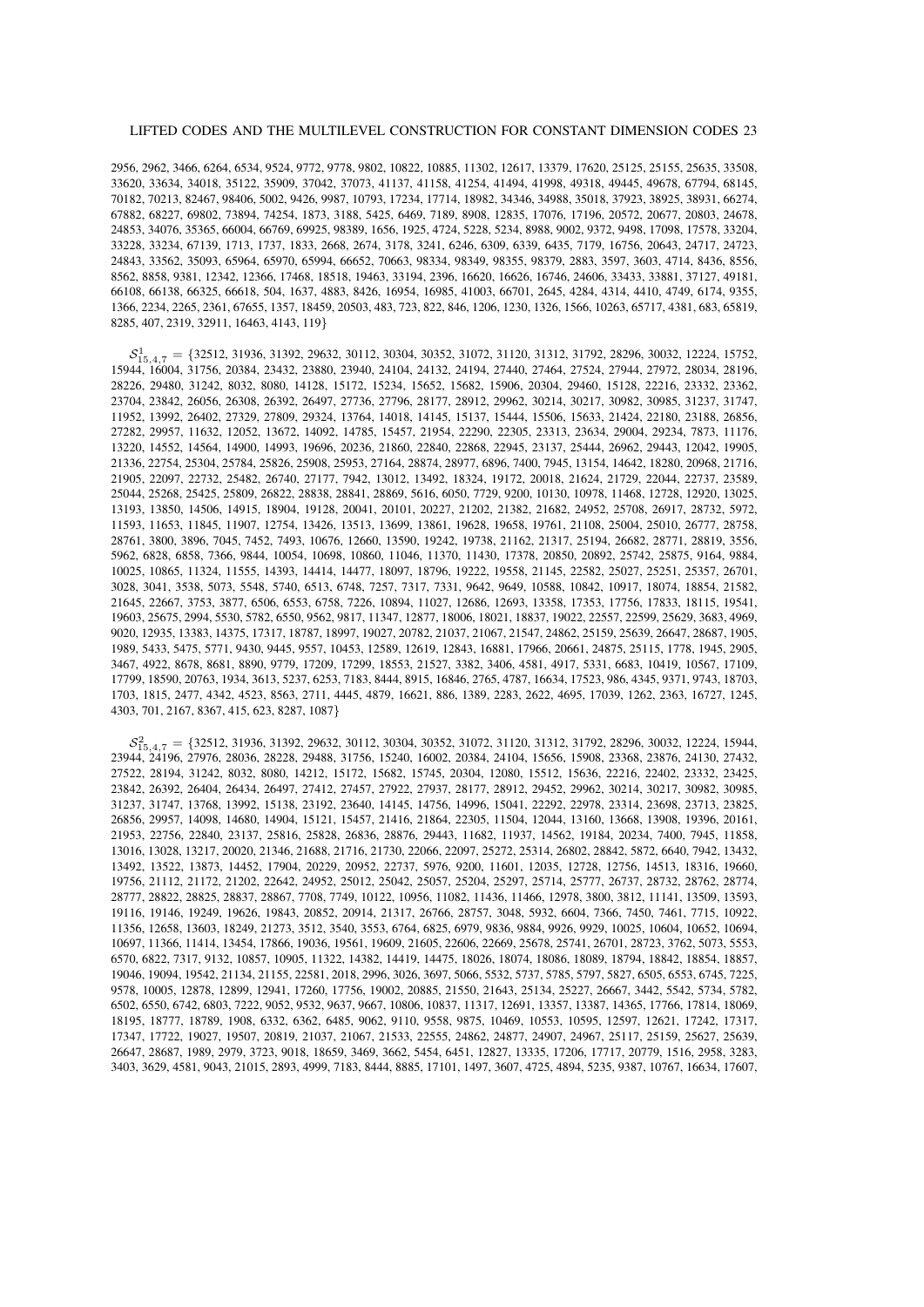1831, 2759, 2843, 3239, 4345, 17935, 18703, 953, 4342, 9487, 16629, 8435, 1627, 2286, 2398, 875, 1598, 2269, 1246, 2235, 1213, 4303, 471, 687, 2167, 446, 1135, 8351, 381, 16479, 4159}

 $S_{16,4,7} = \{65024, 63872, 62784, 59264, 60224, 60608, 60704, 62144, 62240, 62624, 63584, 56592, 60064, 31504, 32008,$ 40832, 48272, 55952, 56072, 56456, 58976, 63512, 16192, 31824, 46864, 48388, 24256, 24352, 30352, 31368, 31876, 47696, 48200, 54864, 55044, 56388, 62484, 16032, 44808, 46728, 47748, 47874, 28048, 28420, 30280, 30466, 31300, 40544, 47408, 47656, 52784, 52808, 52868, 52994, 54824, 54914, 55844, 55874, 56354, 57824, 58904, 59924, 60428, 60434, 61964, 61970, 62474, 63494, 30000, 30896, 43920, 44368, 46660, 28200, 29572, 30244, 31012, 31042, 31266, 31777, 44674, 45896, 46376, 46466, 53712, 54657, 55617, 59914, 61713, 26448, 27344, 28226, 28289, 44580, 45744, 46192, 46626, 47298, 15896, 22408, 23008, 23938, 27522, 29128, 29296, 29890, 30913, 42704, 43720, 44200, 44417, 44609, 45953, 51632, 51656, 52097, 53672, 55457, 57752, 58886, 59537, 59657, 61577, 13792, 14800, 24084, 27969, 29505, 39748, 40258, 45508, 46273, 12080, 15650, 23656, 26308, 26992, 27048, 27076, 27748, 27810, 36320, 37856, 40100, 40460, 40466, 42416, 42440, 42818, 48131, 50544, 50628, 51009, 53604, 54369, 57684, 58449, 58629, 61509, 11232, 24074, 25520, 27425, 29090, 29345, 40225, 43248, 43368, 43428, 44130, 45288, 15116, 15633, 15878, 18400, 20248, 22936, 23128, 25840, 25960, 26020, 28900, 39586, 39617, 39992, 41840, 41896, 42785, 45410, 45665, 49904, 50024, 50084, 50114, 50408, 50594, 50849, 51428, 51554, 51809, 53474, 57464, 57524, 57548, 57554, 57644, 57650, 57674, 57734, 57905, 57929, 57989, 58115, 58409, 58499, 59429, 59459, 61475, 7600, 7624, 13720, 14994, 15412, 15498, 23697, 36504, 36628, 38548, 39256, 39316, 39697, 42340, 6096, 11714, 11924, 13250, 14753, 21848, 21908, 22114, 22289, 22868, 23302, 23813, 25320, 25444, 26250, 26377, 37784, 38666, 40017, 43402, 43570, 43781, 44081, 53532, 54297, 55317, 57514, 7024, 7080, 13652, 13906, 14922, 20114, 26162, 38104, 38284, 41700, 43590, 46117, 7524, 7945, 11096, 11480, 11660, 11852, 13016, 13112, 14085, 14456, 14540, 14726, 14897, 15429, 19348, 19873, 21394, 21688, 22738, 22834, 23173, 26826, 26908, 27673, 28828, 28954, 28969, 29209, 30733, 30739, 36242, 38196, 39212, 39305, 51356, 51482, 51737, 53402, 55307, 57446, 4036, 5992, 6052, 10146, 10177, 13642, 14665, 19668, 19764, 19788, 19794, 20049, 21204, 21300, 21324, 21708, 21804, 22700, 23081, 23619, 25926, 28778, 34648, 35640, 35724, 37714, 38449, 38473, 39028, 42268, 45148, 45222, 45334, 45589, 3824, 6884, 7393, 10936, 12035, 13484, 13490, 13865, 13955, 18136, 19170, 21620, 22085, 25386, 25801, 35540, 36044, 36394, 37496, 37580, 37766, 42182, 43205, 50268, 50454, 50709, 53334, 54279, 11145, 12724, 19148, 19244, 19274, 19754, 20006, 21194, 22641, 25041, 26729, 26774, 34530, 34705, 36169, 37996, 38058, 38213, 39018, 41628, 41754, 41766, 42138, 43068, 43098, 43299, 45114, 45325, 45579, 3937, 7452, 7717, 9848, 10028, 10868, 11546, 11561, 12908, 12970, 14438, 14489, 18100, 18310, 21670, 25180, 25254, 25366, 25660, 25690, 25891, 26682, 27655, 28726, 29191, 34610, 36134, 37298, 37322, 37673, 41578, 42509, 42515, 45203, 49724, 49754, 49814, 49934, 50234, 50318, 50699, 51254, 51278, 51719, 53294, 57374, 3978, 7043, 7282, 7366, 9172, 10674, 12997, 18680, 19121, 19269, 20913, 20934, 25283, 25749, 26709, 34420, 34476, 35281, 35436, 39054, 5958, 6812, 6938, 9905, 11429, 12657, 13091, 13401, 17866, 18028, 19981, 35270, 35497, 35651, 36035, 37478, 37541, 38163, 41411, 41635, 42038, 42251, 49497, 49557, 3448, 3785, 6597, 9586, 11350, 13411, 18213, 18854, 21050, 21771, 34501, 35941, 35989, 37105, 38989, 39175, 1976, 3026, 5065, 5545, 5724, 5785, 7309, 8696, 9830, 10894, 11411, 14366, 17266, 18883, 19030, 19219, 20713, 24973, 34154, 37052, 38963, 41177, 41273, 49337, 49547, 3747, 5571, 6741, 6755, 8946, 9450, 9622, 10597, 10645, 11310, 12502, 14379, 16884, 17321, 17817, 19595, 20835, 21075, 21534, 21555, 24885, 25133, 34213, 35475, 3644, 3674, 5774, 6457, 6710, 9065, 9125, 9813, 10574, 10835, 11339, 12590, 12683, 17977, 22567, 33260, 34382, 35002, 35381, 35870, 37406, 43031, 49269, 49479, 4965, 5013, 5434, 6483, 10467, 17637, 17749, 24755, 34567, 41133, 2918, 4572, 5333, 6325, 7195, 8678, 9107, 9549, 9758, 10781, 12615, 13335, 33621, 34937, 41075, 49259, 49319, 1521, 2537, 3257, 3379, 3463, 3655, 6347, 10791, 16826, 17619, 35101, 37063, 1875, 1933, 2492, 3254, 20573, 20759, 33971, 1002, 1750, 2859, 4787, 5415, 6671, 12349, 17181, 33142, 33483, 36955, 4346, 16750, 18493, 18523, 18703, 20623, 24655, 33182, 892, 1276, 3165, 8437, 17051, 33853, 950, 967, 1454, 1643, 2459, 8975, 9275, 9359, 16606, 16999, 33879, 761, 2286, 5199, 8382, 8539, 33339, 34863, 1374, 1591, 17455, 2263, 687, 4215, 607, 319}

 $S_{17,4,7} = \{130048, 127744, 125568, 118528, 120448, 121216, 121408, 124288, 124480, 125248, 127168, 113184, 120128,$ 63008, 64016, 81664, 96544, 111904, 112144, 112912, 117952, 127024, 32384, 63648, 93728, 96776, 48512, 48704, 60704, 62736, 63752, 95392, 96400, 109728, 110088, 112776, 124968, 32064, 89616, 93456, 95496, 95748, 56096, 56840, 60560, 60932, 62600, 81088, 94816, 95312, 105568, 105616, 105736, 105988, 109648, 109828, 111688, 111748, 112708, 115648, 117808, 119848, 120856, 120868, 123928, 123940, 124948, 126988, 60000, 61792, 87840, 88736, 93320, 56400, 59144, 60488, 62024, 62084, 62532, 89348, 91792, 92752, 92932, 96322, 107424, 109314, 111234, 119828, 123426, 52896, 54688, 56452, 56578, 63553, 89160, 91488, 92384, 93252, 94596, 31792, 44816, 46016, 47876, 55044, 58256, 58592, 59780, 60161, 61826, 85408, 87440, 88400, 88834, 89218, 91906, 94849, 103264, 103312, 104194, 105217, 107344, 108289, 110914, 110977, 111169, 115504, 117772, 119074, 119314, 119329, 123154, 123169, 123409, 126979, 27584, 29600, 48168, 55938, 59010, 79496, 80516, 91016, 92546, 24160, 31300, 47312, 52616, 53984, 54096, 54152, 55496, 55620, 63494, 72640, 75712, 80200, 80920, 80932, 84832, 84880, 85636, 94529, 101088, 101256, 102018, 107208, 108738, 115368, 116898, 117258, 119057, 123018, 22464, 30465, 47745, 48148, 51040, 54850, 56353, 58180, 58690, 86496, 86736, 86856, 88260, 90576, 96261, 15200, 15248, 30232, 31105, 31266, 31756, 36800, 40496, 45872, 46256, 51680, 51920, 52040, 57800, 79172, 79234, 79426, 79984, 83680, 83792, 85570, 87617, 90820, 91330, 99808, 100048, 100168, 100228, 100816, 101188, 101698, 101761, 101953, 102856, 103108, 103618, 104641, 106948, 107713, 114928, 115048, 115096, 115108, 115288, 115300, 115348, 115468, 115810, 115858, 115873, 115978, 116230, 116233, 116818, 116833, 116881, 116998, 117001, 117253, 117763, 118858, 118918, 118921, 122950, 122953, 123013, 12192, 27440, 29988, 30824, 30996, 47394, 61522, 61585, 73008, 73256, 77096, 77441, 78512, 78632, 80402, 84680,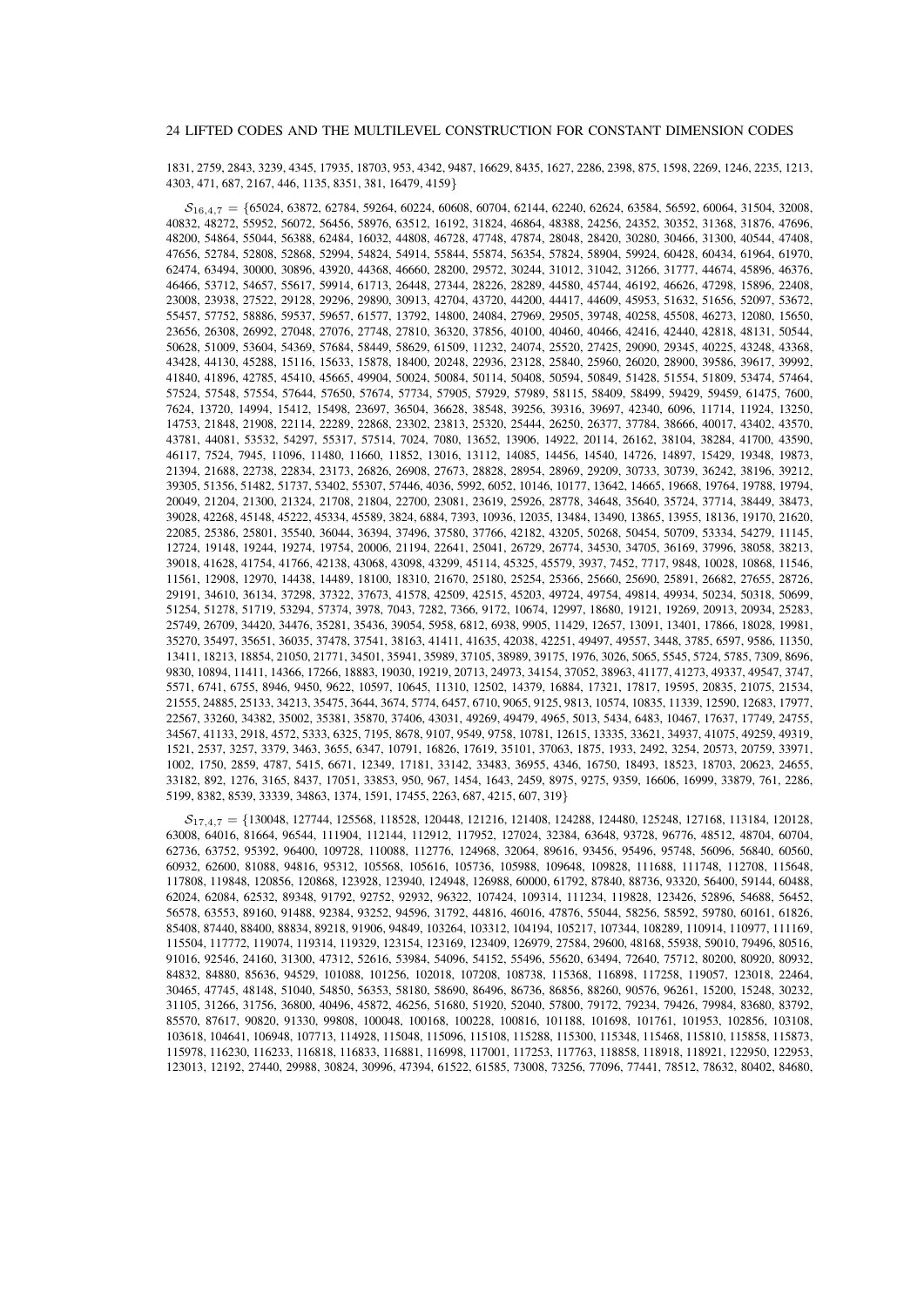14048, 14160, 23428, 23848, 26500, 28225, 29506, 43696, 43816, 44228, 44578, 45736, 46401, 46604, 47626, 50640, 50888, 52500, 52545, 52754, 54465, 54801, 55394, 58049, 61701, 75568, 77332, 79393, 80034, 86804, 87140, 87562, 107064, 108594, 110634, 115028, 115793, 115973, 118853, 15048, 27304, 27812, 29844, 40228, 51073, 52324, 59529, 76208, 76568, 77121, 83400, 87180, 92675, 8072, 11984, 12104, 22192, 22960, 23320, 23704, 26032, 26224, 28170, 28912, 29080, 29452, 29794, 30858, 31747, 38696, 39746, 42788, 43376, 45476, 45668, 46346, 53652, 53816, 54537, 57656, 57908, 58418, 59441, 61481, 72484, 76392, 78424, 79121, 80134, 88114, 94234, 94246, 102712, 102964, 103474, 104497, 106804, 107569, 110614, 110617, 110629, 114892, 115459, 7648, 13768, 14760, 14788, 15634, 15649, 15889, 20292, 20354, 23361, 27284, 29330, 39528, 39576, 39588, 40098, 42408, 42600, 42648, 43416, 43608, 45400, 51852, 57556, 59418, 69296, 71280, 71448, 71553, 75428, 76577, 76898, 76946, 78056, 84417, 84536, 90296, 90444, 90668, 90698, 91178, 14114, 15878, 21872, 22978, 23825, 26968, 26980, 27730, 27910, 27913, 36272, 38340, 43240, 43457, 44129, 44170, 45833, 46595, 50772, 51602, 57681, 71080, 72088, 72788, 72865, 74992, 75160, 75532, 84364, 86410, 87089, 87299, 88105, 92185, 100536, 100908, 101418, 106668, 108558, 7876, 14904, 22290, 24069, 25448, 26049, 26273, 29265, 29769, 38296, 38488, 38548, 39508, 40012, 42388, 45282, 50082, 53548, 54298, 54310, 69060, 69410, 71330, 72290, 75992, 76116, 76426, 78036, 78597, 83256, 83508, 83532, 84276, 86136, 86196, 86598, 90228, 91158, 7956, 11714, 11876, 15434, 15497, 19696, 20056, 20257, 21736, 23092, 23122, 23185, 25816, 25940, 28876, 28978, 36200, 36620, 38561, 39308, 39329, 42578, 43340, 43654, 44291, 50360, 50508, 50732, 51320, 51380, 51782, 53364, 53426, 55317, 57452, 57638, 58382, 58389, 72268, 73219, 74596, 74644, 75169, 82849, 83156, 84298, 85018, 85030, 88078, 99448, 99508, 99628, 99868, 100468, 100636, 101398, 101401, 101413, 102508, 102556, 103438, 104461, 106588, 107533, 114748, 114883, 11916, 13624, 13876, 18344, 21348, 23622, 25994, 37360, 38242, 38538, 41826, 41868, 50566, 51498, 51753, 68840, 68952, 69393, 70872, 72033, 72273, 72329, 75090, 75345, 76169, 76358, 78108, 86553, 6896, 7826, 14516, 14561, 14673, 15107, 15429, 19810, 22150, 22153, 25314, 26182, 26802, 26833, 29221, 35732, 36056, 36497, 42629, 43589, 45257, 47123, 50481, 53571, 53774, 55307, 57869, 70540, 71890, 74956, 82822, 83270, 83587, 84076, 84502, 85013, 86309, 90389, 98994, 99114, 100899, 106659, 107019, 3952, 6052, 7074, 11448, 11572, 11665, 12037, 13194, 13522, 19172, 21834, 22700, 26822, 36426, 37708, 39241, 40003, 42100, 45169, 45210, 45589, 51397, 51493, 53413, 69002, 70482, 71978, 72069, 74210, 74450, 74465, 75290, 78350, 79883, 7753, 9200, 10130, 11090, 13484, 13701, 19660, 21788, 22822, 26947, 28732, 28867, 34532, 35681, 37586, 37766, 38469, 39110, 39194, 41426, 43286, 49778, 49841, 49946, 50723, 53337, 57443, 57611, 68308, 70985, 74104, 74569, 75046, 75973, 78115, 82354, 82757, 84133, 84259, 86179, 90259, 98674, 98737, 98929, 99094, 99097, 99109, 99619, 99859, 100627, 102499, 102547, 102667, 102919, 106579, 106759, 114739, 5985, 7288, 7377, 7558, 9700, 11817, 14428, 18900, 19244, 19337, 19845, 21194, 21290, 21297, 21829, 22641, 25004, 25475, 29195, 33768, 35634, 36012, 38275, 42150, 42265, 43068, 43110, 43173, 50281, 71190, 76301, 78855, 82586, 83097, 10121, 12660, 12914, 12956, 12998, 17368, 18130, 19626, 20945, 22678, 25180, 25366, 25369, 25891, 26131, 34641, 35954, 38166, 45134, 49577, 49941, 68764, 70762, 70853, 71740, 74812, 74857, 77965, 82289, 82537, 86099, 98538, 98958, 100491, 3809, 6953, 9930, 11046, 12721, 14605, 18249, 21189, 25701, 34630, 35274, 35498, 35529, 35715, 37290, 37948, 39013, 50317, 66488, 68721, 69134, 70086, 71181, 74393, 74901, 5076, 10865, 12650, 12905, 13475, 17332, 18076, 18214, 19050, 19516, 19651, 25146, 25230, 25657, 26670, 26701, 37667, 38966, 41321, 41747, 42131, 45191, 49370, 49382, 66932, 67025, 67270, 67273, 67369, 68262, 68419, 70309, 70339, 75019, 75829, 82573, 98518, 98521, 98533, 98638, 98701, 98893, 99403, 99463, 100423, 114703, 4984, 5554, 5740, 6508, 6514, 10051, 10947, 11353, 12694, 20841, 21651, 24809, 33652, 34249, 35238, 39175, 43083, 49803, 66506, 68186, 68877, 69873, 70202, 74126, 74294, 82989, 2018, 3020, 3025, 3866, 5065, 5364, 6926, 7435, 9585, 19107, 19219, 20822, 21091, 25735, 34499, 35057, 35925, 36359, 37517, 41518, 50247, 67942, 67990, 68197, 70795, 82222, 3497, 6378, 7221, 8940, 9157, 10554, 10659, 13342, 19029, 20877, 21255, 28695, 34138, 34213, 34362, 37205, 41082, 41145, 42027, 66396, 68243, 69942, 74375, 1784, 1969, 2552, 5689, 6547, 7214, 9020, 11315, 14375, 18745, 20665, 21547, 24757, 33500, 34571, 35381, 35411, 37451, 66028, 67171, 74029, 82471, 2981, 3429, 3670, 3723, 5715, 6707, 6791, 8668, 9550, 9805, 10782, 16874, 66746, 67335, 67790, 67811, 69806, 71703, 73838, 73931, 82014, 82203, 3302, 3411, 6349, 6685, 12615, 17230, 17530, 17590, 18550, 18718, 20590, 33212, 33998, 2748, 4570, 4581, 5421, 12571, 16764, 34974, 49303, 66846, 1934, 4790, 5671, 10397, 11279, 24667, 33251, 66355, 69725, 1749, 4725, 5277, 8883, 9003, 18587, 18959, 73787, 1494, 3179, 4779, 6235, 8438, 9495, 17501, 36923, 41015, 1709, 1821, 2503, 3223, 4702, 10327, 17679, 33447, 65963, 8807, 16627, 16807, 16957, 33179, 66647, 2397, 5199, 34863, 877, 919, 65725, 859, 1243, 1339, 2359, 4311, 8317, 33823, 719, 66079, 8367}

 $S_{18,4,7} = \{260096, 255488, 251136, 237056, 240896, 242432, 242816, 248576, 248960, 250496, 254336, 226368, 240256,$ 126016, 128032, 163328, 193088, 223808, 224288, 225824, 235904, 254048, 64768, 127296, 187456, 193552, 97024, 97408, 121408, 125472, 127504, 190784, 192800, 219456, 220176, 225552, 249936, 64128, 179232, 186912, 190992, 191496, 112192, 113680, 121120, 121864, 125200, 162176, 189632, 190624, 211136, 211232, 211472, 211976, 219296, 219656, 223376, 223496, 225416, 231296, 235616, 239696, 241712, 241736, 247856, 247880, 249896, 253976, 120000, 123584, 175680, 177472, 186640, 112800, 118288, 120976, 124048, 124168, 125064, 178696, 183584, 185504, 185864, 192644, 214848, 218628, 222468, 239656, 246852, 105792, 109376, 112904, 113156, 127106, 178320, 182976, 184768, 186504, 189192, 63584, 89632, 92032, 95752, 110088, 116512, 117184, 119560, 120322, 123652, 170816, 174880, 176800, 177668, 178436, 183812, 189698, 206528, 206624, 208388, 210434, 214688, 216578, 221828, 221954, 222338, 231008, 235544, 238148, 238628, 238658, 246308, 246338, 246818, 253958, 55168, 59200, 96336, 111876, 118020, 158992, 161032, 182032, 185092, 48320, 62600, 94624, 105232, 107968, 108192, 108304, 110992, 111240, 126988, 145280, 151424, 160400, 161840, 161864, 169664, 169760, 171272, 189058, 202176, 202512, 204036, 210177, 214416, 216321, 217476, 217857, 218241, 230736, 233796, 234516, 234561, 238114, 246036, 246081, 246801,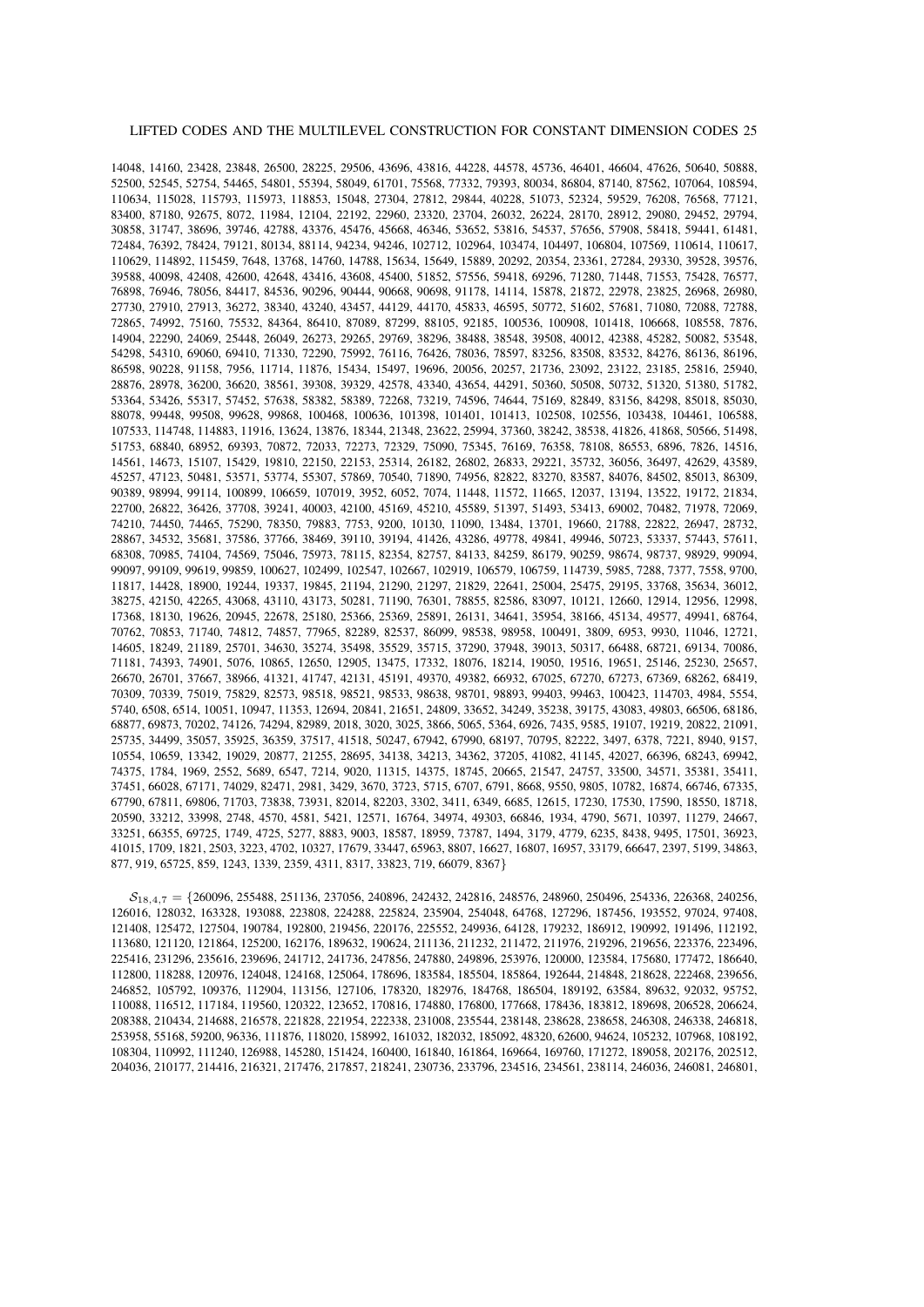249861, 44928, 60930, 62977, 95490, 96296, 102080, 109700, 112706, 116360, 117380, 172992, 173472, 173712, 176520, 181152, 192522, 30400, 30496, 60464, 62210, 62532, 63512, 73600, 80992, 91744, 92512, 93697, 103360, 103840, 104080, 115600, 158344, 158468, 158852, 159968, 167360, 167584, 171140, 175234, 178241, 181640, 182660, 189473, 199616, 200096, 200336, 200456, 201632, 202376, 203396, 203522, 203906, 205712, 206216, 207236, 207617, 208001, 209282, 209537, 213896, 215426, 215681, 229856, 230096, 230192, 230216, 230576, 230600, 230696, 230936, 231620, 231716, 231746, 231956, 232001, 232460, 232466, 232481, 233636, 233666, 233762, 233996, 234002, 234017, 234506, 235526, 237716, 237761, 237836, 237842, 237857, 238097, 238601, 239621, 241667, 245900, 245906, 245921, 246026, 246281, 247811, 16192, 54880, 59976, 61648, 61992, 94788, 119169, 123044, 123170, 146016, 146512, 154192, 154882, 157024, 157264, 160804, 169360, 28096, 28320, 46856, 47696, 53000, 56450, 59012, 60161, 60545, 87392, 87632, 88456, 89156, 91472, 92802, 93208, 95252, 101280, 101776, 105000, 105090, 105508, 105601, 108930, 109602, 110788, 116098, 123402, 151136, 154664, 158786, 160068, 173608, 173825, 174280, 175124, 181889, 214128, 217188, 221268, 230056, 231586, 231946, 233745, 237706, 24336, 30096, 54608, 55624, 59688, 80456, 102146, 104193, 104648, 116289, 119058, 123909, 152416, 153136, 154242, 166800, 170625, 174360, 174465, 184849, 185350, 188689, 15776, 16016, 23488, 44384, 45920, 46640, 47408, 52064, 52448, 56340, 57824, 58160, 58904, 59588, 61716, 63494, 77392, 79492, 85576, 86752, 90952, 91336, 92545, 92692, 107304, 107632, 109074, 115312, 115816, 116836, 118882, 122962, 144968, 152784, 156848, 158242, 160268, 176228, 188468, 188492, 188933, 205424, 205928, 206948, 208994, 213608, 215138, 221228, 221234, 221258, 229784, 230918, 231569, 231689, 233609, 24200, 27536, 29520, 29576, 31268, 31298, 31778, 31809, 40708, 46722, 54568, 56353, 58660, 79056, 79152, 79176, 80196, 84816, 85200, 85296, 86832, 87216, 90800, 94401, 96261, 103704, 107393, 115112, 118836, 138592, 142560, 142896, 143106, 150856, 153154, 153796, 153892, 156112, 157057, 168834, 169072, 171025, 180592, 180888, 181336, 181396, 182356, 184417, 184585, 188553, 28228, 31756, 40520, 43744, 45956, 47650, 53936, 53960, 55460, 55820, 55826, 61601, 72544, 76680, 86480, 86914, 88258, 88340, 91666, 93190, 101544, 103204, 110689, 115362, 122929, 122953, 142160, 144176, 145576, 145730, 149984, 150320, 151064, 157889, 157985, 161795, 168728, 170273, 172820, 174178, 174598, 176210, 184370, 201072, 201816, 202836, 208977, 213336, 215121, 217116, 217137, 217161, 230661, 15912, 23940, 29808, 39816, 44580, 46465, 48138, 50896, 52098, 52546, 55489, 58530, 59538, 76592, 76976, 77096, 79016, 80024, 80417, 84776, 88593, 90564, 91425, 94473, 100164, 107096, 108596, 108620, 138820, 139009, 142660, 144580, 151984, 152232, 152852, 152897, 156072, 156481, 157194, 166512, 167016, 167064, 168552, 172272, 172392, 173196, 180456, 182316, 30868, 30994, 39392, 40112, 43472, 46184, 46244, 46370, 51632, 51880, 54081, 57752, 57956, 72400, 73240, 73282, 77122, 78616, 78658, 85156, 86680, 87308, 88582, 94723, 100720, 101016, 101464, 102640, 102760, 103564, 106728, 106852, 110634, 114904, 115276, 116764, 116778, 138440, 144536, 144929, 146438, 149192, 149288, 150338, 154629, 165698, 166312, 168596, 170036, 170060, 176156, 184451, 188483, 198896, 199016, 199256, 199736, 200936, 201272, 202796, 202802, 202826, 205016, 205112, 206876, 206897, 206921, 208922, 208937, 213176, 215066, 215081, 229496, 229766, 230021, 230147, 230531, 15234, 15640, 22344, 27248, 27752, 31241, 36688, 42696, 47244, 48133, 51988, 59473, 74720, 76484, 77076, 79377, 80145, 83652, 83736, 87313, 88161, 89091, 90897, 101132, 102996, 103506, 104529, 104709, 108035, 118809, 137680, 137904, 138024, 138786, 141744, 144066, 144546, 144658, 150180, 150690, 152257, 152338, 152716, 153745, 156216, 156321, 167433, 172641, 173106, 173137, 7904, 14792, 29032, 29122, 29346, 30214, 30858, 39620, 44300, 44306, 44561, 45761, 50628, 52364, 52497, 53604, 53666, 54417, 58001, 58442, 71464, 72112, 72994, 85258, 87178, 90514, 94246, 100962, 101893, 107142, 107548, 110614, 115738, 141080, 143780, 145673, 145925, 149912, 165644, 166540, 167174, 168152, 169004, 169475, 170026, 172618, 180778, 182297, 197988, 198228, 201798, 205893, 213318, 213573, 214038, 214053, 214083, 15124, 22896, 23144, 23330, 23640, 26388, 27044, 38344, 38568, 43668, 45400, 45841, 53644, 54533, 55555, 72852, 75416, 75585, 78482, 80006, 84200, 90338, 90420, 90761, 91178, 102794, 102986, 103473, 106826, 106833, 108569, 140964, 143809, 143956, 144138, 148420, 148900, 148930, 150580, 156700, 156745, 159766, 159769, 180433, 14576, 18400, 20260, 22180, 26968, 27402, 27913, 29281, 40034, 43576, 45644, 53894, 54345, 57464, 57734, 59429, 69064, 75172, 75532, 76938, 78220, 78388, 82852, 83393, 85129, 86572, 92227, 99556, 99682, 99892, 101446, 106674, 114886, 115222, 136136, 136616, 138401, 141970, 148208, 149138, 150092, 150281, 151946, 156230, 164708, 165514, 166661, 168266, 168518, 172358, 180518, 197348, 197474, 197858, 198188, 198194, 198218, 199238, 199718, 201254, 204998, 205094, 205334, 205349, 205379, 205838, 205859, 213158, 213518, 213539, 229478, 10192, 11970, 13924, 15412, 19880, 20289, 23201, 28856, 29445, 29829, 38674, 39316, 42388, 42580, 42594, 43658, 45282, 47145, 47235, 50008, 50593, 50950, 58390, 61459, 71330, 71361, 72024, 72129, 72969, 76433, 76550, 83601, 84300, 84530, 84741, 86136, 86220, 86346, 86661, 87081, 100562, 100577, 100913, 104483, 114981, 134932, 137634, 142380, 152602, 157710, 157717, 165172, 165217, 166194, 166225, 166981, 168325, 174099, 181261, 12065, 15497, 15875, 20116, 21736, 25320, 25828, 25912, 25996, 34736, 36260, 39521, 41890, 44105, 45356, 50360, 50732, 50738, 51593, 51782, 52262, 53553, 57669, 69220, 71908, 76332, 78979, 90268, 99154, 99169, 99721, 99882, 134849, 137612, 141524, 141706, 143480, 149253, 149624, 149714, 155930, 164578, 165074, 165425, 168113, 172198, 197076, 197457, 197841, 197916, 197937, 197961, 198981, 199701, 200901, 200982, 200997, 201027, 201237, 201741, 201747, 205077, 213141, 213261, 213267, 229461, 7618, 10152, 11112, 11916, 13652, 13906, 14689, 21396, 25442, 27269, 29210, 36498, 39250, 42378, 46105, 46147, 51402, 53797, 57891, 59403, 67440, 69281, 69393, 71058, 71244, 71430, 72329, 74580, 75153, 75896, 78026, 78885, 83715, 86341, 100634, 107021, 136849, 138268, 140172, 140937, 142362, 148369, 148705, 148786, 149802, 152611, 155761, 156691, 164745, 6084, 7076, 7946, 11201, 11480, 13016, 13217, 19796, 19858, 20050, 25300, 25810, 26161, 26950, 34664, 36152, 38100, 38481, 39032, 42209, 43589, 49889, 50292, 50460, 51314, 53340, 53402, 67522, 68500, 75334, 77932, 78001, 82642, 83494, 84145, 84262, 90382, 98740, 98764, 133864, 136524, 136838, 137801, 140618, 140678, 141865, 144405, 150038, 151658, 165146, 166435, 173063, 197036, 197042, 197066, 197276, 197297, 197321, 197402, 197417, 197786, 197801, 198806,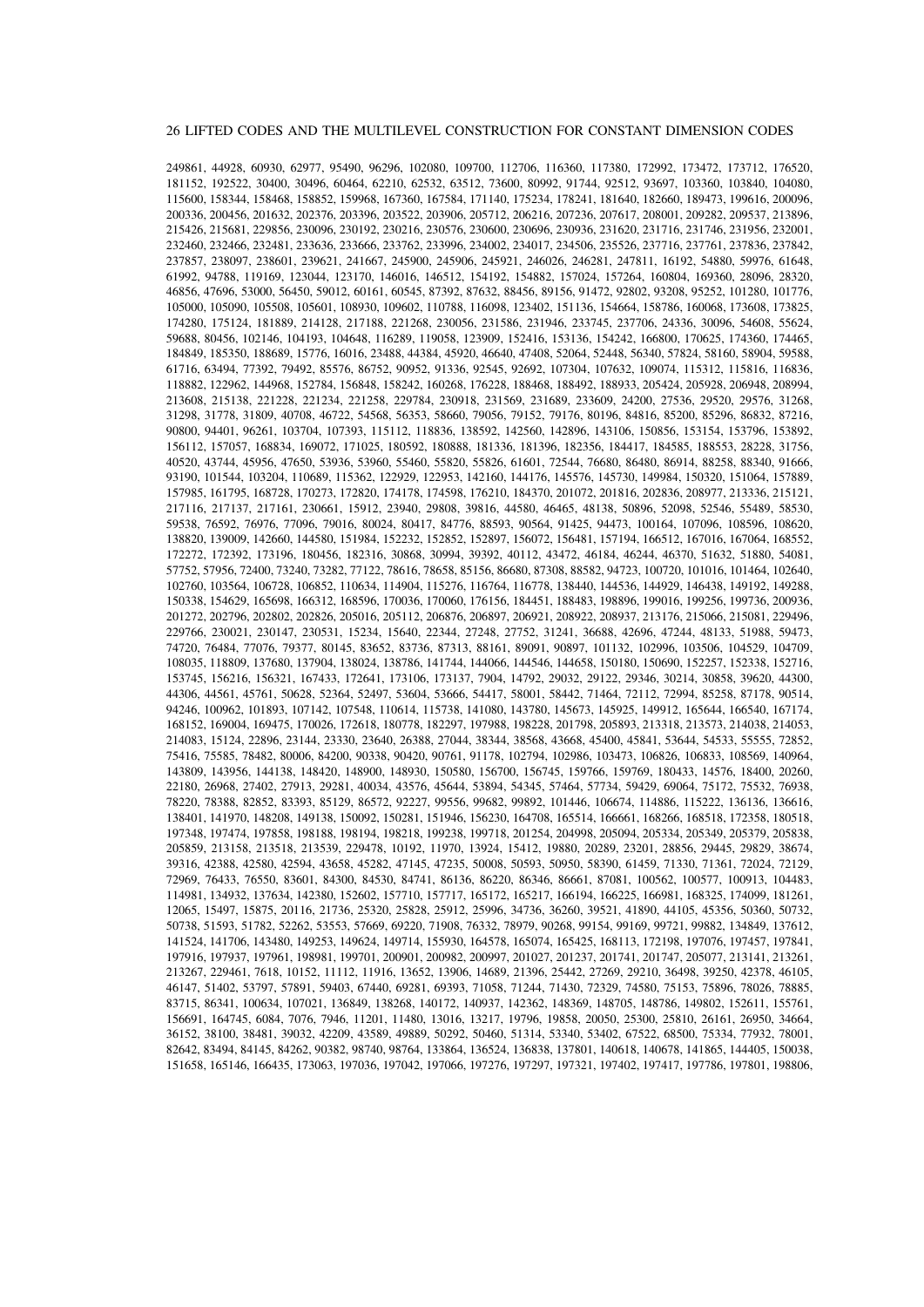198821, 198851, 198926, 198947, 199181, 199187, 199691, 200846, 200867, 201227, 204941, 204947, 205067, 213131, 229406, 229421, 229427, 229451, 6040, 7569, 13852, 14634, 14725, 19160, 19340, 21897, 22058, 22706, 23109, 25388, 26243, 34753, 38278, 38533, 41682, 42289, 43185, 43302, 49618, 50053, 67304, 68961, 69254, 70545, 75305, 78350, 79883, 84165, 84249, 86166, 86307, 90213, 99606, 102549, 103431, 132592, 133026, 134049, 134482, 136372, 137754, 138307, 139746, 140404, 148252, 148588, 151717, 165978, 172089, 7729, 11601, 19170, 21830, 22825, 26793, 29707, 36380, 37304, 38438, 39449, 41644, 41801, 42182, 43331, 49961, 50709, 51305, 51470, 53771, 70114, 70772, 71045, 71850, 72718, 75034, 76069, 76813, 76819, 83036, 99097, 100494, 106759, 134537, 139985, 140585, 141590, 143651, 143891, 148761, 164444, 165029, 5104, 5985, 6988, 6993, 7468, 14428, 17880, 18314, 20009, 20961, 21108, 22041, 25923, 26684, 27155, 35658, 36049, 37674, 41754, 42510, 43285, 50371, 51349, 51363, 57390, 70473, 74410, 82164, 82290, 83469, 84054, 84491, 99011, 102477, 132792, 134022, 136486, 136579, 137329, 139884, 140163, 141465, 147913, 148750, 149605, 151637, 152071, 155911, 3938, 5940, 7493, 9848, 10034, 11378, 11651, 11798, 12722, 13094, 14438, 19654, 25009, 25753, 28750, 36419, 37329, 37490, 41330, 41765, 43094, 45141, 45323, 45575, 49514, 66520, 67000, 68298, 70342, 70762, 74185, 74902, 75939, 83107, 86099, 90247, 134693, 136005, 137493, 140483, 148058, 149645, 164291, 164942, 166027, 10117, 10612, 11430, 11461, 12906, 13582, 17336, 18897, 19569, 19982, 21564, 28725, 33748, 35436, 35529, 41385, 49939, 50443, 57373, 68483, 70257, 70809, 74531, 74841, 75861, 82281, 82521, 98723, 135622, 136297, 139612, 143406, 143437, 143499, 147676, 147862, 155691, 164028, 164406, 164499, 180247, 5496, 5834, 6812, 7322, 7446, 7693, 9140, 10652, 11033, 13370, 19747, 21262, 21605, 25230, 25685, 26701, 35060, 35270, 35494, 37100, 37436, 38051, 41180, 42131, 53319, 70057, 71737, 71827, 90139, 114703, 131960, 132050, 135410, 147875, 149555, 149579, 167963, 167975, 6851, 9162, 9580, 10476, 10842, 12697, 12949, 14419, 19514, 22574, 25142, 33528, 35164, 37645, 67365, 68201, 69948, 77853, 77895, 82485, 98489, 98606, 133692, 134233, 134286, 139497, 139621, 141447, 148615, 164173, 164907, 3754, 8696, 11321, 11342, 12857, 20710, 20794, 20825, 21139, 22663, 25645, 34394, 34457, 34595, 38942, 38987, 49334, 66412, 67804, 100375, 132549, 132710, 133478, 133781, 134291, 135779, 135821, 139450, 147765, 148013, 2994, 5361, 6377, 6742, 9073, 9450, 10851, 12502, 12517, 22557, 24971, 25163, 34405, 35173, 35893, 37174, 37219, 49357, 66501, 68871, 98855, 132883, 135481, 139603, 147574, 6919, 9404, 9995, 10805, 16876, 17347, 17813, 18019, 34137, 35002, 35219, 35975, 66958, 67981, 73846, 82030, 82093, 139445, 139805, 1780, 2801, 3669, 4954, 6357, 6539, 7211, 8934, 9805, 17238, 17253, 33678, 41163, 66033, 66901, 67155, 67211, 67923, 68126, 164367, 1884, 3299, 4572, 5459, 6350, 6451, 17741, 20683, 21527, 35867, 41069, 66358, 131918, 132218, 132638, 133421, 137231, 1942, 2538, 3196, 3403, 4794, 5325, 5703, 17582, 18590, 18983, 34093, 34989, 35115, 49243, 66170, 66741, 69726, 69915, 73835, 1513, 1849, 5405, 8661, 9767, 12567, 33461, 33950, 34119, 66859, 131758, 133403, 1510, 2489, 2862, 4533, 8622, 8883, 9031, 10767, 16634, 18711, 33907, 66669, 66759, 131701, 132253, 135319, 4717, 17053, 17067, 37007, 41015, 66622, 67687, 131783, 131879, 1459, 1709, 2715, 4462, 4775, 33181, 33387, 69687, 133207, 2471, 9359, 66199, 66319, 131390, 131435, 8509, 33367, 131643, 132151, 32894, 32999, 65755, 131471, 16509, 16599, 734, 2171, 4639, 16687, 351, 191}

 $S_{19,4,7} = \{520192, 510976, 502272, 474112, 481792, 484864, 485632, 497152, 497920, 500992, 508672, 452736, 480512,$ 195584, 255104, 383104, 387136, 447616, 448576, 451648, 471808, 508096, 129536, 243840, 256032, 385664, 250496, 254528, 325120, 325888, 373888, 382016, 386080, 438912, 440352, 451104, 499872, 128256, 227392, 242752, 250912, 251920, 193280, 248192, 250176, 355456, 358432, 373312, 374800, 381472, 422272, 422464, 422944, 423952, 438592, 439312, 446752, 446992, 450832, 462592, 471232, 479392, 483424, 483472, 495712, 495760, 499792, 507952, 220288, 223872, 242208, 371072, 378240, 226320, 236096, 239936, 240656, 254216, 356672, 367648, 373024, 379168, 379408, 381200, 429696, 437256, 444936, 479312, 493704, 225568, 234880, 238464, 241936, 247312, 342656, 349824, 356880, 357384, 385284, 118528, 127168, 210560, 218688, 222528, 224264, 225800, 236552, 248324, 310336, 322576, 351248, 364096, 365440, 370192, 371716, 378376, 413056, 413248, 416776, 420868, 429376, 433156, 443656, 443908, 444676, 462016, 471088, 476296, 477256, 477316, 492616, 492676, 493636, 507916, 175872, 186912, 190992, 192672, 232992, 239112, 354824, 367112, 96640, 110208, 125200, 189728, 208256, 208448, 211472, 247044, 290560, 302848, 320320, 323680, 323728, 341536, 347008, 347456, 347680, 353056, 353552, 385048, 404352, 405024, 408072, 420354, 428832, 432642, 434952, 435714, 436482, 461472, 467592, 469032, 469122, 476228, 492072, 492162, 493602, 499722, 121860, 125954, 155392, 192592, 214912, 215872, 216352, 219400, 221968, 225412, 231232, 253972, 322052, 335232, 363792, 365832, 56960, 60800, 60992, 81664, 117952, 120928, 124420, 125064, 127024, 185616, 185864, 188864, 203648, 204096, 232208, 234248, 247874, 293056, 316096, 318466, 337792, 338752, 339232, 342280, 350468, 356482, 362272, 399232, 400192, 400672, 400912, 403264, 404752, 406792, 407044, 407812, 411424, 412432, 414472, 415234, 416002, 418564, 419074, 427792, 430852, 431362, 459712, 460192, 460384, 460432, 461152, 461200, 461392, 461872, 463240, 463432, 463492, 463912, 464002, 464920, 464932, 464962, 465025, 467272, 467332, 467524, 467992, 468004, 468034, 468097, 469012, 469057, 471052, 475432, 475522, 475672, 475684, 475714, 475777, 476194, 477202, 477217, 479242, 483334, 483337, 491800, 491812, 491842, 491905, 492052, 492097, 492562, 492577, 493585, 495622, 495625, 499717, 507907, 119952, 123296, 123984, 160960, 175296, 178440, 178692, 182976, 183456, 186504, 190536, 207648, 320648, 369410, 377160, 377412, 56640, 93712, 95392, 106000, 112900, 113665, 117408, 120322, 121090, 189064, 189953, 190721, 210180, 211202, 216144, 216578, 217488, 217860, 232706, 246849, 305856, 306336, 307984, 309384, 313792, 314464, 316676, 317488, 317953, 321576, 333632, 334624, 341072, 352648, 363268, 377876, 428256, 434376, 442536, 460112, 463172, 463892, 463937, 467490, 475412, 475457, 476177, 479237, 32288, 48000, 60192, 109664, 109832, 111248, 112712, 119376, 174752, 177288, 202528, 204292, 217648, 238626, 239628, 246306, 291488, 293889, 312992, 320769, 339458, 340368, 341250, 342084, 348930, 363650, 366657, 369188, 369729, 370721, 378890, 30592, 31552, 48416, 63620, 81088, 88768, 89608, 91840, 94816, 104128, 104896, 107968, 115648, 116320, 117808,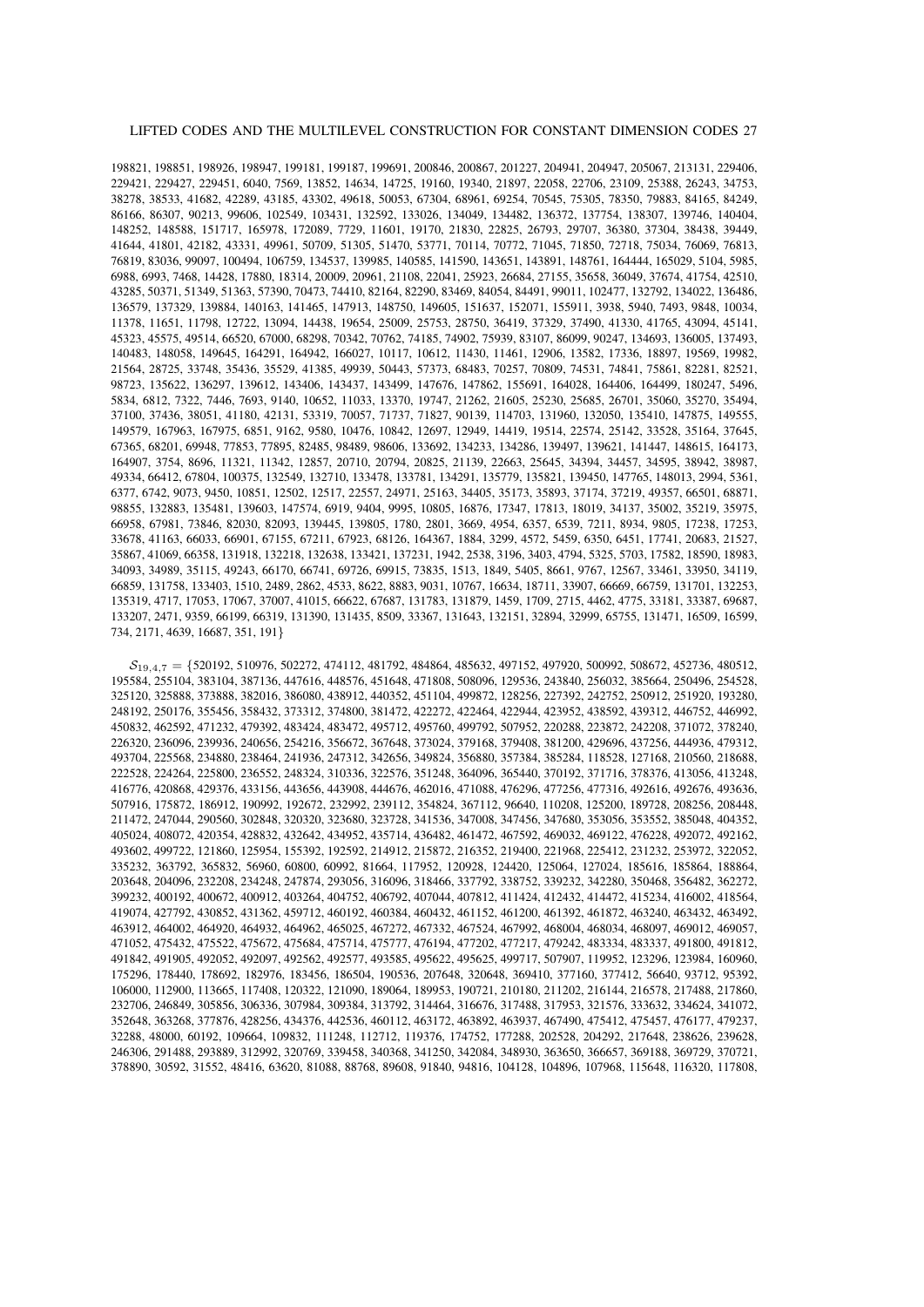119176, 123432, 123649, 126988, 158816, 158864, 160400, 162305, 171104, 171152, 182624, 185412, 189464, 215264, 219170, 221384, 230624, 231632, 232577, 233672, 235553, 237764, 245864, 245912, 245924, 246794, 247817, 285856, 301728, 314500, 316456, 339016, 345680, 345860, 349220, 410848, 411856, 413896, 417988, 427216, 430276, 442456, 442468, 442516, 459568, 461836, 463138, 463378, 463393, 467218, 467233, 467473, 471043, 32016, 46912, 48648, 55072, 56080, 59152, 62536, 93444, 95745, 109136, 111656, 117320, 146112, 146592, 154048, 157344, 158112, 158472, 161832, 161922, 169632, 170400, 173664, 173712, 174480, 176712, 177409, 178242, 181152, 183042, 184708, 192522, 215592, 221569, 222241, 223249, 230704, 231720, 238098, 246034, 246049, 286212, 288192, 289376, 289424, 291972, 300480, 305504, 306689, 319874, 335361, 338144, 338480, 352833, 361184, 361296, 362672, 363137, 364712, 368744, 368834, 376994, 378885, 62594, 63512, 87488, 87824, 91912, 92512, 95300, 112674, 123202, 168896, 171521, 177188, 184898, 206384, 206594, 209474, 218124, 234513, 276160, 277648, 300640, 300688, 301456, 301648, 304032, 304528, 304900, 307588, 307752, 312208, 312656, 313090, 313986, 317452, 323590, 323593, 334160, 348356, 348545, 352420, 361796, 368788, 402144, 403632, 405672, 417954, 426672, 430242, 434232, 434274, 434322, 461322, 463121, 31880, 47712, 59616, 62020, 63553, 92930, 96276, 101792, 103776, 104196, 105092, 107360, 110978, 111636, 117060, 119076, 145168, 146512, 146946, 152992, 154192, 154672, 157264, 158032, 160072, 169552, 170320, 173392, 181072, 181890, 183316, 190470, 192517, 200328, 203056, 206032, 213712, 214192, 217282, 239619, 276896, 285024, 285320, 291120, 291585, 291906, 304712, 308258, 315714, 320018, 333024, 344544, 346224, 346280, 346392, 348264, 348312, 348684, 350217, 361584, 364632, 365073, 368913, 369161, 376914, 376929, 376977, 60452, 61736, 62081, 78784, 80944, 86944, 89345, 92368, 92740, 105217, 105538, 115504, 116008, 116353, 122980, 123913, 126979, 145760, 154244, 156512, 157064, 160292, 173444, 178193, 181448, 182552, 201440, 201552, 205280, 206120, 206960, 207128, 209000, 209048, 209217, 209930, 210953, 214296, 217188, 221240, 230000, 233528, 233556, 237665, 237713, 237830, 284048, 288304, 289096, 289156, 301384, 302104, 302209, 305688, 308236, 315556, 316433, 319681, 331396, 333104, 334024, 336592, 337072, 344752, 344776, 346306, 352340, 353285, 354307, 361624, 363529, 365573, 397792, 398032, 398512, 399472, 401872, 402544, 405592, 405604, 405652, 410032, 410224, 413752, 413794, 413842, 417844, 417874, 426352, 430132, 430162, 458992, 459532, 460042, 460294, 460297, 461062, 461065, 461317, 461827, 30048, 54496, 55504, 61986, 62497, 73376, 85392, 93249, 94488, 96266, 108098, 110756, 123026, 144288, 154690, 167304, 167496, 169288, 170520, 172848, 174372, 174657, 175137, 176418, 181360, 181570, 181633, 184513, 202264, 202920, 202948, 203794, 207012, 209058, 221701, 233989, 277250, 277544, 284232, 288324, 288386, 289826, 298544, 304424, 305698, 312104, 312897, 313496, 315914, 334356, 337092, 338072, 338961, 340490, 347142, 368690, 46640, 46724, 58064, 58244, 58544, 58692, 61716, 79240, 79432, 80424, 88240, 88612, 91522, 100240, 101256, 104728, 107208, 107812, 116884, 118945, 119305, 172868, 186371, 201840, 207878, 213360, 213444, 216069, 218115, 231476, 274000, 274056, 275296, 283472, 285250, 301348, 304450, 305428, 309253, 312514, 313618, 315476, 319564, 331288, 334858, 336664, 337420, 340066, 340129, 345281, 345377, 352330, 395976, 396456, 403596, 411786, 426636, 427146, 428076, 428106, 428166, 460037, 28292, 46288, 47280, 52776, 54088, 55681, 76688, 77136, 91682, 92705, 108065, 108737, 109066, 111110, 144936, 150856, 153217, 153892, 156546, 160018, 160774, 160777, 166788, 182418, 184585, 188460, 188466, 201892, 217225, 229780, 229794, 230049, 230665, 231685, 233731, 275336, 277028, 281904, 283524, 288036, 291084, 296840, 298184, 301250, 303728, 307466, 313505, 332400, 333986, 336240, 340485, 345144, 345234, 348210, 352305, 12224, 30232, 30832, 45536, 48146, 53936, 54146, 54804, 59660, 78640, 80449, 80908, 88594, 91240, 91288, 92322, 102832, 103234, 107284, 107794, 108600, 110674, 110857, 114928, 115468, 115852, 115985, 118858, 118918, 123013, 144770, 145793, 151064, 151076, 156948, 157196, 157889, 169154, 172456, 172738, 174164, 199112, 199784, 199956, 205400, 205460, 205505, 205964, 206097, 213644, 213770, 229964, 230444, 230915, 275780, 282241, 283760, 289057, 304228, 313609, 332482, 338002, 344849, 360844, 360850, 362524, 362755, 364675, 394696, 394948, 395716, 396376, 396388, 396436, 398476, 399436, 402508, 409996, 410188, 410668, 410698, 410758, 411676, 411718, 426316, 427036, 427078, 458956, 459523, 15688, 15748, 15940, 20384, 27944, 29136, 29384, 31010, 31244, 43848, 46360, 55458, 56329, 57712, 58890, 59913, 77348, 87330, 88152, 94353, 94470, 101697, 101900, 103016, 103586, 104594, 106904, 107170, 109061, 116780, 116817, 117251, 142660, 142977, 144961, 150192, 150724, 152232, 152680, 152728, 152897, 154122, 159841, 165672, 167442, 172272, 173322, 174218, 176262, 176643, 180792, 184348, 184369, 188547, 199362, 199842, 200209, 206922, 213601, 215299, 221251, 231450, 269954, 273794, 275841, 276801, 281412, 284193, 284820, 287832, 297794, 298274, 299810, 299841, 300321, 305297, 307281, 311906, 329384, 330344, 332196, 336290, 336321, 337034, 337161, 338181, 340041, 345603, 361034, 361514, 23938, 27970, 36704, 40484, 44564, 45860, 51632, 51824, 55814, 58466, 59474, 72520, 73000, 76968, 79378, 80161, 85156, 86849, 88204, 92425, 100720, 101154, 101464, 107596, 108678, 115338, 118853, 135056, 138440, 143984, 148944, 149316, 150401, 152354, 153761, 153873, 158723, 168344, 168548, 168596, 168722, 168737, 169478, 170246, 180881, 182314, 182405, 184358, 199268, 202833, 203267, 205140, 205577, 217110, 229713, 273192, 277009, 277510, 282130, 283048, 286960, 287905, 288265, 297384, 298252, 298506, 299248, 300553, 303448, 311860, 312370, 319525, 330514, 330836, 330850, 330913, 332876, 332945, 344710, 348227, 394152, 394914, 395682, 395832, 395874, 395922, 397962, 399402, 401802, 401964, 401994, 402054, 402474, 403482, 403494, 410154, 426282, 426522, 426534, 458922, 20304, 22224, 23336, 24129, 27304, 39624, 39748, 40104, 40132, 42882, 44184, 50884, 52033, 52513, 52753, 54538, 75588, 83778, 84632, 84756, 86676, 90516, 91188, 100004, 104585, 115782, 134880, 138520, 141000, 142146, 142626, 143812, 146437, 150802, 151792, 166338, 166968, 167185, 170034, 176169, 180450, 180532, 180618, 180997, 198082, 201121, 201361, 205897, 208933, 269634, 280344, 281252, 281378, 283236, 287372, 287498, 288849, 288905, 290858, 297572, 297620, 303754, 304262, 305222, 305225, 311945, 313382, 329064, 332553, 333873, 339990, 8072, 12080, 15128, 27330, 29092, 36560, 40212, 42664, 43460, 50840, 53900, 54354, 57953, 59441, 71554, 72856, 76948, 78064, 78604, 85258, 87137, 87178, 90706, 94249, 100584, 102964, 140720, 141092, 141928, 141976, 142100, 144482, 145460, 148424, 165569, 170057, 180809, 181289, 197480, 197528, 197540, 197988, 198228, 201260, 201798, 215054,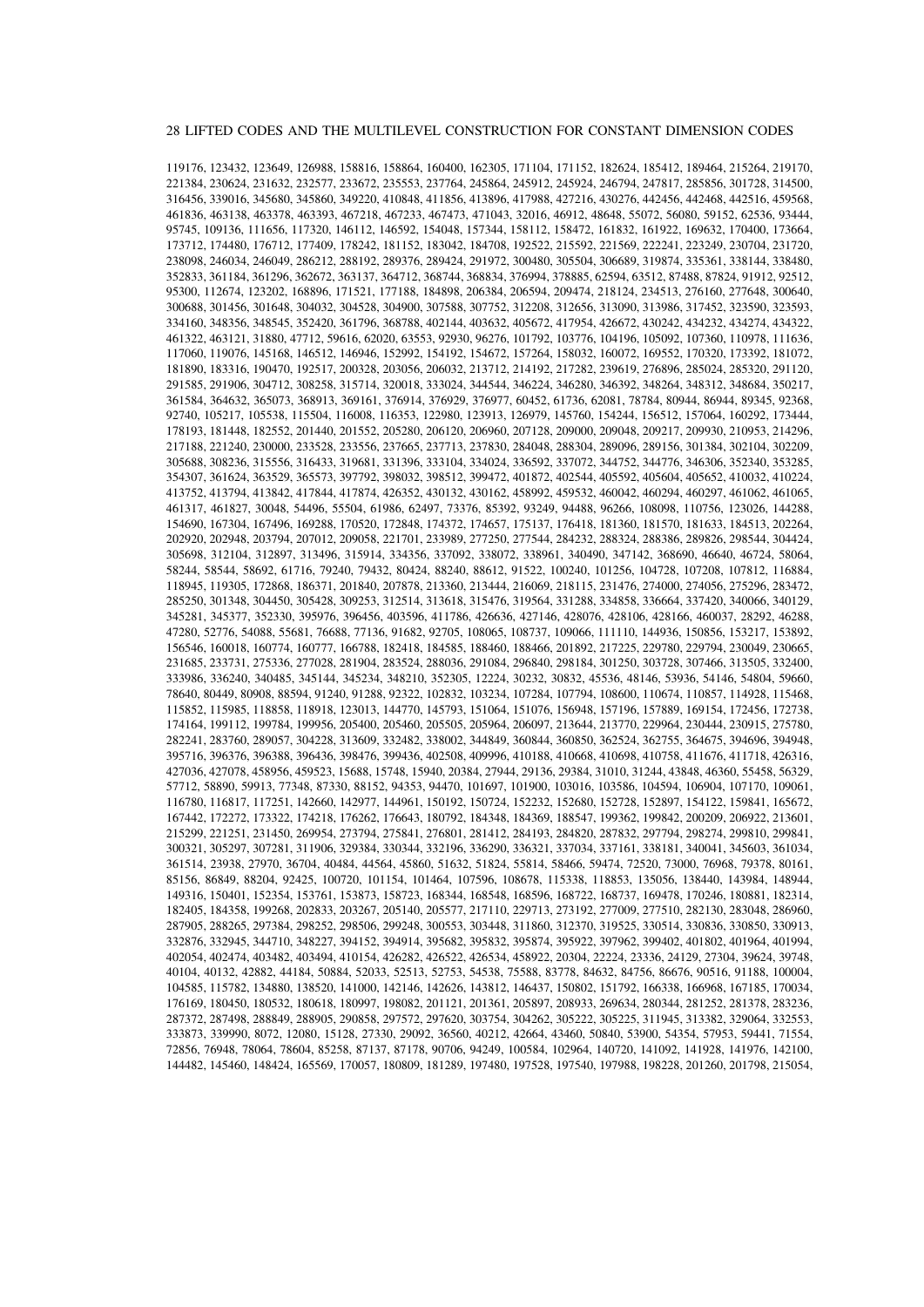229913, 265696, 266056, 268072, 268996, 269185, 273601, 274882, 281176, 283913, 287074, 290885, 295876, 296356, 297745, 298066, 299320, 299596, 300106, 304177, 313411, 315427, 329108, 332129, 336172, 344390, 344617, 360649, 360745, 394072, 394084, 394132, 394552, 394594, 394642, 394804, 394834, 395572, 395602, 397612, 397642, 397702, 397852, 397894, 398362, 398374, 399382, 401692, 401734, 402454, 409882, 409894, 410134, 426262, 458812, 458842, 458854, 458857, 458902, 458905, 458917, 458947, 20168, 23652, 23820, 25520, 26433, 27032, 27732, 30981, 38785, 43794, 46342, 47148, 52300, 52362, 52486, 57745, 68576, 76226, 77321, 78180, 78420, 84417, 84578, 86356, 88134, 90444, 90761, 99896, 100106, 100961, 102732, 103497, 107651, 115749, 137026, 144012, 144138, 144529, 149140, 149908, 156805, 166665, 168585, 169002, 169093, 172572, 172586, 172677, 173125, 199218, 272036, 272162, 275090, 275508, 275553, 276530, 276554, 283281, 296532, 299654, 301097, 303497, 304154, 311580, 311601, 311685, 330060, 330122, 336515, 337934, 360995, 7632, 14996, 15010, 22180, 27409, 29740, 29746, 29777, 36632, 43426, 43660, 47363, 50580, 50594, 53601, 69232, 69505, 74664, 78982, 80005, 85129, 87173, 88195, 90337, 90418, 90449, 90652, 100753, 103450, 106794, 115075, 115222, 137996, 142601, 143672, 149090, 149265, 153669, 156209, 156230, 157733, 164584, 172361, 198218, 199196, 199241, 200988, 213084, 265168, 266020, 267184, 268052, 269585, 273057, 275971, 276508, 279490, 281861, 283676, 284698, 288790, 303276, 303685, 312334, 328546, 328609, 329266, 330310, 332326, 336931, 458837, 6112, 14113, 14568, 23697, 27188, 28856, 28898, 29066, 29318, 29955, 37744, 37800, 39690, 44106, 44113, 44293, 50020, 50953, 53368, 53554, 55333, 57546, 58390, 69060, 71268, 72084, 72966, 76172, 82776, 83532, 84306, 85020, 86570, 99540, 99921, 100682, 101414, 102609, 102789, 104462, 104469, 106821, 134512, 134977, 140737, 142380, 144133, 144412, 155946, 156186, 164706, 165217, 166092, 166449, 166470, 168108, 180750, 181267, 198277, 204969, 205326, 213523, 229518, 271592, 272145, 272972, 276611, 280977, 281673, 282849, 283779, 287270, 290835, 295640, 296492, 297080, 298053, 300054, 303398, 328152, 329937, 332058, 7784, 7970, 11504, 12044, 14676, 14738, 14930, 21400, 21848, 25828, 26257, 26374, 36514, 39266, 39308, 39569, 41921, 42401, 45260, 49640, 51740, 57500, 57626, 67528, 71308, 72330, 75106, 76084, 77059, 78154, 78595, 82660, 82834, 83170, 84358, 84613, 86321, 87065, 90310, 91150, 98788, 99718, 102556, 134564, 136596, 136850, 137825, 138374, 141538, 143570, 149624, 151878, 152613, 155973, 165044, 166531, 166979, 168261, 198833, 213141, 213155, 213261, 265624, 267682, 271756, 272596, 279764, 279884, 279946, 280780, 280876, 281137, 296161, 296581, 299557, 301075, 329285, 344153, 458803, 11172, 11874, 11922, 13962, 14985, 23594, 25428, 27674, 38290, 39985, 41700, 45172, 45361, 45594, 46147, 57510, 57513, 57877, 83505, 90405, 91155, 99026, 99530, 99612, 102678, 114746, 134922, 136780, 136969, 137610, 138499, 141702, 145422, 145443, 149676, 151939, 152089, 155929, 166926, 172122, 172309, 180310, 197446, 264048, 266984, 267480, 268472, 275481, 279393, 280754, 286874, 295394, 296265, 299162, 328998, 329091, 333831, 335973, 344205, 344331, 360501, 6896, 7106, 7585, 10088, 10136, 13650, 21812, 22277, 22858, 23299, 25810, 29251, 39137, 42104, 45226, 50385, 50726, 51398, 51401, 57635, 70120, 70360, 72773, 78361, 79891, 82360, 83273, 83482, 85027, 99145, 99505, 101395, 102502, 106585, 138281, 140177, 141617, 143561, 143894, 148268, 149801, 150083, 155798, 165158, 165413, 166057, 197786, 204854, 229451, 265825, 267857, 268873, 270820, 271032, 271156, 271186, 273445, 274729, 282902, 282917, 286825, 286997, 299285, 303267, 311815, 328348, 331918, 344110, 11617, 11665, 14545, 19340, 19640, 21708, 22086, 23574, 25208, 25905, 26732, 27011, 28764, 34288, 35745, 36489, 37602, 38188, 38225, 43305, 49618, 53401, 53779, 68408, 70866, 71796, 74630, 75141, 76310, 86076, 100517, 135988, 136417, 136498, 136753, 137766, 147937, 148650, 150037, 151642, 166179, 197923, 198742, 200803, 264129, 272554, 272963, 274598, 278904, 280682, 281102, 295377, 295811, 297485, 329786, 360519, 7394, 7813, 11146, 11468, 13025, 13137, 13610, 13862, 14534, 18916, 19156, 19681, 25801, 26149, 27661, 35288, 35512, 35636, 36611, 37332, 38469, 39491, 41396, 42521, 45581, 51477, 54279, 68914, 69162, 71209, 75868, 78019, 78101, 82378, 82726, 83222, 84073, 99013, 99109, 132080, 133004, 133025, 134354, 137372, 139954, 140486, 149657, 151694, 164273, 165017, 165989, 168014, 168083, 197397, 198797, 200781, 204935, 229415, 269347, 271177, 271237, 272665, 279875, 280085, 296467, 299149, 360475, 458767, 7348, 7708, 9940, 13126, 25385, 34636, 34642, 35956, 37660, 39004, 41649, 45205, 50236, 67380, 67425, 68276, 68300, 68433, 70322, 71235, 71786, 72003, 74348, 74865, 75285, 75878, 77882, 86535, 106526, 106541, 114717, 132792, 133560, 140835, 141837, 141843, 148134, 148165, 148675, 148750, 165027, 197689, 204829, 265094, 266700, 267462, 269325, 273419, 278985, 279654, 279705, 280677, 282702, 295529, 295694, 299054, 331821, 6961, 10616, 13481, 13509, 18226, 19570, 21106, 26766, 26773, 28813, 37322, 38435, 41324, 49754, 49829, 49859, 70949, 72205, 74161, 74394, 74842, 84022, 99091, 99427, 100429, 102451, 133841, 135633, 137411, 139634, 141401, 143445, 148569, 149003, 196922, 197715, 264988, 265513, 266612, 267790, 268390, 268453, 268558, 286855, 297099, 303133, 329803, 344087, 5560, 6828, 9186, 11077, 11430, 11542, 12700, 12906, 14437, 18036, 19226, 19737, 20844, 26723, 27143, 28725, 34609, 41622, 43062, 57415, 66516, 70002, 70086, 74405, 83029, 133802, 139500, 148534, 164437, 197011, 197259, 198699, 200731, 263882, 264006, 271509, 274695, 279203, 279309, 295269, 296199, 328275, 328734, 5833, 6601, 7699, 9164, 9588, 9674, 10865, 12860, 13581, 14393, 17836, 18307, 18858, 19237, 20933, 21097, 21262, 24892, 35434, 35945, 35990, 37286, 38030, 42125, 42503, 49497, 66808, 67025, 67270, 68265, 68803, 70931, 73962, 74089, 75915, 98428, 98862, 133364, 133484, 135845, 139685, 139877, 149555, 151595, 164026, 164237, 165917, 263857, 265276, 266842, 268373, 270742, 278716, 295126, 5914, 6934, 7257, 11043, 13390, 17361, 17862, 18089, 18780, 18801, 22611, 33714, 35058, 37462, 37465, 41302, 41358, 41550, 41739, 42030, 49486, 50251, 66986, 67353, 68186, 68366, 68750, 68877, 70041, 70710, 73916, 74339, 82275, 98486, 132886, 135402, 135529, 135738, 140341, 140427, 140551, 172047, 264857, 267027, 270650, 271443, 295097, 9923, 10810, 12707, 17770, 21077, 25165, 34028, 34245, 39047, 41555, 45095, 51227, 69127, 70222, 82507, 132444, 132713, 134229, 141383, 147795, 163961, 262900, 263410, 263830, 264643, 265294, 265363, 266585, 266809, 266851, 270460, 270553, 279595, 327965, 3861, 5571, 6460, 7307, 10458, 12598, 18062, 19091, 19509, 20694, 21131, 22557, 35130, 37639, 49453, 49707, 67235, 67941, 68003, 69861, 73941, 74823, 82131, 135292, 135763, 136267, 263066, 263514, 264425, 264758, 264971, 270542, 270878, 270899, 2930, 5478, 9561, 10574, 11315, 17130, 17765, 19591, 24694, 24907, 33689,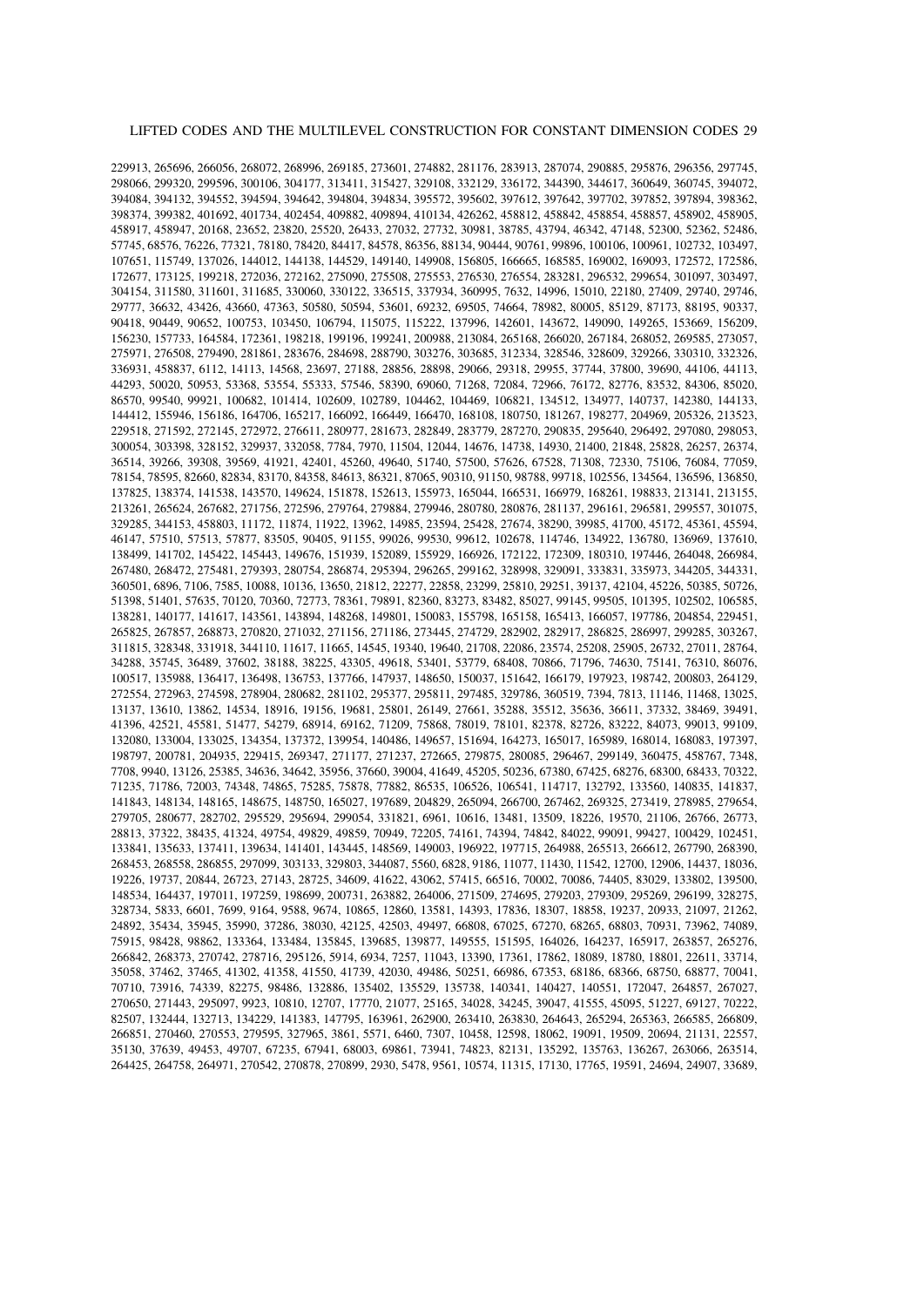37917, 49269, 49331, 66289, 66499, 69934, 77839, 82078, 98475, 99343, 131804, 133895, 135350, 135353, 147566, 164039, 164123, 264589, 266635, 279067, 295027, 2921, 3641, 3670, 4965, 5013, 9402, 10579, 18003, 35029, 66894, 69753, 132654, 263509, 266451, 1958, 3659, 6699, 13335, 34187, 34334, 34990, 37163, 66445, 74011, 131546, 131558, 131897, 132218, 133406, 133451, 134171, 134183, 264499, 2787, 6323, 9006, 10413, 12403, 18759, 20763, 35367, 36973, 41067, 41115, 66765, 131917, 132397, 132637, 132679, 135463, 147517, 263289, 263342, 264350, 1513, 1765, 2684, 3374, 4939, 5237, 16822, 20647, 49295, 66166, 67699, 135695, 262861, 263719, 2518, 8989, 9325, 17502, 24635, 66347, 67863, 69783, 262581, 262766, 956, 3229, 4525, 4766, 4807, 8875, 16633, 17053, 35087, 67645, 131445, 133271, 1459, 8647, 16958, 17175, 66141, 131499, 266295, 270383, 1691, 1807, 2459, 4446, 5179, 6223, 16999, 33341, 33879, 131315, 262507, 1438, 2703, 4317, 18479, 33175, 10271, 131639, 262375, 8375, 635, 65647, 131167, 254, 319}

 $S_{18,4,8} = \{261120, 258816, 256640, 249600, 251520, 252288, 252480, 255360, 255552, 256320, 258240, 244256, 251200,$ 212736, 226848, 227616, 227856, 242976, 243216, 243984, 249024, 258096, 65280, 129184, 129544, 179840, 192032, 226576, 240800, 241160, 243848, 256040, 97920, 114048, 114240, 122400, 126240, 126480, 193696, 194056, 194656, 194704, 194824, 195076, 128096, 128144, 128264, 128516, 129104, 129284, 163200, 163392, 179520, 187680, 187920, 191760, 212160, 220320, 220680, 224352, 224400, 224520, 224772, 226440, 227400, 227460, 236640, 236688, 236808, 237060, 240720, 240900, 242760, 242820, 243780, 246720, 248880, 250920, 251928, 251940, 255000, 255012, 256020, 258060, 97600, 122128, 193616, 193796, 64704, 124576, 125536, 126088, 187040, 190880, 220240, 220420, 226372, 238496, 240386, 242306, 250900, 254498, 121488, 125328, 187528, 190096, 191056, 191560, 191620, 120224, 121184, 121928, 121988, 126020, 185952, 189792, 209856, 212016, 218016, 219906, 222048, 222096, 222978, 224001, 225666, 225858, 225921, 234336, 234384, 235266, 236289, 238416, 239361, 241986, 242049, 242241, 246576, 248844, 250146, 250386, 250401, 254226, 254241, 254481, 258051, 120400, 124240, 185744, 186704, 187460, 62400, 64560, 109504, 112264, 113284, 113704, 117664, 123784, 162440, 178760, 189152, 217936, 218881, 225601, 232160, 232328, 233090, 238280, 239810, 246440, 247970, 248330, 250129, 254090, 96648, 112968, 119520, 123360, 123600, 158656, 162856, 170944, 174016, 177544, 178564, 179224, 179236, 182176, 183136, 183184, 185224, 189256, 189316, 64130, 89024, 92096, 95816, 96836, 97304, 97316, 104384, 113684, 116576, 116624, 117584, 119624, 119684, 123716, 161412, 177732, 184800, 185040, 188880, 200640, 209712, 211980, 214752, 214920, 215520, 215760, 215880, 215940, 216450, 216642, 216705, 217800, 219330, 221640, 221892, 222402, 223425, 230880, 231120, 231240, 231300, 231888, 232260, 232770, 232833, 233025, 233928, 234180, 234690, 235713, 238020, 238785, 246000, 246120, 246168, 246180, 246360, 246372, 246420, 246540, 246882, 246930, 246945, 247050, 247302, 247305, 247890, 247905, 247953, 248070, 248073, 248325, 248835, 249930, 249990, 249993, 254022, 254025, 254085, 95620, 111940, 119248, 153536, 161096, 162116, 162836, 182096, 185156, 48032, 53184, 62256, 62850, 63042, 63105, 63810, 63873, 64065, 64524, 93736, 96802, 109360, 110116, 110209, 111280, 111400, 112162, 112930, 113170, 117448, 124426, 125194, 125446, 159362, 171560, 175400, 175490, 175682, 190985, 207536, 207656, 208418, 209576, 211106, 211466, 214480, 214852, 216385, 217540, 218305, 238136, 239666, 241706, 246100, 246865, 247045, 249925, 79776, 80736, 80784, 106008, 109848, 158512, 159256, 160432, 160552, 162337, 170800, 173872, 175636, 176560, 176752, 176920, 176932, 177697, 178465, 178705, 181960, 182728, 182980, 46944, 46992, 47952, 60080, 60200, 62120, 62785, 88880, 89384, 91952, 93058, 93569, 93761, 94640, 94832, 95000, 95012, 95522, 95762, 96530, 104240, 105346, 105764, 108418, 109224, 109889, 110960, 111380, 111890, 116168, 116420, 117188, 120970, 124166, 143264, 146144, 155172, 159012, 159042, 174977, 189705, 189957, 190725, 200496, 202416, 202536, 203184, 203376, 203544, 203556, 204066, 204306, 204321, 206256, 206448, 206616, 206628, 207216, 207636, 208146, 208161, 208401, 209136, 209256, 209304, 209316, 209496, 209508, 209556, 209676, 210018, 210066, 210081, 210186, 210438, 210441, 211026, 211041, 211089, 211206, 211209, 211461, 211971, 217656, 219186, 221496, 221748, 222258, 223281, 225306, 225318, 225321, 233784, 234036, 234546, 235569, 237876, 238641, 241686, 241689, 241701, 245964, 246531, 79696, 89620, 93460, 121347, 153392, 154904, 160112, 160532, 161057, 161297, 162065, 171284, 173736, 174744, 174756, 177425, 181700, 16320, 24480, 28512, 28560, 30432, 30600, 31200, 31440, 31560, 31620, 44768, 44936, 53040, 54960, 55080, 55728, 55920, 56088, 56100, 58800, 58992, 59160, 59172, 59760, 60180, 60578, 61680, 61800, 61848, 61860, 62040, 62052, 62100, 62220, 64515, 80584, 87938, 88744, 92824, 92836, 102064, 102184, 104872, 105064, 105634, 107944, 108136, 108784, 108964, 109144, 109324, 109666, 109714, 110824, 117304, 120902, 123064, 123436, 125059, 139104, 139152, 143184, 144864, 145104, 145872, 146306, 154497, 157569, 158312, 169857, 176780, 185859, 186410, 186441, 186501, 186627, 189482, 190490, 190502, 200360, 202096, 202516, 204049, 207080, 207500, 208010, 209236, 210001, 210181, 217396, 218161, 225301, 231608, 231980, 232490, 237740, 239630, 56842, 73440, 73608, 77280, 77520, 77640, 77700, 92520, 94860, 104100, 108180, 110988, 111180, 120067, 120873, 123945, 124953, 124965, 151216, 151336, 153256, 154024, 157096, 157936, 158104, 158356, 158476, 158881, 159976, 167344, 167536, 167704, 167716, 169624, 170224, 170344, 170392, 170596, 170644, 170764, 171169, 173296, 173476, 173656, 173836, 174424, 174436, 175201, 175249, 176344, 176356, 181816, 182584, 182836, 184504, 184876, 188536, 188596, 188716, 188956, 189571, 190531, 24400, 30160, 30532, 40416, 40656, 40776, 40836, 44496, 44868, 52904, 54640, 55060, 56418, 56466, 59624, 60044, 60498, 61780, 79304, 79556, 80324, 85424, 85616, 85784, 85796, 87704, 88304, 88484, 88664, 88844, 91376, 91544, 91748, 91916, 94424, 94436, 101744, 102164, 103664, 103784, 103832, 104204, 104852, 105044, 105121, 105554, 108884, 110804, 116024, 116276, 117044, 118904, 118964, 119084, 119324, 119338, 119834, 119846, 122996, 123164, 123971, 143048, 145218, 146241, 160140, 160332, 169634, 170402, 176460, 178307, 186390, 189462, 199920, 200040, 200088, 200100, 200280, 200292, 200340, 200460, 201960, 202380, 202968, 202980, 203148, 203340, 203850, 203910, 203913, 206040, 206052, 206220, 206412, 207060, 207180, 207942, 207945, 208005, 209100, 209667, 214200, 214572, 215160, 215220, 215340, 215580, 216090, 216102, 216105, 217260, 219150, 221292, 221340, 222222, 223245,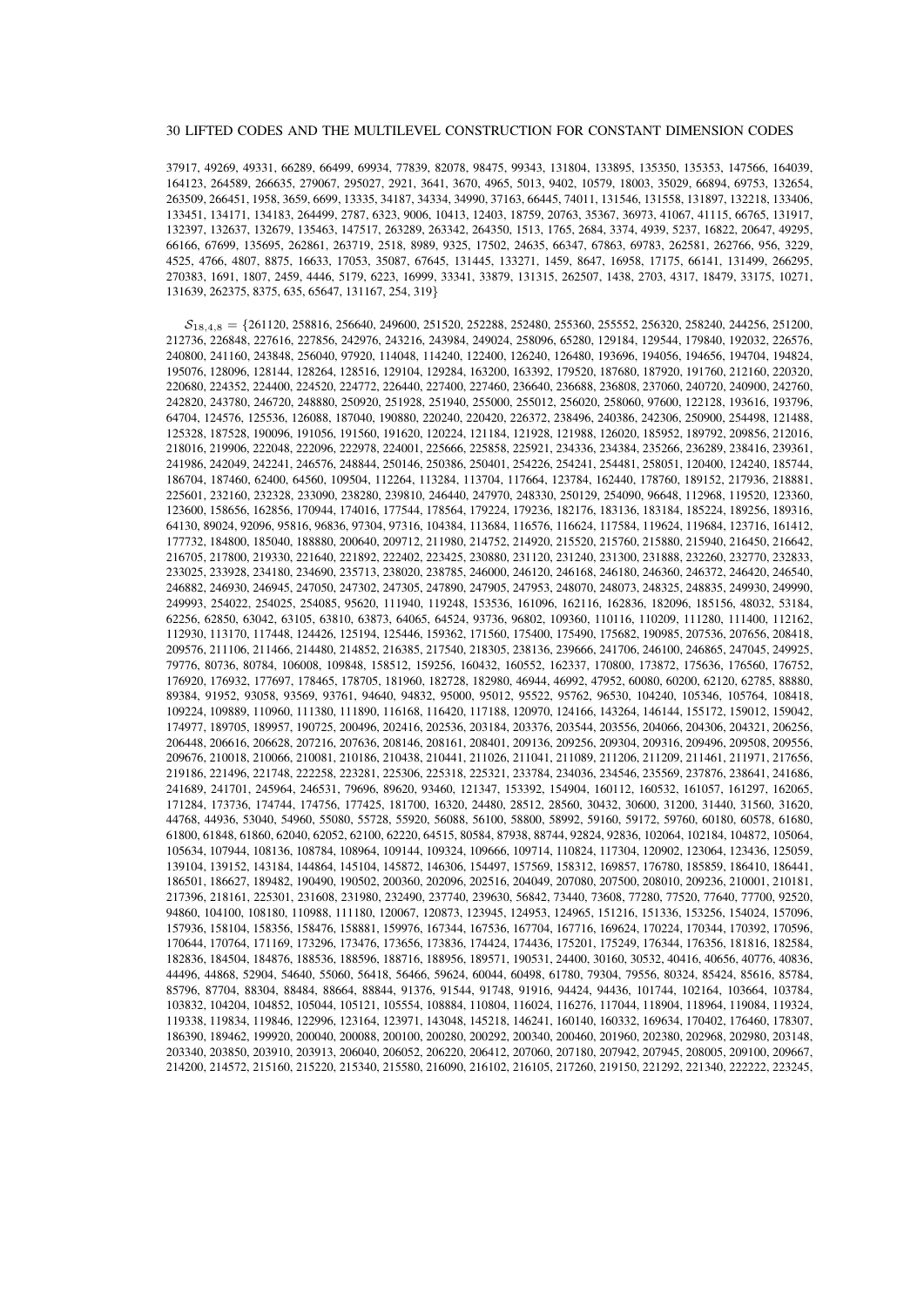230520, 230580, 230700, 230940, 231540, 231708, 232470, 232473, 232485, 233580, 233628, 234510, 235533, 237660, 238605, 245820, 245955, 32265, 48394, 48646, 56582, 56585, 56837, 73168, 73540, 89185, 89233, 92754, 93258, 93318, 94540, 104082, 108114, 111747, 112707, 120853, 123925, 145000, 150896, 151316, 152816, 152996, 153176, 153356, 154004, 154196, 154210, 154258, 157076, 157268, 157282, 158801, 159956, 169304, 169316, 170578, 170634, 171089, 173396, 181556, 184436, 184604, 185369, 185381, 16176, 24264, 28104, 28356, 44834, 47672, 47714, 52464, 52584, 52632, 52644, 52824, 52836, 52884, 53004, 54504, 54924, 55512, 55524, 55692, 55884, 58274, 58584, 58596, 58764, 58956, 59604, 59724, 59978, 61644, 62211, 85666, 87384, 87396, 87650, 87713, 88404, 90856, 91793, 92386, 101608, 102028, 104033, 107236, 107362, 107921, 108748, 108937, 116908, 122986, 123046, 138696, 138948, 142788, 158049, 168680, 172520, 172946, 173702, 174634, 177219, 182915, 184617, 188585, 199586, 200020, 201940, 202060, 203845, 205538, 205706, 207491, 214132, 214300, 216085, 217180, 218125, 230066, 230186, 231971, 237731, 238091, 31882, 32005, 47506, 47881, 48265, 55945, 59782, 79416, 80184, 80289, 80436, 88710, 91041, 91489, 92497, 103128, 104010, 104785, 106968, 107850, 109125, 116355, 119062, 145762, 150760, 151180, 152916, 152930, 156376, 157900, 158278, 167128, 167140, 167308, 167500, 170188, 172756, 172897, 173260, 181420, 182380, 182428, 184853, 16040, 24004, 40722, 40737, 44817, 46392, 46497, 46644, 47412, 52564, 54114, 54162, 54177, 54484, 54604, 58194, 58257, 80465, 85208, 85220, 85346, 85388, 85580, 86504, 88268, 88394, 91340, 92486, 94378, 101588, 101708, 101770, 102884, 103250, 103628, 103814, 104998, 110746, 115820, 115868, 115882, 116828, 117059, 143114, 145034, 145592, 145964, 145970, 151137, 152292, 152970, 153825, 154755, 156132, 157257, 157994, 167561, 169545, 170310, 174281, 188517, 197616, 198498, 198546, 198561, 199506, 199521, 199569, 199884, 200451, 201186, 201426, 201441, 201546, 201606, 201609, 202371, 203139, 203331, 205266, 205281, 205521, 205638, 205641, 205701, 206211, 206403, 207171, 208956, 209091, 213426, 213618, 213681, 213786, 213798, 213801, 214563, 215331, 215571, 217251, 217611, 221283, 221331, 221451, 221703, 229746, 229809, 230001, 230166, 230169, 230181, 230691, 230931, 231699, 233571, 233619, 233739, 233991, 237651, 237831, 245811, 31814, 46306, 46673, 46853, 47329, 48197, 79156, 86740, 86881, 86929, 87250, 87433, 90580, 90954, 93219, 96267, 101958, 104730, 107718, 108057, 110694, 116886, 144289, 150740, 150860, 150929, 152024, 152780, 153158, 156497, 158083, 168404, 168785, 169258, 173338, 174358, 176233, 181340, 181571, 15600, 15720, 15768, 15780, 15960, 15972, 16020, 16140, 24120, 27960, 28212, 28422, 29880, 30252, 30840, 30900, 31020, 31260, 44216, 45962, 47276, 47306, 50160, 51938, 52106, 52428, 52995, 54661, 55621, 59939, 61500, 61635, 80425, 87621, 88613, 90802, 92329, 92693, 94358, 99304, 100066, 100834, 101074, 101194, 106930, 107290, 107813, 108604, 108649, 109579, 115354, 139014, 139017, 142562, 143109, 144564, 144684, 144690, 144774, 144924, 145524, 145692, 153894, 154137, 156332, 156997, 159897, 159909, 160779, 161799, 165770, 166790, 167241, 169494, 172652, 172721, 176277, 180650, 180842, 180902, 181353, 198481, 199370, 201169, 201541, 202051, 213361, 213781, 214291, 217171, 217351, 229610, 230030, 231563, 30921, 40337, 44617, 45778, 46618, 47653, 53962, 57802, 58054, 58057, 72888, 73260, 76920, 76980, 77100, 77340, 79020, 79980, 80028, 83794, 84705, 84873, 86854, 88345, 90540, 95239, 100233, 101253, 103593, 103957, 104601, 106860, 108693, 115113, 115305, 115365, 115798, 138578, 142729, 145606, 148456, 152393, 156826, 156838, 157756, 164824, 164836, 165601, 166369, 166609, 168364, 169157, 170044, 171019, 172444, 173116, 173158, 175111, 180889, 181397, 182357, 15700, 16131, 23860, 29812, 29980, 40056, 40116, 44148, 44421, 45894, 46188, 46236, 46374, 47196, 50658, 50898, 51018, 51078, 51666, 52038, 52041, 58659, 58899, 59667, 73289, 73349, 79145, 79397, 82904, 82916, 84778, 86636, 87566, 88124, 90482, 90716, 90902, 91196, 91301, 92218, 99284, 99794, 103484, 104549, 105479, 107203, 107578, 115034, 115046, 142034, 142508, 142889, 144585, 152220, 153690, 156081, 156453, 165702, 166697, 168540, 172821, 174137, 174347, 180630, 180822, 197580, 198090, 198342, 198345, 199110, 199113, 199365, 199740, 199875, 208947, 213210, 213222, 213225, 213390, 213582, 213645, 214155, 215115, 215175, 229590, 229593, 229605, 229710, 229773, 229965, 230475, 230535, 231495, 245775, 29893, 30243, 31011, 31251, 40579, 45521, 53702, 53705, 53957, 55459, 57797, 72820, 72988, 75489, 78940, 80149, 83658, 83785, 83845, 84805, 86428, 87317, 91225, 100134, 100165, 102748, 103203, 103513, 108039, 115093, 115285, 138418, 138629, 141748, 143818, 148436, 148961, 149201, 150186, 150217, 151916, 152177, 152636, 152726, 153869, 155996, 156355, 165329, 166723, 168613, 168643, 169229, 172483, 180569, 13296, 15564, 23724, 24131, 27756, 27804, 29801, 30821, 39602, 39722, 40134, 41912, 42674, 42698, 45734, 50124, 52284, 52419, 57914, 61491, 75562, 76234, 76486, 76582, 78442, 79001, 86723, 90563, 102851, 107062, 107149, 136632, 138348, 138396, 140664, 142428, 144069, 144474, 145497, 152355, 156729, 156813, 168506, 198085, 199226, 204986, 205358, 206891, 213205, 213325, 214087, 22993, 23217, 23337, 26409, 27058, 27249, 27417, 27459, 29097, 29338, 29971, 40259, 43434, 43441, 45721, 46166, 55379, 70584, 71137, 71377, 74616, 74676, 83398, 84378, 84582, 85515, 90681, 102969, 106809, 136820, 138773, 142486, 144485, 145549, 149273, 149957, 150181, 152003, 153653, 165289, 11240, 14153, 15555, 23644, 26282, 37752, 37812, 38322, 38346, 38514, 39282, 41844, 42354, 42441, 42693, 42774, 42819, 43670, 44174, 45402, 47367, 53562, 53814, 54411, 57654, 57909, 71338, 71450, 72346, 72470, 75418, 75430, 76901, 78422, 78499, 83606, 90763, 103051, 134072, 137894, 137897, 142115, 142394, 150795, 151047, 166293, 168246, 197436, 197571, 197946, 198198, 198201, 198966, 198969, 199221, 199731, 200826, 200886, 200889, 201006, 201246, 201261, 201771, 202779, 202791, 204918, 204921, 204981, 205086, 205101, 205341, 205851, 205863, 206871, 208911, 14001, 15130, 21937, 22309, 23317, 26389, 27045, 27795, 29017, 29030, 29077, 29269, 38681, 45413, 70516, 76182, 76563, 80007, 83514, 85075, 85255, 87115, 90421, 102709, 136114, 137585, 140146, 140953, 140965, 141925, 143929, 143971, 144019, 148826, 149846, 156211, 165461, 172339, 172615, 4080, 6120, 7128, 7140, 10200, 10212, 11220, 13260, 15420, 18360, 19320, 19380, 21240, 21420, 22182, 25080, 25332, 25452, 25500, 25962, 26202, 26970, 35576, 35756, 36458, 36506, 36518, 39333, 39513, 43238, 47147, 49980, 50115, 50533, 50787, 51386, 51758, 52275, 54343, 61455, 71914, 72038, 72041, 72971, 74986, 75110, 76387, 78179, 78227, 83363, 86579, 99004, 100474, 100654, 100894, 102574, 133044, 134004, 134570, 138003, 138297, 138339, 140198, 141075, 141710, 142389, 152199, 164771, 165050, 165422, 166070, 168327, 180519, 197941, 198830, 200821, 200989,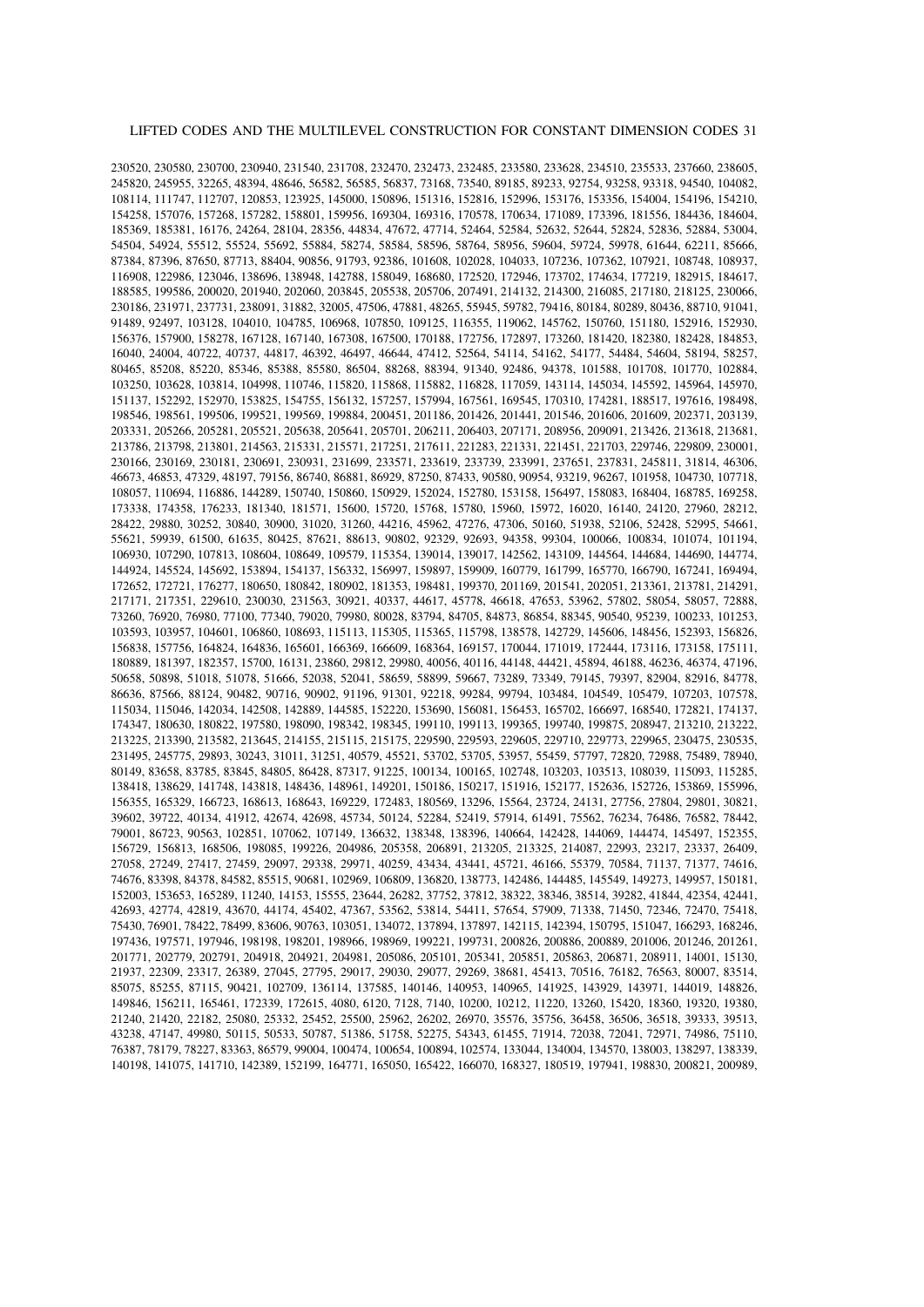201751, 11890, 13681, 13738, 19881, 20121, 22165, 27213, 29259, 39982, 41893, 43363, 43603, 43659, 44077, 50579, 57502, 67320, 67500, 68088, 68340, 68460, 68508, 74649, 75349, 75993, 83254, 86134, 99219, 99885, 136553, 137530, 141653, 143669, 143699, 149045, 149689, 166429, 6100, 7793, 11939, 13251, 14990, 15411, 18292, 20980, 21340, 22283, 25942, 27271, 34296, 34548, 34668, 34716, 34737, 35316, 35676, 35697, 36186, 36198, 36246, 37617, 39225, 41817, 50298, 50358, 50361, 50478, 50718, 51318, 51321, 51381, 51486, 51501, 53358, 53421, 53787, 70565, 70886, 70998, 71894, 74597, 86315, 99614, 100531, 133868, 133994, 134742, 136038, 136611, 140009, 140622, 140643, 141854, 141899, 143534, 147900, 148092, 148371, 149715, 164220, 166061, 168107, 172187, 196860, 197427, 197742, 197790, 197805, 198750, 198765, 198813, 199695, 13965, 14731, 19801, 20053, 21721, 23595, 25827, 25995, 35737, 36259, 36409, 38229, 39125, 39965, 45341, 57437, 67060, 67420, 69013, 69267, 70489, 71431, 75085, 75091, 75315, 78363, 82300, 83245, 83485, 84085, 99445, 132850, 133618, 134501, 136085, 136787, 140501, 143659, 148871, 151835, 155927, 166003, 4044, 11497, 13116, 13206, 13902, 14669, 14919, 18156, 18924, 19164, 19363, 22919, 26183, 26798, 37773, 41430, 41774, 42105, 42165, 42195, 42539, 45591, 49404, 49971, 50461, 51735, 52239, 70106, 71861, 71987, 72221, 82606, 86171, 98926, 132588, 132828, 133596, 133977, 135897, 137547, 139737, 139982, 141422, 141491, 148659, 151659, 155739, 168027, 197291, 197725, 11482, 20013, 21331, 23575, 28766, 34618, 35557, 35638, 36149, 39070, 53399, 70350, 90199, 99483, 102487, 106575, 134029, 135653, 136478, 140573, 148295, 165143, 4035, 7011, 7397, 7566, 7734, 10940, 11574, 11595, 11822, 13107, 13639, 15375, 17884, 22685, 26731, 34521, 35534, 37662, 37707, 38439, 41210, 49835, 68069, 68281, 70835, 76303, 133859, 140459, 149607, 172079, 196851, 196971, 197019, 197031, 197211, 197223, 197271, 197391, 3945, 4005, 6035, 10126, 11061, 11086, 11803, 21619, 23055, 26895, 41566, 67033, 69159, 70093, 70765, 90159, 132566, 132941, 140815, 3900, 5820, 5850, 5859, 6588, 6780, 6867, 7463, 9660, 9852, 9942, 10620, 10707, 12540, 13479, 18041, 35277, 37110, 37485, 37995, 42255, 49395, 49515, 49935, 67253, 68779, 74155, 74903, 136347, 137367, 196951, 6861, 18891, 19623, 24813, 26679, 73950, 132907, 164407, 3891, 5500, 5934, 9651, 10023, 12531, 13071, 18803, 21053, 21095, 37275, 38967, 38991, 49495, 70799, 82109, 83999, 132345, 133365, 133787, 134235, 135390, 148527, 196815, 6393, 10653, 11351, 17653, 19035, 24891, 34030, 34247, 43039, 67179, 67933, 73959, 131998, 136271, 3324, 3855, 5549, 20670, 25631, 34455, 35051, 49359, 68183, 82043, 147999, 5035, 5725, 6487, 6715, 9067, 18063, 20791, 20815, 66030, 66285, 67983, 3315, 3483, 5467, 8693, 12495, 33639, 34383, 37167, 41079, 132327, 133679, 196671, 2967, 5335, 8923, 9047, 33214, 131773, 1020, 3279, 6319, 16871, 17111, 49215, 133407, 4791, 33403, 1011, 1515, 8879, 9327, 12351, 1723, 975, 1655, 2415, 3135, 16799, 831, 255}

 $S_{19,4,8} = \{522240, 517632, 513280, 499200, 503040, 504576, 504960, 510720, 511104, 512640, 516480, 488512, 502400, 50360, 50360, 50360, 50360, 50360, 50360, 50360, 50360, 50360, 50360, 50360, 50360, 50360, 50360, 50360,$ 425472, 453696, 455232, 455712, 485952, 486432, 487968, 498048, 516192, 130560, 228608, 258368, 384064, 390160, 453152, 481600, 482320, 487696, 512080, 244800, 252480, 252960, 257040, 258576, 259080, 326912, 359168, 359552, 387392, 389312, 389408, 195328, 195712, 227968, 256192, 256288, 258208, 375360, 375840, 383520, 387600, 388104, 389640, 424320, 440640, 441360, 448704, 448800, 449040, 449544, 452880, 454800, 454920, 473280, 473376, 473616, 474120, 481440, 481800, 485520, 485640, 487560, 493440, 497760, 501840, 503856, 503880, 510000, 510024, 512040, 516120, 244256, 256520, 326272, 387232, 129408, 249152, 251072, 252176, 374080, 381760, 440480, 440840, 452744, 476992, 480772, 484612, 501800, 508996, 242976, 250656, 375056, 380192, 382112, 383120, 383240, 240448, 242368, 243856, 243976, 252040, 371904, 379584, 419712, 424032, 436032, 439812, 444096, 444192, 445956, 448002, 451332, 451716, 451842, 468672, 468768, 470532, 472578, 476832, 478722, 483972, 484098, 484482, 493152, 497688, 500292, 500772, 500802, 508452, 508482, 508962, 516102, 240800, 248480, 371488, 373408, 374920, 124800, 129120, 193808, 219008, 226448, 227408, 235328, 247568, 251393, 255233, 355600, 357640, 378304, 435872, 437762, 451202, 464320, 464656, 466180, 472321, 476560, 478465, 479620, 480001, 480385, 492880, 495940, 496660, 496705, 500258, 508180, 508225, 508945, 512005, 224016, 226056, 239040, 246720, 247200, 317312, 324368, 325712, 341888, 348032, 357008, 358448, 358472, 364352, 366272, 366368, 370448, 374273, 378512, 378632, 380417, 385793, 386177, 128260, 178048, 184192, 191752, 194608, 194632, 208768, 224392, 227368, 233152, 233248, 235168, 239248, 239368, 241153, 247432, 254593, 322704, 324744, 369600, 370080, 377760, 401280, 419424, 423960, 429504, 429840, 431040, 431520, 431760, 431880, 432900, 433284, 433410, 435600, 438660, 443280, 443784, 444804, 446850, 461760, 462240, 462480, 462600, 463776, 464520, 465540, 465666, 466050, 467856, 468360, 469380, 469761, 470145, 471426, 471681, 476040, 477570, 477825, 492000, 492240, 492336, 492360, 492720, 492744, 492840, 493080, 493764, 493860, 493890, 494100, 494145, 494604, 494610, 494625, 495780, 495810, 495906, 496140, 496146, 496161, 496650, 497670, 499860, 499905, 499980, 499986, 500001, 500241, 500745, 501765, 503811, 508044, 508050, 508065, 508170, 508425, 509955, 191120, 193160, 238496, 307072, 322312, 325672, 354952, 364192, 370312, 63296, 106368, 124512, 125700, 126084, 126210, 127620, 127746, 128130, 129048, 187472, 187652, 193604, 218720, 219908, 220232, 220292, 222560, 222800, 224324, 225860, 226340, 234896, 236801, 250241, 250898, 343120, 350800, 351490, 379924, 381460, 381964, 415072, 415312, 416836, 419152, 422212, 422932, 428960, 429704, 432770, 435080, 436610, 476272, 479332, 483412, 492200, 493730, 494090, 495889, 499850, 94016, 95936, 96032, 212016, 219696, 317024, 318512, 320864, 321104, 324674, 341600, 347744, 351272, 353120, 353504, 353840, 353864, 355394, 356930, 357410, 363920, 365456, 365960, 367361, 367745, 373121, 379265, 61120, 61216, 63136, 120160, 120400, 124240, 125570, 128065, 155456, 161216, 177760, 178768, 183904, 187012, 189280, 189664, 190000, 190024, 191044, 191524, 193060, 208480, 210692, 211528, 218448, 221920, 222760, 223780, 232336, 232840, 234376, 236161, 240001, 241940, 242705, 248338, 248842, 250004, 250124, 250378, 310344, 318024, 318210, 318594, 350850, 379404, 381202, 400992, 404832, 405072, 406368, 406752, 407088, 407112, 408132, 408612, 408642, 412512, 412896, 413232, 413256, 414432, 415272, 416292, 416322, 416802, 418272, 418512, 418608, 418632, 418992, 419016, 419112, 419352, 420036, 420132, 420162, 420372, 420876, 420882, 422052, 422082, 422178, 422412, 422418, 422922,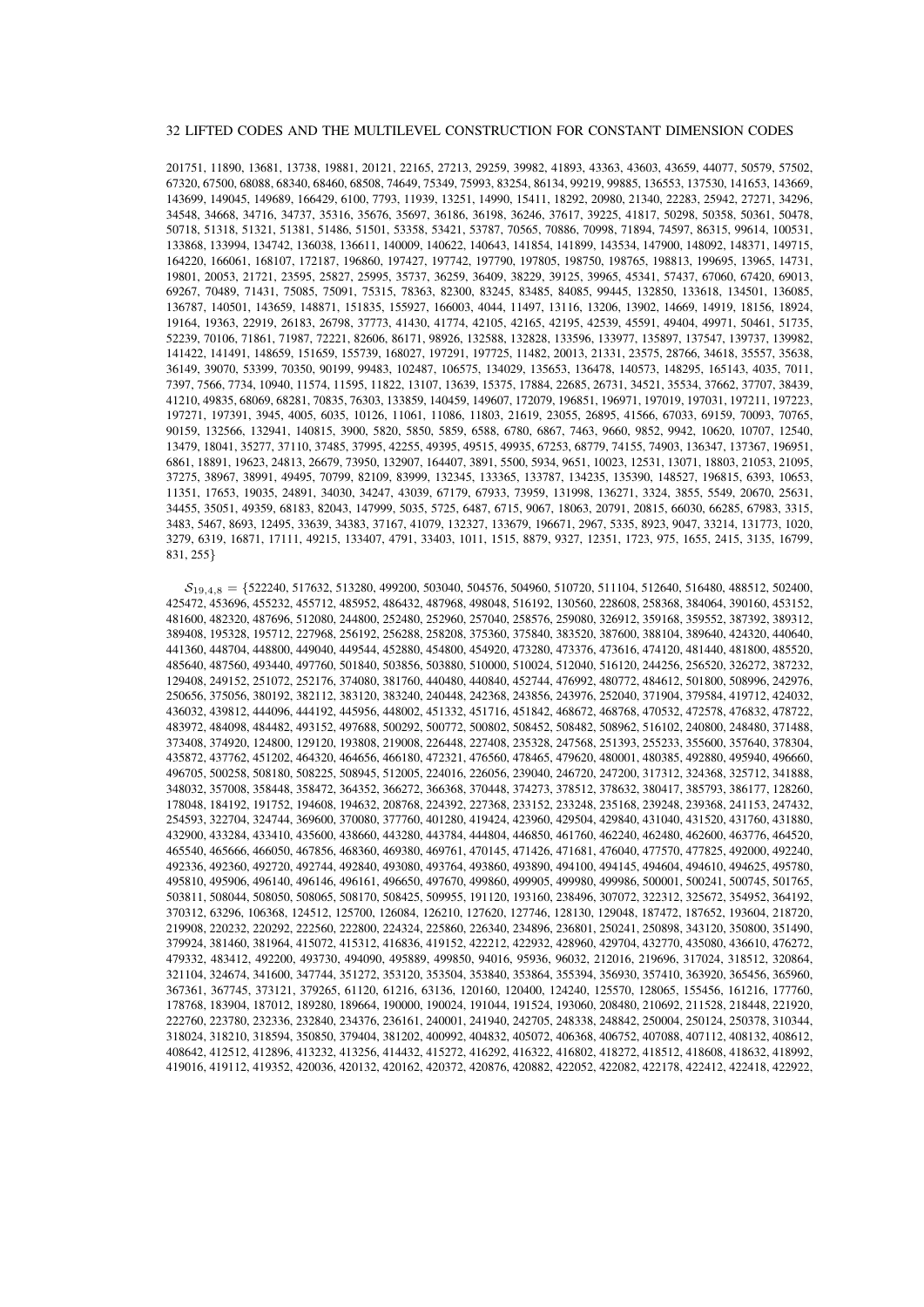423942, 435312, 438372, 442992, 443496, 444516, 446562, 450612, 450636, 450642, 467568, 468072, 469092, 471138, 475752, 477282, 483372, 483378, 483402, 491928, 493062, 493713, 493833, 495753, 32640, 93856, 179240, 186920, 242694, 278336, 286400, 286496, 290240, 291776, 292256, 306784, 309808, 316752, 320224, 321064, 322114, 322594, 324130, 342568, 349392, 349488, 354850, 356673, 363400, 371729, 56768, 57104, 106080, 109920, 110160, 111456, 111840, 112176, 112200, 117600, 117984, 118320, 118344, 119520, 120360, 121156, 123360, 123600, 123696, 123720, 124080, 124104, 124200, 124440, 125505, 125985, 127521, 129030, 147136, 147232, 155296, 158656, 159136, 160672, 175876, 185168, 185672, 204128, 204368, 208208, 209744, 210248, 211268, 216272, 216368, 217568, 217808, 218408, 218648, 221648, 222488, 223553, 225473, 225569, 227333, 234608, 241804, 242185, 246128, 246872, 247892, 248837, 249953, 254033, 292612, 308994, 339714, 347464, 349508, 350404, 350500, 371718, 372820, 372882, 373002, 373254, 381066, 381955, 400720, 404192, 405032, 408098, 414160, 415000, 416020, 418472, 420002, 420362, 434792, 436322, 450602, 463216, 463960, 464980, 471121, 475480, 477265, 479260, 479281, 479305, 492805, 81344, 81680, 89024, 89504, 89744, 89864, 113684, 161412, 161538, 177360, 185520, 186690, 215880, 219330, 219426, 240134, 241746, 248070, 278176, 289696, 302432, 302672, 306512, 308528, 314192, 315872, 316112, 316712, 316952, 319952, 320792, 325637, 334688, 335072, 335408, 335432, 338768, 340448, 340784, 340808, 341168, 341192, 341528, 342338, 346592, 346928, 347312, 347672, 348872, 348968, 349761, 352688, 352712, 353048, 353432, 354497, 354593, 356513, 357381, 358403, 363632, 365168, 365672, 369008, 369752, 371209, 372833, 377072, 377192, 377432, 377912, 378962, 378977, 385073, 385097, 48064, 48544, 48784, 48904, 56224, 56968, 105808, 109280, 110120, 112836, 112932, 119248, 120088, 120996, 121873, 123560, 127249, 155024, 162881, 170848, 171232, 171568, 171592, 175408, 176608, 176944, 176968, 177688, 182752, 183088, 183496, 183832, 185876, 188848, 188872, 189208, 189592, 194563, 203488, 204328, 207328, 207568, 208168, 208408, 209584, 210088, 210116, 210497, 211108, 216596, 216641, 217768, 217922, 221608, 221848, 223393, 225542, 226307, 232048, 232552, 232724, 234088, 237808, 237928, 238168, 238648, 238676, 239668, 239692, 239713, 245992, 246328, 246836, 247852, 249926, 253993, 290436, 292482, 314692, 316612, 317761, 339268, 341284, 346948, 349714, 372780, 378118, 379014, 399840, 400080, 400176, 400200, 400560, 400584, 400680, 400920, 403920, 404760, 405936, 405960, 406296, 406680, 407700, 407820, 407826, 412080, 412104, 412440, 412824, 414120, 414360, 415884, 415890, 416010, 418200, 419334, 428400, 429144, 430320, 430440, 430680, 431160, 432180, 432204, 432210, 434520, 438300, 442584, 442680, 444444, 446490, 461040, 461160, 461400, 461880, 463080, 463416, 464940, 464946, 464970, 467160, 467256, 469020, 469041, 469065, 471066, 471081, 475320, 477210, 477225, 491640, 491910, 492165, 492291, 492675, 32352, 64020, 64524, 64530, 80800, 81544, 112961, 113164, 113170, 113674, 121025, 121121, 127028, 127052, 159362, 159489, 177474, 178370, 178466, 185634, 186530, 215748, 218274, 241706, 246348, 246918, 277904, 285584, 286088, 293441, 293921, 301792, 302632, 305632, 305872, 306472, 306712, 307912, 308008, 308036, 314032, 314536, 316072, 316196, 319912, 320152, 323846, 338608, 339112, 339521, 340676, 342178, 348836, 350481, 354566, 354821, 356486, 363112, 368872, 369208, 370738, 370762, 377930, 378922, 380966, 56900, 62576, 62849, 95554, 95764, 96532, 104928, 105168, 105264, 105288, 105648, 105672, 105768, 106008, 109008, 109848, 111024, 111048, 111384, 111768, 116548, 117168, 117192, 117528, 117912, 119208, 119448, 121353, 123288, 124422, 125073, 125193, 127113, 146320, 146824, 154504, 162337, 174792, 174888, 175300, 177316, 181712, 184772, 185026, 192646, 192773, 203216, 204056, 207528, 208066, 209698, 210194, 211217, 214472, 214820, 216332, 217496, 219281, 219401, 222725, 223366, 223747, 232204, 233816, 234068, 234572, 235601, 241733, 246533, 249881, 309441, 309537, 314898, 317601, 337360, 345040, 345796, 348610, 363282, 363786, 365650, 369234, 370947, 377394, 399172, 400040, 403880, 404120, 407690, 411076, 411412, 414982, 428264, 428600, 432170, 434360, 436250, 460132, 460372, 463942, 468037, 475462, 475717, 476182, 476197, 476227, 32080, 64010, 81476, 89636, 89666, 92968, 93296, 93476, 93569, 94832, 95105, 95336, 96785, 97289, 112801, 175425, 177420, 179205, 182082, 183105, 183444, 183570, 183585, 185484, 206256, 206658, 208020, 213936, 214722, 215460, 215841, 234246, 238124, 238725, 277384, 301520, 302360, 305832, 306340, 308372, 308386, 312752, 314561, 315800, 321029, 334256, 334280, 334616, 335000, 335169, 338626, 340376, 342161, 342281, 345512, 345890, 346520, 346772, 347276, 350345, 353361, 353795, 362840, 364760, 364856, 365702, 366641, 366665, 369706, 372761, 378905, 48452, 48676, 48706, 56866, 60016, 60289, 60520, 60692, 62056, 62993, 93708, 93714, 94660, 95754, 96396, 96402, 96522, 105128, 108228, 108324, 108968, 109208, 116388, 120882, 120906, 153392, 157508, 160112, 160532, 160577, 160856, 170416, 170440, 170776, 171160, 173008, 174756, 176536, 176788, 176802, 182680, 184993, 188756, 189955, 190597, 200516, 203176, 203416, 203585, 203969, 205768, 206500, 207256, 211081, 218373, 221492, 221516, 222257, 222281, 231640, 231736, 233656, 235561, 239641, 284488, 286228, 291940, 292033, 292114, 304584, 305940, 305985, 307650, 310275, 312264, 313153, 313794, 314145, 314641, 316561, 323715, 333634, 338700, 339090, 346890, 348934, 352594, 365130, 377475, 395232, 396996, 397092, 397122, 399012, 399042, 399138, 399768, 400902, 402372, 402852, 402882, 403092, 403212, 403218, 404742, 406278, 406662, 410532, 410562, 411042, 411276, 411282, 411402, 412422, 412806, 414342, 417912, 418182, 426852, 427236, 427362, 427572, 427596, 427602, 429126, 430662, 431142, 434502, 435222, 442566, 442662, 442902, 443406, 459492, 459618, 460002, 460332, 460338, 460362, 461382, 461862, 463398, 467142, 467238, 467478, 467493, 467523, 467982, 468003, 475302, 475662, 475683, 491622, 31200, 31440, 31536, 31560, 31920, 31944, 32040, 32280, 59844, 61860, 62145, 62220, 62730, 81442, 94882, 108353, 111881, 116417, 116513, 146964, 153288, 155148, 155154, 158312, 158498, 160866, 160929, 161289, 169668, 169764, 173480, 173762, 173858, 174866, 175250, 177290, 181160, 181922, 182028, 183050, 185097, 207626, 209546, 215690, 276176, 277700, 284336, 285860, 288578, 289136, 289880, 290321, 291056, 291176, 291416, 291617, 291896, 301480, 301720, 304048, 305560, 309382, 316677, 317510, 334529, 336808, 337570, 338996, 345873, 353321, 362680, 55664, 60937, 61784, 62098, 88680, 92610, 92760, 100320, 103876, 104212, 104856, 105990, 109329, 111249, 116116, 119941, 123000, 123270, 143176, 146242, 151336, 157936, 158476, 158776, 159976, 160312, 174436, 174484, 177202, 181604, 184628, 184882, 186437, 188716, 190486, 198608, 201668, 202148, 202388, 202529, 204293, 206609, 208133, 209948, 214244, 214673, 214793, 215378,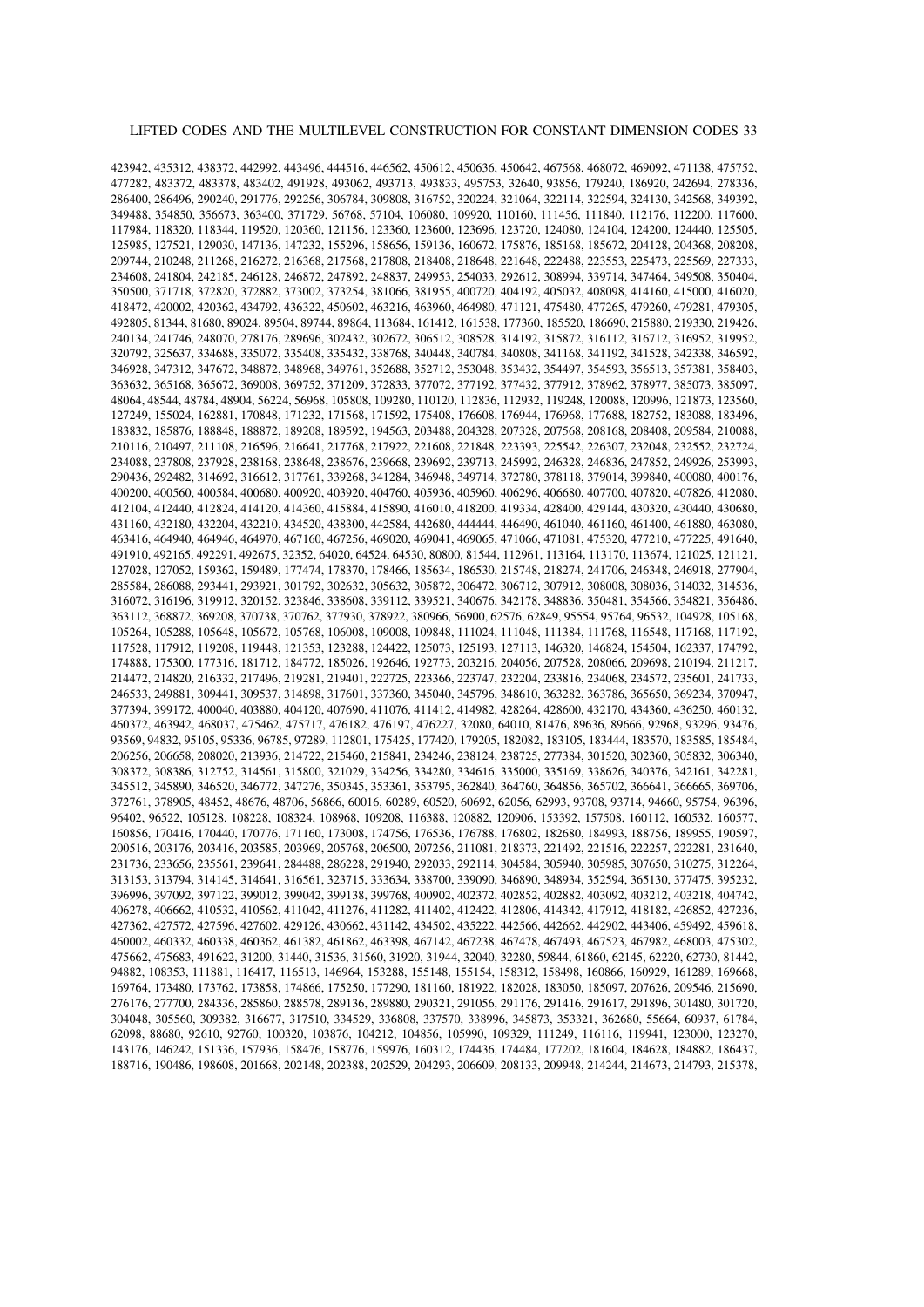217208, 217292, 217733, 219158, 221573, 230753, 230993, 234533, 245957, 274224, 277284, 277794, 278028, 278034, 286218, 289380, 289554, 290058, 291220, 291594, 304833, 304929, 306314, 308305, 312993, 313994, 315724, 316489, 319794, 319818, 331540, 333580, 340741, 342085, 345738, 352554, 361300, 361684, 361780, 361804, 363589, 365125, 368965, 377125, 396962, 398740, 402338, 403082, 404102, 426722, 427562, 428582, 434342, 434702, 459220, 459601, 459985, 460060, 460081, 460105, 461125, 461845, 463045, 463126, 463141, 463171, 463381, 463885, 463891, 467221, 475285, 475405, 475411, 491605, 31400, 58818, 59028, 59154, 59810, 60044, 61794, 80240, 81164, 81185, 88304, 88850, 89172, 92392, 94424, 94520, 108193, 109705, 117830, 143024, 146594, 146954, 153960, 154200, 154305, 157377, 158040, 158865, 160140, 160146, 160401, 169746, 173708, 175178, 177225, 182604, 182921, 185385, 185475, 200466, 202506, 205668, 206412, 207410, 209196, 211011, 213844, 216195, 230226, 230610, 230706, 230730, 232515, 234051, 237891, 246051, 274120, 285452, 289336, 291380, 296912, 298690, 298786, 302597, 304786, 305740, 306437, 313556, 313652, 315512, 315572, 315953, 316037, 319877, 321550, 329648, 329672, 331202, 331553, 333218, 333473, 335363, 337250, 337553, 337673, 338132, 338314, 340088, 341123, 342038, 345441, 346232, 346697, 348338, 349209, 350222, 352643, 361313, 361697, 362033, 362057, 47344, 47464, 48401, 55528, 55700, 56417, 56585, 59608, 59704, 60497, 61624, 61652, 80532, 85444, 88408, 88737, 89226, 91044, 91554, 94764, 101316, 101796, 102036, 103332, 103362, 104076, 104082, 107412, 107916, 107922, 115596, 115602, 116106, 117073, 117381, 117507, 119113, 123925, 154385, 154676, 157076, 158290, 160330, 165808, 165832, 169409, 170324, 171523, 175132, 176248, 176465, 176899, 180964, 182392, 182482, 184529, 186382, 188803, 198568, 200332, 200353, 203060, 206473, 206968, 207493, 209012, 210958, 215218, 216089, 218126, 230068, 230113, 230572, 230953, 231973, 283504, 285090, 285778, 289164, 289929, 291465, 298764, 300817, 308250, 308265, 312162, 312546, 312966, 316438, 321555, 330660, 344802, 346314, 361164, 361260, 368805, 395160, 396180, 396684, 396690, 398220, 398226, 398730, 399480, 399750, 417894, 426420, 426444, 426450, 426780, 427164, 427290, 428310, 430230, 430350, 459180, 459186, 459210, 459420, 459441, 459465, 459546, 459561, 459930, 459945, 460950, 460965, 460995, 461070, 461091, 461325, 461331, 461835, 462990, 463011, 463371, 467085, 467091, 467211, 475275, 491550, 491565, 491571, 491595, 26592, 31128, 32261, 55890, 55953, 59018, 59730, 59745, 62022, 62502, 87489, 93226, 94793, 101825, 103841, 110918, 117286, 118961, 145857, 146060, 146508, 150978, 153828, 154017, 154761, 158090, 166850, 167330, 167508, 174641, 181893, 184428, 188949, 189453, 199586, 206049, 206214, 213894, 215196, 215241, 230090, 230186, 237731, 276712, 276824, 277265, 283880, 284888, 284984, 289169, 291020, 296872, 299938, 300434, 300682, 304714, 305272, 305797, 307529, 313925, 314405, 315971, 331346, 333201, 334034, 337478, 338458, 345477, 347171, 348266, 363043, 32006, 40769, 44706, 46676, 47500, 47506, 47713, 47878, 51056, 52568, 54488, 55046, 55690, 56069, 58700, 59572, 60547, 61642, 79252, 81030, 86884, 86932, 87436, 87442, 87628, 91348, 92466, 92742, 100248, 102026, 102153, 104568, 104838, 107402, 111651, 122982, 123075, 123405, 123411, 123915, 138692, 142192, 144740, 145042, 145624, 145720, 146185, 153784, 154883, 167569, 169609, 170284, 174289, 174723, 176305, 176425, 182449, 200081, 201617, 202121, 203141, 217619, 221285, 229841, 230681, 273648, 282004, 285234, 287572, 288052, 288978, 289861, 298401, 300594, 301362, 301386, 304518, 307314, 307749, 312436, 313626, 315918, 317451, 319638, 331398, 331401, 332682, 333354, 334122, 334885, 336609, 336774, 340515, 344692, 345196, 345289, 345370, 346435, 348451, 348685, 361795, 362773, 364693, 364813, 396170, 398452, 409972, 410716, 413782, 426410, 426650, 428174, 22480, 47753, 52578, 52620, 54072, 54858, 75632, 78568, 79442, 80056, 83696, 83816, 85766, 87224, 87686, 87689, 88604, 101281, 104195, 107729, 107825, 110758, 115826, 116905, 142568, 150868, 152788, 156882, 156978, 157002, 157065, 157868, 158001, 167468, 167558, 169350, 171030, 172934, 173637, 174250, 175139, 182819, 201930, 202371, 203811, 205596, 205938, 207126, 207891, 209046, 213618, 214122, 215317, 231699, 233526, 233619, 233739, 269252, 273256, 275796, 275852, 277066, 281320, 281537, 282377, 289097, 289411, 290986, 299858, 301445, 304678, 305329, 305446, 312707, 319589, 320011, 330641, 331052, 331058, 332972, 334211, 338957, 352355, 360881, 360905, 361126, 361241, 361625, 28244, 30049, 31366, 31491, 40609, 42736, 42856, 43864, 45796, 45985, 46726, 46853, 50920, 54113, 58193, 58540, 59941, 76737, 77016, 77028, 78732, 78738, 79242, 87601, 88645, 90828, 103249, 107124, 107186, 107628, 115398, 138148, 144785, 144940, 149336, 150418, 152396, 153158, 156340, 156788, 158233, 160025, 169265, 170371, 180892, 181361, 184595, 188515, 199561, 199796, 201905, 205699, 217173, 229801, 230041, 231565, 280420, 282156, 284419, 284788, 285225, 287532, 298188, 299913, 300358, 301590, 302094, 307477, 307731, 311916, 312474, 333097, 336492, 337174, 340243, 344745, 376903, 394872, 395142, 395892, 396396, 396402, 397932, 397938, 398442, 399462, 401652, 401772, 401778, 402012, 402492, 402522, 403542, 405558, 405582, 409836, 409842, 409962, 410172, 410202, 410682, 411702, 411726, 413742, 417822, 8160, 12240, 14256, 14280, 20400, 20424, 22440, 23908, 26520, 27540, 28050, 30258, 30840, 31109, 43874, 44216, 46284, 46634, 51938, 53964, 55590, 58154, 77386, 79185, 79493, 80074, 80515, 84664, 91461, 103594, 103718, 104981, 105485, 107209, 107305, 108694, 108814, 115306, 115313, 115817, 119303, 136944, 137064, 142241, 146457, 149409, 153714, 156842, 167301, 168620, 168837, 172658, 173349, 174605, 181525, 199116, 199850, 205418, 209415, 269969, 272216, 275128, 275170, 275786, 280280, 280376, 282182, 284198, 287410, 287434, 287858, 287942, 288874, 297862, 298162, 298313, 303814, 303898, 304003, 313613, 315477, 332913, 346259, 348243, 362635, 24145, 27873, 29522, 38384, 38744, 40148, 40244, 44803, 51089, 52012, 53876, 54821, 55388, 58033, 58565, 72532, 75240, 76596, 77361, 79401, 79980, 80421, 83794, 84690, 85545, 92220, 94294, 94357, 94477, 99960, 100230, 102772, 104550, 115036, 115875, 115981, 115987, 122910, 141016, 141112, 142918, 143828, 144097, 144682, 149176, 150857, 151078, 152362, 156358, 156457, 157891, 158731, 166578, 169486, 170149, 172713, 173158, 180841, 181334, 198008, 198533, 199276, 201329, 201833, 202853, 205036, 205169, 206933, 213233, 213353, 213443, 213593, 214157, 217133, 221213, 245783, 268225, 269217, 269644, 272100, 276037, 277525, 283804, 285709, 288933, 300124, 303729, 307341, 311665, 312085, 330100, 330410, 330844, 330858, 331033, 332020, 332140, 332380, 336114, 336220, 340021, 344284, 344380, 344470, 346165, 364587, 395882, 397660, 401642, 401978, 403502, 12200, 23394, 23778, 29980, 30275, 36708, 38754, 42468, 44148, 50898, 52038, 52803, 53682, 54147, 54595, 57948,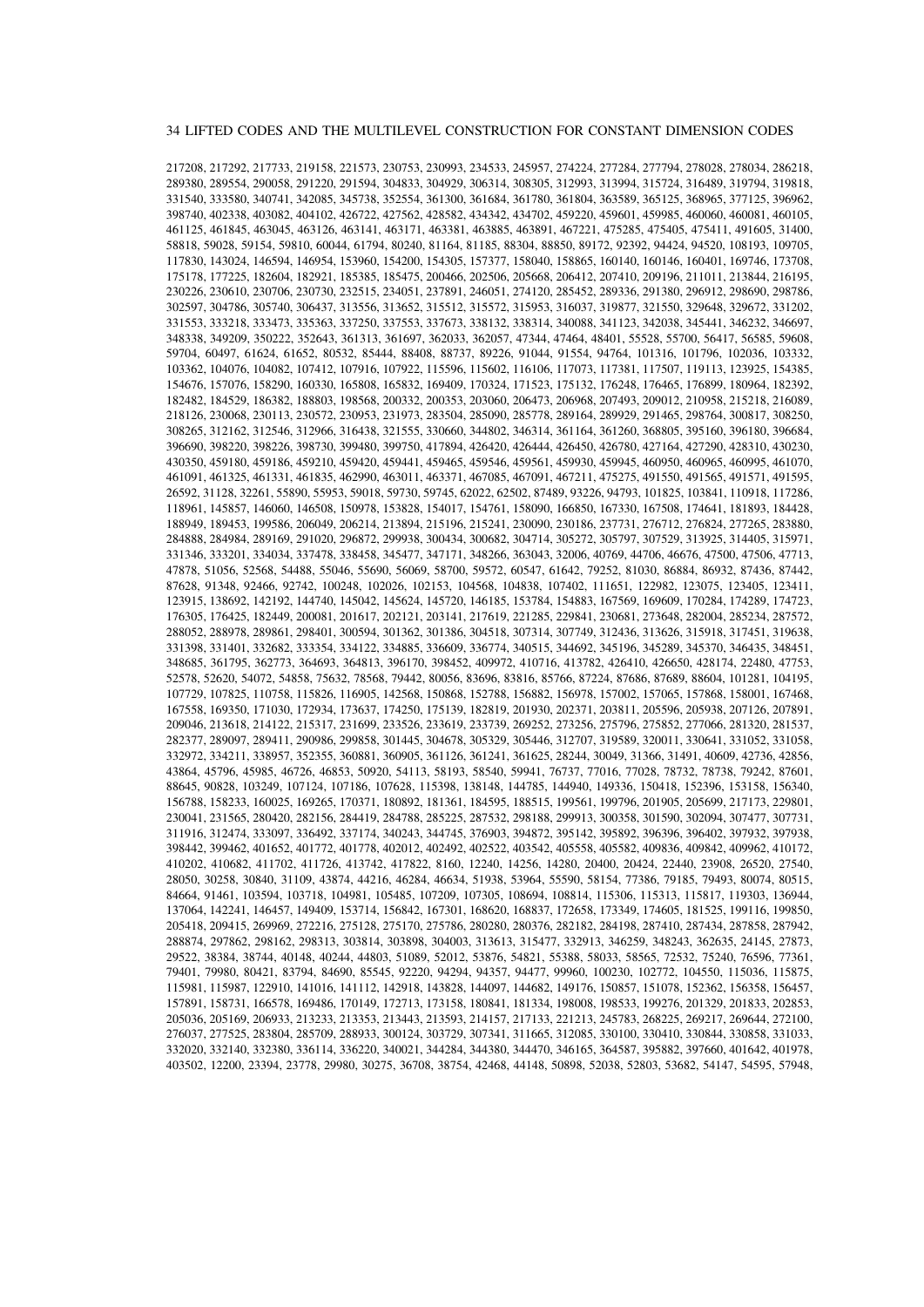58022, 58458, 58659, 69104, 69352, 69464, 70640, 71384, 71396, 71480, 73034, 75448, 77129, 90902, 90947, 91301, 91406, 93191, 103484, 103619, 116813, 135105, 138450, 138546, 141153, 145514, 145521, 145701, 150405, 152010, 152730, 153123, 156273, 167081, 168306, 169050, 172485, 173331, 174347, 180570, 180630, 180645, 181515, 184395, 199770, 200946, 201066, 201306, 201786, 205146, 208947, 213210, 213306, 281894, 283461, 284867, 287429, 291335, 296312, 296837, 297586, 297673, 300197, 300323, 301157, 305237, 312461, 315437, 319517, 328568, 328952, 329541, 329603, 330353, 332393, 332438, 332441, 333923, 336233, 336473, 338003, 340043, 352283, 368663, 15945, 23857, 24195, 29137, 35824, 36328, 36568, 36664, 36754, 37864, 38584, 39604, 40108, 42889, 44566, 46358, 47164, 47194, 50132, 50657, 52390, 52750, 52757, 56327, 57586, 61523, 69474, 72396, 72492, 83740, 86386, 86809, 87130, 87142, 100596, 100716, 100722, 100956, 101667, 101907, 102636, 103513, 106716, 106812, 107574, 114876, 115758, 136664, 142723, 142885, 145939, 149969, 150725, 152357, 154123, 159797, 159821, 159883, 164728, 165112, 165763, 166597, 167182, 169109, 170083, 180883, 188443, 197368, 201485, 205369, 206893, 213557, 215111, 229685, 229709, 237583, 267748, 268084, 271800, 272820, 273222, 273564, 275737, 280018, 281713, 283057, 283081, 284821, 287337, 287893, 287907, 288013, 298044, 299580, 301203, 303885, 304227, 304395, 311529, 311638, 311694, 312403, 329964, 330153, 330300, 332122, 332854, 336060, 338055, 344293, 344405, 393720, 394854, 395484, 395580, 395610, 397500, 397530, 397626, 399390, 8088, 15569, 20196, 20321, 22241, 26232, 26417, 26441, 26501, 27337, 27461, 27929, 27971, 28195, 29340, 29478, 29849, 30821, 30883, 39626, 39722, 40050, 42780, 42822, 43466, 45482, 47253, 54330, 55353, 55437, 58425, 59655, 72370, 74722, 75562, 79961, 82913, 83316, 84394, 85142, 86438, 86723, 90682, 91283, 92299, 101059, 101434, 102970, 103075, 106841, 107086, 107107, 107783, 114905, 114998, 115001, 134120, 136674, 137041, 140748, 141746, 144579, 148908, 149100, 152677, 155868, 156323, 156435, 166250, 166490, 166677, 167013, 168156, 168170, 168549, 172250, 172346, 180410, 180782, 184359, 199014, 204986, 265688, 265912, 267224, 267980, 269482, 271841, 275267, 276538, 280940, 281180, 281254, 290867, 295672, 296726, 298133, 298507, 304181, 304205, 305197, 307271, 333063, 336523, 337963, 360659, 361511, 22988, 22994, 23834, 29097, 29349, 29846, 36682, 38609, 39532, 41932, 46181, 51862, 53849, 59467, 61483, 71497, 72873, 72982, 76209, 76454, 78438, 82890, 83377, 85093, 87307, 88327, 90709, 98808, 99942, 100586, 104478, 108615, 134584, 136120, 136988, 137905, 137926, 141766, 143782, 144470, 151910, 156301, 156935, 165212, 168505, 197852, 198245, 199001, 199267, 199757, 200921, 201017, 202781, 265953, 266065, 271314, 273510, 273513, 273603, 274801, 274885, 275979, 280170, 281241, 283299, 283726, 283747, 287790, 299238, 303321, 303417, 312363, 394582, 395450, 14211, 14964, 15132, 21880, 21940, 26281, 27290, 29781, 30774, 30798, 38346, 38697, 42354, 43244, 46227, 47181, 50748, 51770, 69329, 76138, 76393, 76579, 76886, 76963, 78065, 78245, 78275, 78926, 84749, 86249, 86582, 94247, 100921, 101429, 102614, 102755, 106681, 107143, 134858, 134961, 136874, 138006, 138517, 140204, 141884, 142478, 143961, 144525, 148425, 149738, 150117, 150627, 151957, 152659, 153735, 166076, 166118, 172619, 176151, 180807, 198051, 199431, 204981, 265186, 268058, 269462, 273683, 274748, 274790, 275030, 275086, 275093, 276743, 279452, 279466, 280259, 283701, 283787, 287315, 287819, 296549, 297178, 299194, 299783, 301085, 303443, 329102, 329315, 329945, 333851, 8018, 11236, 11746, 12166, 13778, 15045, 15514, 15525, 38252, 38300, 43429, 45289, 45622, 47155, 53477, 57653, 72853, 75414, 75459, 78603, 84198, 85075, 86350, 88107, 90294, 99670, 101511, 102957, 136052, 137833, 138019, 140698, 141673, 142390, 155833, 157735, 165475, 169031, 170011, 197973, 198841, 199198, 205003, 267634, 269401, 271305, 272149, 273927, 274851, 279961, 280764, 281187, 282934, 297315, 297525, 311475, 311847, 328410, 344599, 345103, 360975, 393702, 393942, 394038, 394062, 394422, 394446, 394542, 394782, 7800, 8069, 11640, 13176, 13560, 13937, 15459, 15627, 19320, 19704, 20082, 20124, 20138, 21240, 21958, 22293, 25080, 26213, 26982, 27701, 28902, 29741, 30749, 36294, 36465, 39699, 42218, 42585, 44078, 49644, 51603, 52275, 54301, 69020, 71004, 72041, 74228, 75161, 76133, 78134, 83289, 86325, 136428, 137786, 143715, 148713, 149077, 150558, 150573, 151734, 151779, 152094, 172149, 172317, 172583, 268529, 272950, 273163, 279281, 284711, 296277, 303214, 328589, 11884, 12058, 19881, 35740, 37618, 37786, 39257, 40075, 42389, 43603, 50765, 51406, 53422, 53534, 70569, 72750, 76173, 78366, 84181, 84531, 98790, 99534, 99870, 100683, 103447, 137813, 140185, 140633, 141067, 141541, 148793, 148883, 149131, 149806, 180317, 197093, 197333, 197933, 198173, 265669, 267114, 268630, 268941, 271269, 271929, 272013, 279385, 280971, 283015, 287047, 299211, 303275, 311358, 328501, 328885, 393902, 7121, 7625, 7974, 11000, 11929, 13254, 14094, 14905, 20243, 21923, 22869, 23093, 23627, 25942, 26190, 27182, 29003, 36249, 41457, 41660, 41829, 42198, 43235, 45447, 45597, 51318, 68506, 71013, 71253, 72275, 78029, 78875, 83531, 84254, 86174, 100531, 132978, 133620, 133980, 134385, 134745, 134925, 136131, 136758, 137550, 140118, 140883, 141651, 143646, 143915, 144423, 148323, 165069, 166091, 166215, 197427, 197451, 268846, 269363, 272590, 274643, 279443, 280115, 280781, 280883, 281627, 282909, 283163, 295397, 295637, 296110, 296237, 296477, 299291, 328163, 329243, 19772, 25486, 26925, 35689, 36493, 39559, 42541, 42547, 43563, 44059, 45214, 50357, 51499, 69174, 70332, 72775, 76317, 82734, 114831, 135665, 136781, 136967, 140501, 140935, 164323, 164653, 165043, 165403, 197293, 197831, 263922, 267859, 268597, 272670, 295731, 295755, 297159, 393630, 6648, 7781, 12780, 14550, 18342, 19363, 21389, 21837, 25061, 26141, 37710, 38070, 46095, 50379, 53403, 71987, 74573, 74873, 74926, 77995, 83495, 99143, 137390, 137421, 140085, 149787, 150039, 155799, 263156, 264041, 265018, 265061, 265805, 266981, 267065, 267449, 267477, 267821, 267911, 268871, 274541, 295597, 328391, 7571, 7822, 11155, 11605, 13018, 13141, 13619, 14638, 19790, 21205, 21806, 26739, 28951, 35638, 36179, 37685, 41398, 66540, 68325, 68430, 69003, 70074, 74190, 76059, 82381, 98718, 136523, 141469, 148253, 151823, 164926, 166039, 168079, 197021, 200783, 263658, 281103, 286863, 295518, 10716, 13639, 17394, 17884, 19847, 21299, 25206, 35258, 35723, 37305, 37333, 49835, 49947, 67034, 68054, 68218, 70535, 82526, 82541, 82589, 90191, 134699, 138255, 139934, 140397, 148647, 151611, 198711, 266702, 270766, 271655, 272539, 278957, 279831, 295325, 297019, 299063, 328091, 328791, 329807, 6038, 6883, 11469, 12979, 13101, 13847, 14863, 19275, 25011, 34606, 35502, 35998, 36391, 42151, 49607, 50279, 71847, 75279, 83005, 98907, 132058, 133843, 147883, 164251, 265389, 265515, 280663, 393342, 2040, 6629, 6989, 7469, 7707, 10038,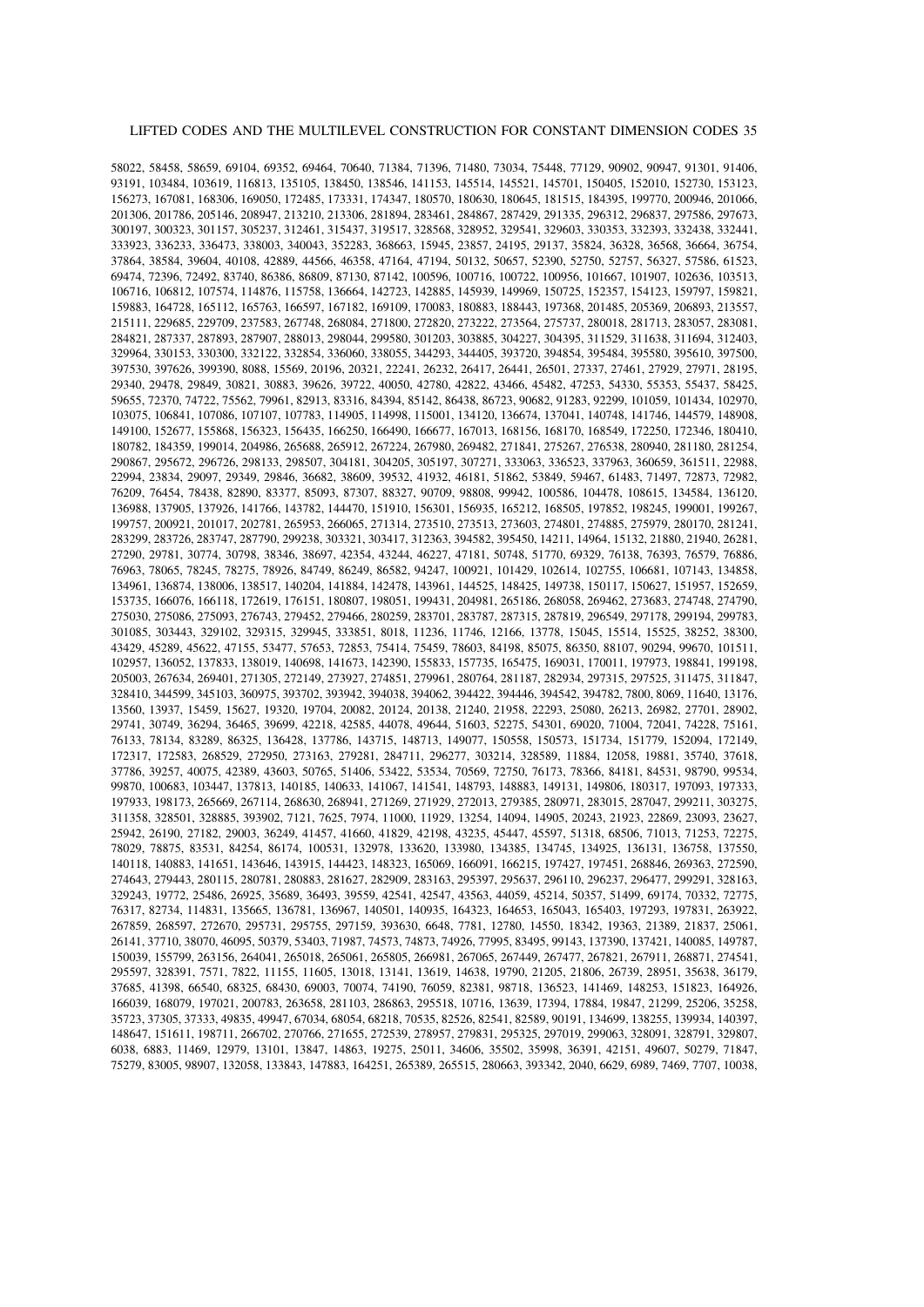10933, 17850, 18221, 18869, 19117, 21102, 22031, 24989, 33753, 35277, 37995, 39183, 41310, 41627, 41751, 43151, 66998, 67277, 74855, 100399, 132789, 134439, 135597, 135837, 135963, 141371, 264569, 264659, 264862, 264883, 264989, 17337, 18247, 19143, 19549, 35065, 35189, 38999, 41323, 67251, 82279, 98430, 98871, 134299, 135847, 136253, 139507, 141391, 148559, 196733, 264438, 270951, 3798, 5835, 6582, 9146, 9675, 10667, 11415, 12699, 13374, 24811, 24894, 34503, 51231, 66422, 66515, 66926, 70799, 74135, 147799, 263603, 263851, 274463, 278747, 295037, 327803, 327983, 7262, 9645, 9835, 10846, 17269, 17654, 17779, 34219, 67351, 68247, 82107, 134231, 139663, 163963, 264615, 264795, 2019, 6557, 9075, 18071, 20669, 24701, 35919, 67774, 67901, 69975, 133775, 140319, 263951, 264427, 2005, 3446, 3502, 5038, 5363, 9070, 33703, 66795, 135383, 135479, 263515, 270519, 1998, 4967, 6363, 8941, 10551, 12411, 20687, 66875, 68639, 131819, 131991, 263399, 278639, 3645, 9403, 17086, 20599, 34103, 262999, 266415, 1947, 4587, 6269, 8919, 2781, 2863, 5407, 17019, 41023, 3195, 69695, 131703, 263327, 4478, 8446, 33391, 1631, 33015, 131439, 1405, 2399, 262719, 65759, 131263}

 $S_{19,4,9} = \{523264, 520960, 518784, 511744, 513664, 514432, 514624, 517504, 517696, 518464, 520384, 506400, 513344,$ 474880, 488992, 489760, 490000, 505120, 505360, 506128, 511168, 520240, 441984, 454176, 456864, 457224, 488720, 502944, 503304, 505992, 518184, 196352, 228992, 245120, 245312, 253472, 257312, 257552, 259232, 259592, 260192, 260240, 260360, 260612, 425344, 425536, 441664, 449824, 450064, 453904, 455776, 455824, 455944, 456196, 456784, 456964, 474304, 482464, 482824, 486496, 486544, 486664, 486916, 488584, 489544, 489604, 498784, 498832, 498952, 499204, 502864, 503044, 504904, 504964, 505924, 508864, 511024, 513064, 514072, 514084, 517144, 517156, 518164, 520204, 375680, 387872, 389792, 391682, 228672, 253200, 259152, 259332, 453768, 482384, 482564, 488516, 500640, 502530, 504450, 513044, 516642, 358272, 359232, 374592, 382752, 383760, 386832, 389472, 389520, 389712, 390402, 390657, 391425, 195776, 253064, 257096, 257156, 449608, 449668, 453700, 472000, 474160, 480160, 482050, 484192, 484240, 485122, 486145, 487810, 488002, 488065, 496480, 496528, 497410, 498433, 500560, 501505, 504130, 504193, 504385, 508720, 510988, 512290, 512530, 512545, 516370, 516385, 516625, 520195, 323456, 326336, 372416, 380576, 383624, 386696, 387296, 387464, 387656, 388226, 252996, 437184, 441384, 445344, 449154, 451296, 451464, 452226, 452994, 453186, 480080, 481025, 487745, 494304, 494472, 495234, 500424, 501954, 508584, 510114, 510474, 512273, 516234, 122752, 126784, 128704, 129472, 319296, 325056, 351936, 355776, 368064, 380256, 380304, 380496, 382176, 382344, 382536, 383184, 383304, 384066, 384129, 386256, 386376, 388161, 193472, 195632, 224192, 228392, 236480, 239552, 244760, 244772, 247712, 248672, 248720, 250592, 250760, 252545, 254432, 254672, 254792, 254852, 255617, 256385, 256577, 416704, 419776, 424984, 424996, 432064, 441364, 444256, 444304, 445264, 446944, 447184, 447304, 447364, 447874, 448066, 448834, 451024, 451396, 451906, 462784, 471856, 474124, 476896, 477064, 477664, 477904, 478024, 478084, 478594, 478786, 478849, 479944, 481474, 483784, 484036, 484546, 485569, 493024, 493264, 493384, 493444, 494032, 494404, 494914, 494977, 495169, 496072, 496324, 496834, 497857, 500164, 500929, 508144, 508264, 508312, 508324, 508504, 508516, 508564, 508684, 509026, 509074, 509089, 509194, 509446, 509449, 510034, 510049, 510097, 510214, 510217, 510469, 510979, 512074, 512134, 512137, 516166, 516169, 516229, 311072, 326192, 343712, 358952, 372272, 374312, 374960, 375080, 375320, 375842, 385922, 219072, 228372, 247632, 250320, 250692, 251265, 251457, 252225, 255297, 408480, 424482, 437040, 438960, 439080, 439842, 440610, 440850, 445128, 469680, 469800, 470562, 471720, 473250, 473610, 476624, 476996, 478529, 479684, 480449, 500280, 501810, 503850, 508244, 509009, 509189, 512069, 98080, 114448, 128560, 129328, 294672, 324912, 343392, 343440, 343632, 351792, 355632, 357552, 357672, 357912, 358512, 358680, 359442, 359457, 367920, 373872, 374040, 375825, 381762, 381825, 385857, 184256, 193328, 195596, 210848, 211808, 211856, 224048, 225968, 226088, 227873, 236336, 239408, 242096, 242288, 242456, 242468, 243233, 244001, 244241, 247496, 248264, 248516, 407392, 407440, 408400, 416560, 419632, 422320, 422512, 422680, 422692, 423202, 423442, 424210, 431920, 436904, 438640, 439060, 439570, 443848, 444100, 444868, 462640, 464560, 464680, 465328, 465520, 465688, 465700, 466210, 466450, 466465, 468400, 468592, 468760, 468772, 469360, 469780, 470290, 470305, 470545, 471280, 471400, 471448, 471460, 471640, 471652, 471700, 471820, 472162, 472210, 472225, 472330, 472582, 472585, 473170, 473185, 473233, 473350, 473353, 473605, 474115, 479800, 481330, 483640, 483892, 484402, 485425, 487450, 487462, 487465, 495928, 496180, 496690, 497713, 500020, 500785, 503830, 503833, 503845, 508108, 508675, 65184, 114312, 126504, 129192, 294536, 310496, 310664, 310856, 319016, 322736, 322856, 323096, 324776, 325736, 325784, 326666, 355496, 367784, 371816, 371864, 373538, 379586, 130057, 176032, 178912, 179080, 191152, 191272, 193192, 210768, 218928, 223912, 225648, 226068, 226593, 226833, 227601, 236200, 239272, 240040, 240232, 240280, 240292, 242961, 247236, 405216, 405384, 408264, 416424, 419496, 420264, 420456, 420504, 420516, 421026, 421386, 424074, 429744, 429864, 431784, 432552, 432744, 432792, 432804, 433314, 433674, 435624, 435816, 435864, 435876, 436464, 436584, 436632, 436644, 436824, 436836, 436884, 437004, 437346, 437394, 437514, 437766, 438504, 438924, 439434, 440394, 440454, 444984, 448554, 450744, 451116, 451626, 452634, 452646, 462504, 464240, 464660, 466193, 469224, 469644, 470154, 471380, 472145, 472325, 479540, 480305, 487445, 493752, 494124, 494634, 499884, 501774, 64864, 64912, 65104, 97504, 97672, 97864, 113872, 113992, 122032, 122152, 122392, 126064, 126232, 128104, 128152, 129112, 130054, 294096, 294216, 318576, 318744, 324696, 326661, 351336, 351384, 355416, 357138, 357153, 367704, 371362, 373521, 378306, 378561, 379329, 147392, 155552, 159584, 159632, 161504, 161672, 162272, 162512, 162632, 162692, 171872, 171920, 175952, 177632, 177872, 177992, 178052, 178640, 179012, 184112, 186032, 186152, 186800, 186992, 187160, 187172, 189872, 190064, 190232, 190244, 190832, 191252, 192752, 192872, 192920, 192932, 193112, 193124, 193172, 193292, 195587, 204512, 204680, 208352, 208592, 208712, 208772, 210632, 211400, 211652, 216752, 216872, 218792, 219560, 219752, 219800, 219812, 222632, 222824, 222872, 222884, 223472, 223592, 223640, 223652, 223832, 223844, 223892, 224012, 224417, 224777, 225512, 225932, 227465, 232880, 233072, 233240, 233252, 234920, 235112, 235160, 235172, 235760, 235880, 235928, 235940, 236120, 236132, 236180, 236300, 236705, 237065, 238832, 238952, 239000,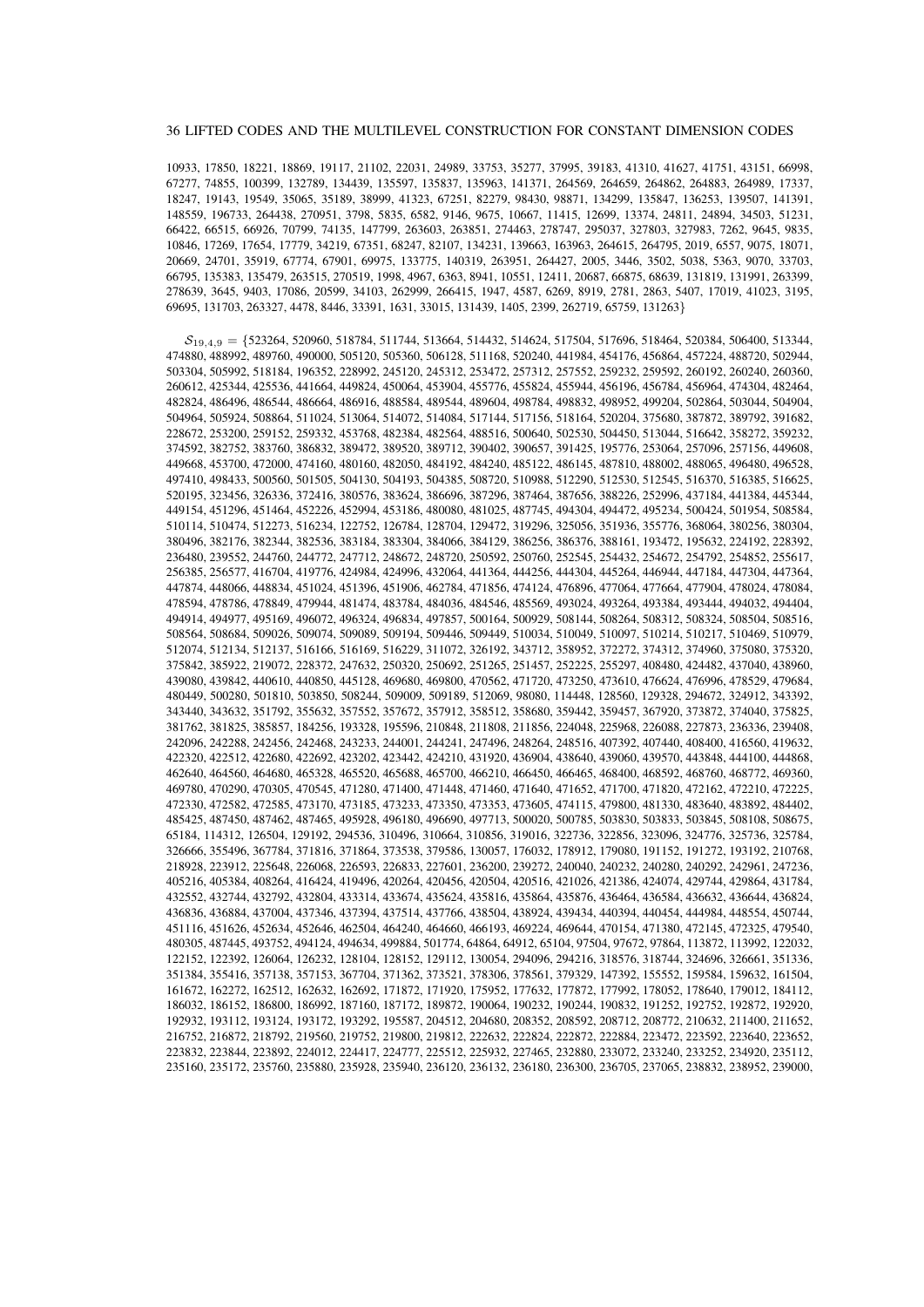239012, 239192, 239204, 239252, 239372, 239960, 239972, 240020, 240212, 240737, 240785, 240905, 241157, 241880, 241892, 242060, 242252, 242825, 243785, 243845, 247352, 248120, 248372, 250040, 250412, 251945, 254072, 254132, 254252, 254492, 255017, 256025, 256037, 400864, 401104, 401224, 401284, 404944, 405316, 406984, 407236, 408004, 413104, 413296, 413464, 413476, 415144, 415336, 415384, 415396, 415984, 416104, 416152, 416164, 416344, 416356, 416404, 416524, 416866, 416914, 417034, 417286, 419056, 419176, 419224, 419236, 419416, 419428, 419476, 419596, 420184, 420196, 420244, 420436, 420946, 421126, 422104, 422116, 422284, 422476, 422986, 423046, 424006, 429424, 429844, 431344, 431464, 431512, 431524, 431704, 431716, 431764, 431884, 432472, 432484, 432532, 432724, 433234, 433414, 435544, 435556, 435604, 435796, 436564, 438484, 438604, 439366, 443704, 443956, 444724, 446584, 446644, 446764, 447004, 447514, 447526, 448534, 450676, 450844, 451606, 462064, 462184, 462232, 462244, 462424, 462436, 462484, 462604, 464104, 464524, 465112, 465124, 465292, 465484, 465994, 466054, 466057, 468184, 468196, 468364, 468556, 469204, 469324, 470086, 470089, 470149, 471244, 471811, 476344, 476716, 477304, 477364, 477484, 477724, 478234, 478246, 478249, 479404, 481294, 483436, 483484, 484366, 485389, 492664, 492724, 492844, 493084, 493684, 493852, 494614, 494617, 494629, 495724, 495772, 496654, 497677, 499804, 500749, 507964, 508099, 293762, 308192, 309122, 310082, 318242, 320432, 321314, 322322, 324002, 324194, 324242, 324362, 338912, 339842, 342722, 350882, 353192, 353954, 354722, 354914, 354962, 354977, 355082, 357002, 363440, 364322, 365480, 366242, 367010, 367202, 367250, 367265, 367370, 369392, 369512, 369560, 370082, 370274, 370322, 370337, 370442, 371042, 371090, 371105, 371282, 371297, 371345, 371465, 372227, 372962, 373130, 373322, 373385, 374915, 379442, 381482, 385202, 385322, 385562, 385577, 387107, 97153, 112513, 113473, 121633, 124705, 125713, 127393, 127585, 127633, 127753, 155472, 161232, 161604, 175816, 183976, 185712, 186132, 190696, 191116, 192852, 204240, 204612, 210372, 216432, 216852, 218352, 218472, 218520, 218532, 218712, 218724, 218772, 218892, 219480, 219492, 219540, 219732, 220257, 220305, 220425, 220677, 222552, 222564, 222612, 222804, 223572, 224337, 224517, 225492, 225612, 226377, 226437, 227397, 234840, 234852, 234900, 235092, 235860, 236625, 236805, 238932, 242757, 247092, 249972, 250140, 250905, 250917, 251925, 254997, 408120, 415064, 415076, 415124, 415316, 416084, 418722, 419156, 429288, 429708, 431010, 431444, 435042, 435090, 436428, 444588, 461730, 462164, 464084, 464204, 465989, 467682, 467850, 469635, 476276, 476444, 478229, 479324, 480269, 492210, 492330, 494115, 499875, 500235, 95200, 111568, 119728, 123760, 127750, 291792, 292674, 316272, 317202, 322186, 323922, 324357, 333792, 334800, 335682, 335745, 337872, 339777, 341442, 341697, 342465, 346032, 346992, 347922, 347937, 348912, 349032, 349080, 349602, 349794, 349842, 349857, 349962, 350562, 350610, 350625, 350802, 350817, 350865, 350985, 351747, 352752, 353112, 353634, 353682, 353697, 353874, 353889, 353937, 354057, 354642, 354657, 354705, 354897, 355587, 356562, 356577, 356682, 356745, 356937, 357507, 358467, 362352, 364305, 365040, 365400, 365922, 365970, 365985, 366162, 366177, 366225, 366345, 366930, 366945, 366993, 367185, 367875, 370002, 370017, 370065, 370257, 371025, 372945, 373065, 373827, 378162, 378417, 379185, 381042, 381105, 381210, 381225, 381465, 381987, 382995, 385137, 385305, 386067, 96065, 120593, 125577, 127313, 147248, 155336, 159176, 159428, 171464, 171716, 175556, 183536, 183656, 183704, 183716, 183896, 183908, 183956, 184076, 185576, 185996, 186584, 186596, 186764, 186956, 189656, 189668, 189836, 190028, 190676, 190796, 192716, 193283, 210488, 211256, 211508, 216296, 216716, 218452, 222113, 223436, 232664, 232676, 232844, 233036, 234401, 235724, 238433, 238481, 238796, 246956, 247916, 247964, 406840, 407092, 407860, 412888, 412900, 413068, 413260, 414562, 414610, 415948, 418642, 419020, 429268, 429388, 430930, 431308, 443500, 443548, 444508, 459760, 460642, 460690, 460705, 461650, 461665, 461713, 462028, 462595, 463330, 463570, 463585, 463690, 463750, 463753, 464515, 465283, 465475, 467410, 467425, 467665, 467782, 467785, 467845, 468355, 468547, 469315, 471100, 471235, 475570, 475762, 475825, 475930, 475942, 475945, 476707, 477475, 477715, 479395, 479755, 483427, 483475, 483595, 483847, 491890, 491953, 492145, 492310, 492313, 492325, 492835, 493075, 493843, 495715, 495763, 495883, 496135, 499795, 499975, 507955, 60384, 109512, 117672, 123624, 125574, 289736, 290498, 298976, 302024, 302786, 305096, 306626, 313256, 314096, 314216, 314264, 314786, 314978, 315026, 315146, 316136, 317066, 317666, 317834, 318026, 319976, 320216, 320738, 320906, 321098, 321746, 321866, 322181, 323786, 342578, 346856, 347786, 349522, 349537, 349585, 349777, 350545, 353617, 354506, 362216, 362984, 363224, 363746, 363914, 364106, 364169, 365905, 366794, 369866, 370889, 378026, 378986, 379034, 379049, 93889, 106177, 110017, 118177, 118369, 118417, 118537, 120457, 121057, 121225, 121417, 124129, 124297, 124489, 125137, 125257, 127177, 147112, 155076, 175672, 178360, 178732, 183636, 185556, 185676, 191107, 210228, 216276, 216396, 217953, 218001, 218316, 222033, 234321, 246876, 404664, 405036, 407724, 412386, 412554, 418506, 426984, 427746, 427914, 428514, 428754, 428874, 428934, 430794, 434634, 434886, 436284, 442794, 442986, 443034, 443046, 460625, 461514, 463313, 463685, 464195, 475505, 475925, 476435, 479315, 479495, 491754, 492174, 493707, 55264, 56272, 59344, 85984, 89032, 92104, 102352, 104392, 116464, 116584, 116632, 117232, 117592, 118534, 119272, 119512, 120454, 121222, 121414, 123352, 124294, 124486, 125254, 127174, 282576, 284616, 286146, 309802, 312816, 313176, 314706, 315141, 315864, 316626, 316746, 317061, 317829, 318021, 320901, 321093, 321861, 323781, 341298, 341553, 342321, 345576, 345816, 346584, 347346, 347361, 347466, 347529, 347721, 349386, 350409, 353481, 361944, 363729, 363849, 365769, 377946, 377961, 378009, 378969, 89537, 113193, 118097, 120017, 120137, 146672, 146792, 146840, 146852, 147032, 147044, 147092, 147212, 155192, 159032, 159284, 160952, 161324, 161912, 161972, 162092, 162332, 171320, 171572, 175412, 177272, 177332, 177452, 177692, 178292, 178460, 181232, 183500, 184067, 185987, 186755, 186947, 189827, 190019, 190787, 192572, 192707, 203960, 204332, 207992, 208052, 208172, 208412, 210092, 211052, 211100, 213992, 215777, 215945, 221897, 223292, 230360, 230372, 231137, 231305, 231905, 232145, 232265, 232325, 234185, 235580, 238025, 238277, 238652, 246185, 246377, 246425, 246437, 400504, 400564, 400684, 400924, 404596, 404764, 406636, 406684, 407644, 410584, 410596, 411106, 411346, 411466, 411526, 412114, 412486, 414154, 414406, 415804, 418246, 418876, 426964, 427474, 427846, 430534, 431164, 442714, 442726, 442774, 442966, 459724, 460234, 460486, 460489, 461254, 461257, 461509, 461884, 462019, 471091, 475354, 475366, 475369, 475534,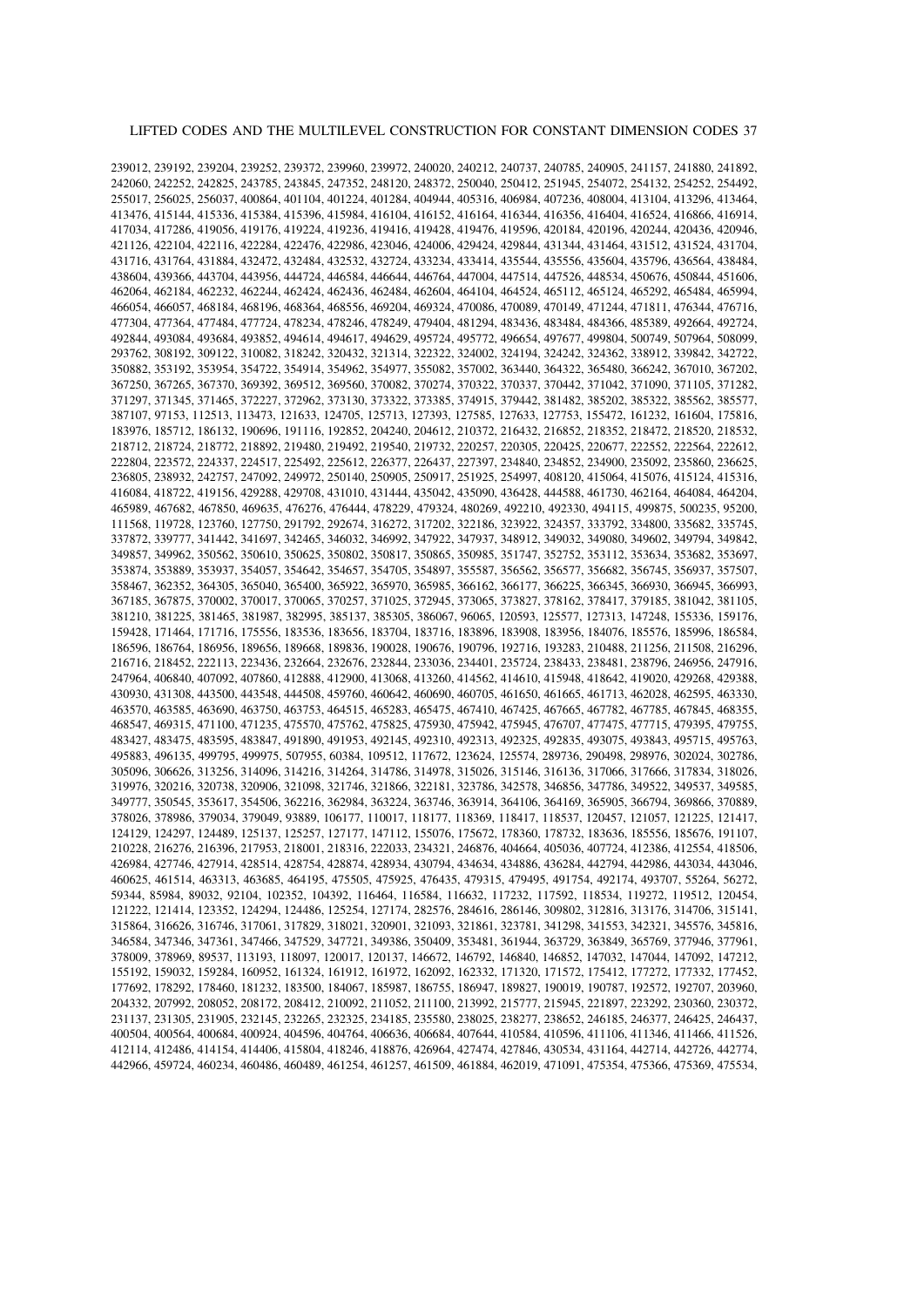475726, 475789, 476299, 477259, 477319, 491734, 491737, 491749, 491854, 491917, 492109, 492619, 492679, 493639, 507919, 48048, 80808, 109368, 111288, 113190, 120134, 274352, 276392, 277232, 277352, 277400, 277922, 278114, 278162, 278282, 289592, 290354, 291512, 292394, 293042, 293162, 293402, 301880, 302642, 304952, 306482, 307640, 307832, 308402, 308522, 308762, 309362, 309530, 309797, 314570, 316741, 323642, 334520, 335402, 337592, 338360, 338552, 339122, 339242, 339482, 339497, 341162, 342122, 342170, 342185, 354362, 361442, 363395, 366650, 369347, 369722, 370745, 377507, 81313, 81505, 81553, 81673, 93745, 95785, 96433, 96553, 96793, 106033, 109873, 111793, 111913, 112153, 112753, 112921, 117961, 127033, 146772, 154932, 160884, 161052, 175276, 178723, 185667, 203892, 204060, 210012, 213972, 214497, 214737, 214857, 214917, 215505, 215877, 217545, 217797, 218172, 221637, 230865, 231237, 233925, 246105, 246117, 246165, 246357, 400050, 400170, 402360, 403122, 403242, 403890, 404082, 404250, 404262, 405930, 406122, 406170, 406182, 418362, 430650, 434490, 434742, 460229, 461370, 467130, 467502, 469035, 475349, 475469, 476231, 30640, 31600, 46960, 73648, 77680, 79600, 79720, 79768, 80368, 80728, 81670, 88888, 91960, 94648, 94840, 95782, 96550, 96790, 104248, 110968, 111910, 112150, 112918, 117958, 127030, 270192, 275952, 276312, 277842, 278277, 284472, 286002, 291192, 291954, 292122, 292389, 293157, 293397, 306346, 308517, 308757, 309525, 314565, 323637, 333240, 333432, 334200, 334962, 335025, 335130, 335145, 335385, 337272, 339057, 339225, 341082, 341097, 341145, 342105, 345042, 345057, 345987, 346947, 348867, 349242, 350265, 352707, 353337, 361425, 362307, 364995, 365625, 377187, 377235, 377427, 48899, 63011, 63779, 64019, 81233, 89393, 95345, 95513, 109737, 144368, 146636, 154796, 158828, 158876, 171116, 171164, 175196, 177443, 177683, 178451, 181196, 183356, 183491, 192563, 201656, 203441, 203561, 205688, 205748, 206513, 206633, 207281, 207473, 207641, 207653, 209321, 209513, 209561, 209573, 221753, 234041, 237881, 238133, 398200, 398260, 398770, 398962, 399130, 399142, 399730, 400150, 402292, 402802, 403222, 405850, 405862, 405910, 406102, 414010, 414262, 418102, 430390, 459580, 459715, 460090, 460342, 460345, 461110, 461113, 461365, 461875, 462970, 463030, 463033, 463150, 463390, 463405, 463915, 464923, 464935, 467062, 467065, 467125, 467230, 467245, 467485, 467995, 468007, 469015, 471055, 28584, 31464, 40872, 44784, 44904, 44952, 46824, 47592, 47832, 48773, 55992, 59064, 59832, 60024, 60965, 63653, 64013, 77544, 95510, 102072, 108792, 109734, 110094, 112782, 124974, 147075, 159267, 161955, 162315, 270056, 273896, 274136, 277706, 282296, 285866, 289016, 289898, 289946, 292117, 298424, 298616, 301304, 302186, 302234, 304376, 306266, 306341, 306701, 309389, 312266, 314426, 321581, 336818, 338723, 340643, 369203, 32390, 48518, 48710, 56870, 60710, 60950, 62630, 62739, 62990, 63590, 63638, 63758, 81097, 89257, 93289, 93337, 105577, 105625, 109657, 115657, 117817, 142312, 154716, 166840, 172792, 172972, 175267, 175627, 178315, 190507, 201588, 202161, 202353, 202521, 202533, 203121, 203541, 206193, 206613, 209241, 209253, 209301, 209493, 217401, 217653, 221493, 233781, 396024, 396204, 396714, 396906, 396954, 396966, 399594, 400014, 402156, 402666, 403086, 403674, 403686, 403854, 404046, 411834, 412206, 417966, 426684, 427194, 427566, 428154, 428214, 428334, 428574, 430254, 434286, 434334, 460085, 460974, 462965, 463133, 463895, 24304, 24424, 24472, 28144, 28504, 30184, 30424, 31192, 32131, 32323, 40432, 40792, 46552, 48453, 54712, 54904, 55672, 56613, 56853, 58744, 60693, 62565, 62613, 62733, 63573, 73192, 73432, 77272, 81094, 85432, 85624, 88312, 89254, 89614, 91384, 93286, 93334, 93454, 95374, 96334, 101752, 103672, 105574, 105622, 105742, 109654, 111694, 115654, 117814, 119854, 120862, 123934, 146755, 154915, 155155, 158995, 160867, 160915, 161035, 161287, 161875, 162055, 269784, 277701, 281976, 283896, 285786, 285861, 286221, 289893, 289941, 290061, 291981, 292941, 302181, 302229, 302349, 304042, 306261, 308301, 312261, 314421, 316461, 317469, 320541, 332658, 332721, 333603, 334611, 336753, 337683, 340323, 340371, 340563, 348723, 352563, 364851, 32070, 48323, 56483, 56598, 56843, 60515, 60563, 60683, 62550, 62603, 63563, 89177, 93703, 96391, 105991, 107433, 109831, 111751, 112711, 120871, 123943, 124951, 126991, 135152, 137192, 138200, 138212, 141272, 141284, 142292, 144332, 146492, 149432, 150392, 150452, 152312, 152492, 156152, 156404, 156524, 156572, 165752, 165812, 166772, 168440, 168692, 168812, 168860, 171107, 171155, 171275, 172532, 172892, 175187, 177227, 181052, 181187, 183347, 185387, 186395, 189467, 198392, 198572, 199160, 199412, 199532, 199580, 200105, 200297, 200345, 200357, 201452, 202985, 203405, 205292, 205532, 206057, 206477, 207065, 207077, 207245, 207437, 213692, 215225, 215597, 221357, 229820, 230012, 230585, 230957, 231545, 231605, 231725, 231965, 233645, 237677, 237725, 394744, 394996, 395116, 395164, 395764, 396124, 396634, 396646, 396694, 396886, 397804, 398044, 398554, 398566, 398734, 398926, 399574, 399694, 401884, 402646, 402766, 410044, 410236, 410746, 410806, 410926, 411166, 411766, 411934, 413806, 413854, 417886, 426364, 427126, 427294, 430174, 459004, 459571, 459886, 459934, 459949, 460894, 460909, 460957, 461839, 30597, 31557, 60557, 89174, 107430, 158859, 174855, 176775, 188967, 269282, 272354, 273362, 275402, 277562, 281522, 283562, 285781, 287474, 287594, 287642, 296882, 297842, 299762, 299882, 299930, 303602, 303962, 304037, 312122, 329642, 330482, 330602, 330650, 330665, 331427, 332522, 334475, 336362, 336602, 336617, 337547, 338147, 338315, 338507, 344762, 346667, 352427, 360890, 361082, 361145, 362027, 362675, 362795, 363035, 364715, 368747, 368795, 56403, 56462, 60494, 72673, 75745, 76753, 78793, 80953, 84913, 86953, 89351, 90865, 90985, 91033, 95303, 100273, 101233, 103153, 103273, 103321, 106993, 107353, 115513, 119831, 137172, 149364, 152052, 152412, 166636, 172963, 198132, 198492, 200025, 200037, 200085, 200277, 201180, 201945, 201957, 202125, 202317, 202965, 203085, 206037, 206157, 213372, 214137, 214197, 214317, 214557, 215157, 215325, 217197, 217245, 221277, 230517, 230685, 233565, 289543, 291463, 301831, 304903, 307591, 307783, 315943, 319783, 320023, 459435, 459869, 56397, 78790, 80950, 86950, 90982, 91030, 103270, 103318, 107350, 115510, 154699, 154759, 158791, 169735, 176455, 184615, 184855, 188695, 268242, 275397, 277557, 280434, 283122, 283482, 283557, 287589, 287637, 297706, 299877, 299925, 303957, 312117, 329202, 329457, 329562, 329577, 329625, 330225, 330585, 331107, 331155, 331347, 332250, 332265, 332505, 333027, 333195, 333387, 334035, 334155, 336345, 337107, 337227, 344442, 344505, 344697, 345267, 345387, 345627, 346227, 346395, 348267, 348315, 352347, 360825, 361587, 361755, 364635, 46019, 48179, 54179, 55943, 58211, 58259, 59015, 59783, 59975, 71633, 83825, 86513, 86873, 101097, 117775, 135116, 144188, 149228, 149996, 150236, 165356, 165596, 166364, 168803,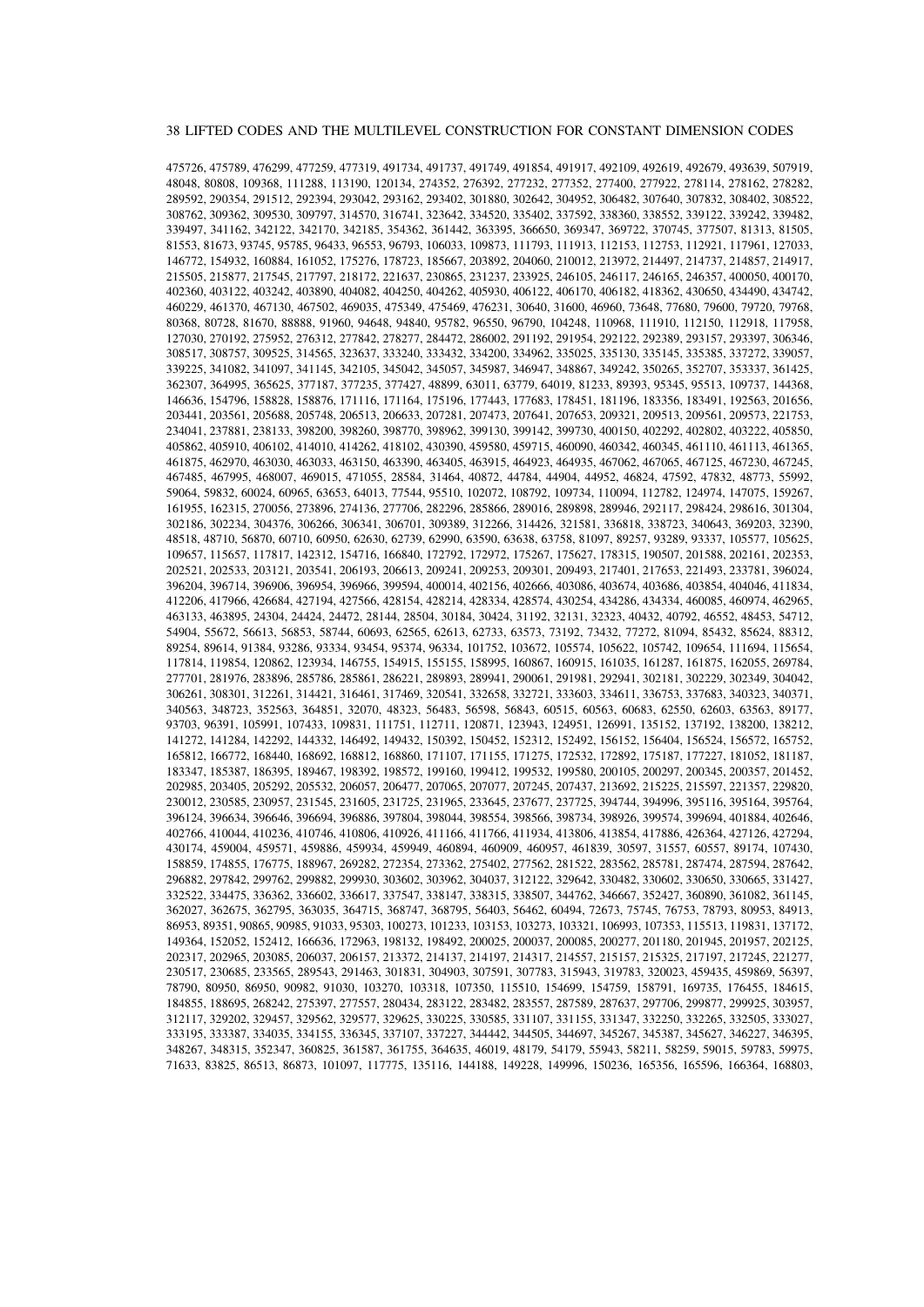168851, 172883, 180476, 181043, 284423, 291143, 315671, 458995, 459115, 459163, 459175, 459355, 459367, 459415, 459535, 24261, 28101, 31125, 43973, 48173, 52133, 58085, 58253, 86870, 101094, 101262, 107214, 115374, 142275, 146475, 150435, 156387, 156555, 167559, 174279, 182439, 182799, 188559, 266186, 275258, 280298, 281066, 281306, 283477, 296426, 296666, 297434, 297701, 297869, 303821, 311546, 311981, 27590, 30293, 31783, 39878, 42950, 48158, 51110, 52070, 52118, 53990, 54099, 54158, 54663, 54855, 55623, 57830, 58070, 58190, 58695, 69577, 78649, 83689, 84457, 84697, 99817, 100057, 100825, 114937, 142012, 145991, 148956, 154151, 158231, 166627, 166795, 172747, 180907, 282247, 288967, 298375, 298567, 301255, 304327, 312487, 312847, 313447, 313495, 313615, 315535, 319567, 459095, 23491, 26563, 31278, 31771, 38853, 51045, 51093, 52053, 53733, 53973, 54093, 57813, 69574, 78646, 83686, 83854, 84454, 84694, 84814, 86734, 90574, 99814, 100054, 100174, 100822, 102862, 114934, 115054, 115102, 115294, 137155, 144775, 146455, 149347, 149395, 150355, 152035, 152275, 152395, 152455, 156115, 156487, 156967, 167239, 169159, 181351, 181399, 181519, 182359, 184399, 266181, 273082, 275253, 280026, 280293, 280461, 281061, 281301, 281421, 283341, 287181, 296421, 296661, 296781, 297429, 299469, 311541, 311661, 311709, 311901, 22470, 28237, 36803, 45875, 50915, 51030, 51083, 51683, 51923, 52043, 53718, 53963, 57803, 76473, 80911, 83417, 84871, 90823, 100231, 101191, 103111, 106951, 115111, 115303, 115351, 115471, 134972, 136892, 137660, 137852, 140732, 140924, 141692, 143612, 165347, 165587, 165707, 166355, 168395, 180467, 180587, 180635, 180827, 281927, 283847, 312407, 458959, 15267, 23949, 29998, 43829, 45749, 45869, 51917, 76470, 76590, 78510, 83414, 107070, 142131, 144051, 144171, 150219, 152855, 174135, 176175, 266042, 267962, 268730, 268922, 271802, 271994, 272762, 273077, 273197, 273959, 274682, 275117, 276647, 277007, 280021, 303677, 14246, 15206, 15254, 27446, 29366, 29479, 39734, 42806, 43699, 43819, 45494, 45686, 45739, 45854, 50643, 50894, 51662, 69433, 71353, 72121, 72313, 75193, 75385, 76153, 78073, 83783, 86471, 115031, 136572, 172603, 288823, 290863, 301111, 304183, 307231, 12197, 14179, 14227, 15077, 15187, 15245, 23347, 26419, 27822, 29107, 29299, 29467, 38709, 43693, 45429, 50637, 69430, 71350, 71470, 72118, 72310, 72478, 75190, 75382, 75550, 76150, 78070, 78190, 78238, 78430, 86590, 90430, 102718, 137011, 141995, 143731, 144151, 148939, 149191, 149959, 159775, 169015, 266037, 267642, 267957, 268077, 268725, 268917, 269085, 269607, 269847, 271797, 271989, 272157, 272757, 273687, 274677, 274797, 274845, 275037, 275559, 275607, 275727, 276567, 283197, 287037, 299325, 14166, 15901, 22326, 23221, 23341, 26293, 26413, 27253, 27303, 27421, 29046, 29101, 29293, 29341, 30781, 36659, 38579, 38699, 39347, 39539, 39598, 39707, 42419, 42611, 42670, 42779, 43379, 43438, 43630, 43678, 45299, 45419, 45467, 45659, 53819, 57659, 71033, 72487, 75559, 76567, 78247, 78439, 78487, 78607, 90679, 102967, 106807, 114895, 134396, 138767, 142607, 168251, 283703, 458815, 8037, 8085, 12003, 12117, 12171, 13797, 14157, 15051, 23211, 23662, 26283, 27051, 27243, 27291, 36533, 36653, 38573, 39341, 39533, 39581, 42413, 42605, 42653, 43253, 43373, 43421, 43613, 45293, 51773, 57533, 69294, 71030, 76014, 100542, 134835, 134955, 136875, 137643, 137835, 137883, 140715, 140907, 140955, 140967, 141555, 141675, 141723, 141735, 141915, 143595, 150075, 155835, 166959, 265466, 265901, 267637, 272621, 273551, 297149, 7910, 8078, 11750, 11990, 12110, 14023, 14791, 20150, 20263, 21941, 22183, 22301, 22901, 22951, 23198, 25973, 26215, 26270, 26870, 26983, 27038, 27230, 28903, 29021, 36278, 36470, 36523, 36638, 38259, 38318, 38510, 38558, 39158, 39278, 39326, 39518, 42230, 42350, 42398, 42590, 43243, 43358, 45278, 50750, 51518, 53438, 57470, 68857, 71447, 76431, 78167, 86327, 100911, 106671, 166075, 281647, 298015, 7651, 7891, 8011, 11731, 13771, 19891, 20083, 20251, 21931, 22123, 22171, 22771, 22891, 22939, 23127, 25518, 25843, 25963, 26007, 26203, 26971, 28891, 36213, 38133, 38253, 38301, 38493, 39261, 42333, 50493, 53373, 68854, 68974, 69022, 69214, 70894, 71902, 74974, 83134, 84094, 99454, 134515, 134935, 136435, 136555, 136603, 136795, 136807, 136855, 137563, 137575, 137623, 140635, 140887, 141655, 143575, 148795, 149047, 149815, 150559, 151675, 151735, 155767, 265461, 265581, 265629, 265821, 267501, 268509, 269391, 271581, 279741, 280701, 296061, 7638, 19830, 20125, 21750, 21863, 21918, 22110, 22765, 22878, 25837, 25950, 26845, 36083, 36203, 36251, 36443, 38123, 38238, 39131, 42203, 50363, 51323, 69031, 69223, 69271, 69391, 71311, 71911, 72079, 72271, 74983, 75151, 75343, 75991, 76111, 78031, 83503, 84151, 84271, 84511, 86191, 90223, 90271, 99511, 99631, 99871, 100471, 100639, 102511, 102559, 106591, 114751, 132092, 164987, 14903, 21358, 21851, 36077, 134379, 164535, 164655, 263162, 265127, 271079, 271247, 13871, 14639, 19687, 19805, 21725, 36062, 66553, 68951, 70871, 70991, 83063, 83231, 86111, 137423, 140495, 148655, 149615, 279223, 279343, 295351, 295543, 295711, 11835, 13623, 14523, 19182, 19675, 66550, 134359, 148255, 164215, 263157, 264039, 264087, 265047, 266727, 266967, 267087, 270807, 7742, 11581, 13501, 14462, 33779, 68815, 77887, 133007, 133967, 278903, 7455, 11447, 13435, 17902, 33773, 132075, 164079, 264911, 7343, 11375, 17383, 18877, 25663, 33758, 133751, 137279, 278767, 295135, 7287, 17371, 18045, 132055, 132535, 147679, 263631, 9181, 66511, 68671, 139583, 9143, 264767, 270527, 5023, 9071, 3003, 4983, 8955, 263487, 266367, 1981, 2941, 4847, 8702, 66367, 1887, 4603, 1783, 2527, 65791}

 $S_{10,7,4,3} = \{38,21,11\}$ 

 $S_{11,7,4,3} = \{44, 74, 25, 134, 69, 35\}$ 

 $S_{12,7,4,3}$  = {56, 84, 140, 146, 74, 273, 38, 521, 1029, 2051}

 $S_{13,7,4,3} = \{112, 168, 280, 292, 148, 546, 76, 1042, 1057, 529, 2058, 4102, 4105, 2053, 67\}$ 

 $S_{14,11,4,3} = \{38,21,11\}$